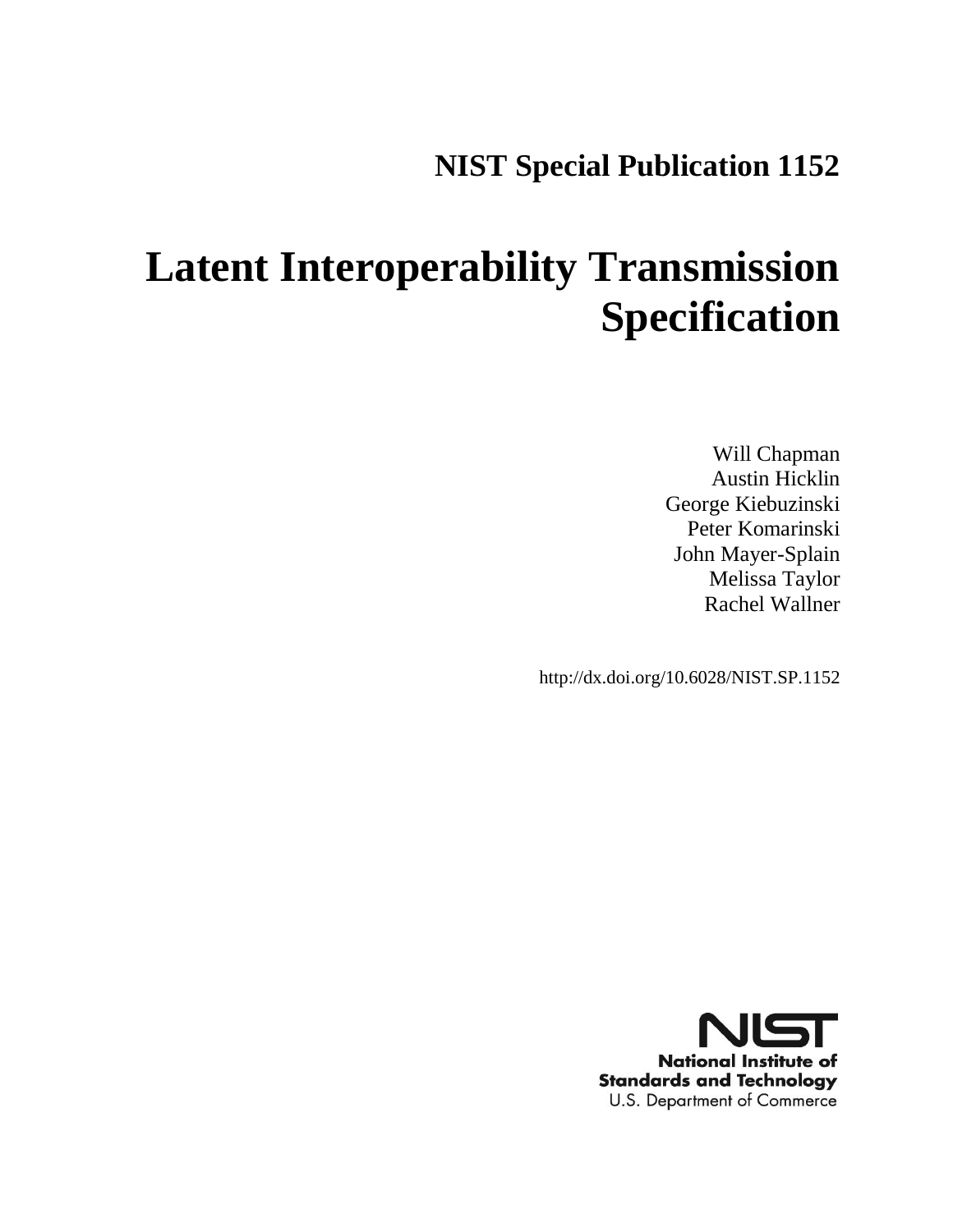## **NIST Special Publication 1152**

# **Latent Interoperability Transmission Specification**

Melissa Taylor *Law Enforcement Standards Office Office of Special Programs*

> Will Chapman Austin Hicklin George Kiebuzinski John Mayer-Splain Rachel Wallner *Noblis Falls Church, VA*

Peter Komarinski *Komarinski & Associates, LLC Rotterdam, NY*

http://dx.doi.org/10.6028/NIST.SP.1152

January 2013



U.S. Department of Commerce *Rebecca Blank, Acting Secretary*

National Institute of Standards and Technology *Patrick D. Gallagher, Under Secretary of Commerce for Standards and Technology and Director*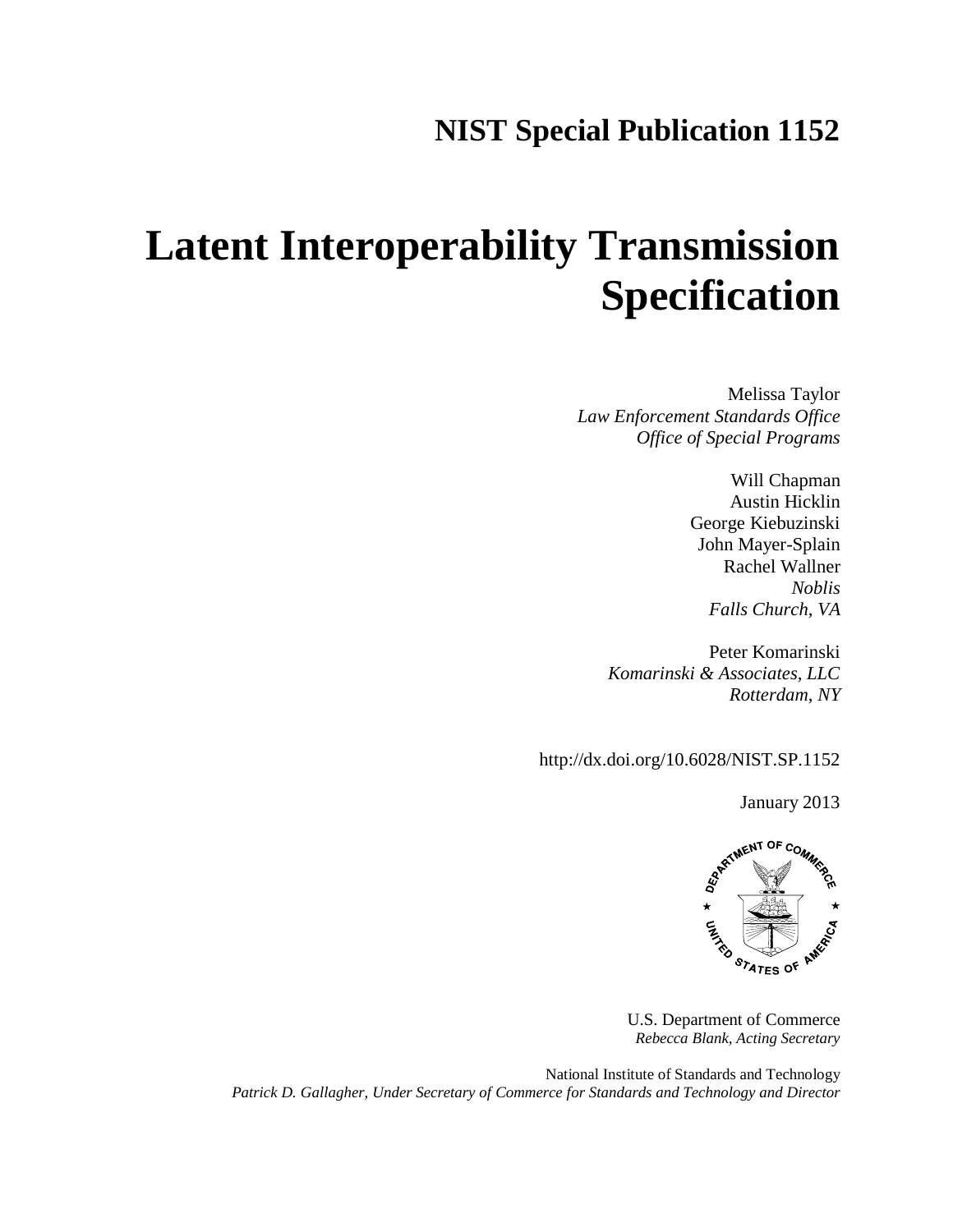Certain commercial entities, equipment, or materials may be identified in this document in order to describe an experimental procedure or concept adequately. Such identification is not intended to imply recommendation or endorsement by the National Institute of Standards and Technology, nor is it intended to imply that the entities, materials, or equipment are necessarily the best available for the purpose.

**National Institute of Standards and Technology Special Publication 1152 Natl. Inst. Stand. Technol. Spec. Publ. 1152, 46 pages (January 2013) http://dx.doi.org/10.6028/NIST.SP.1152 CODEN: NSPUE2**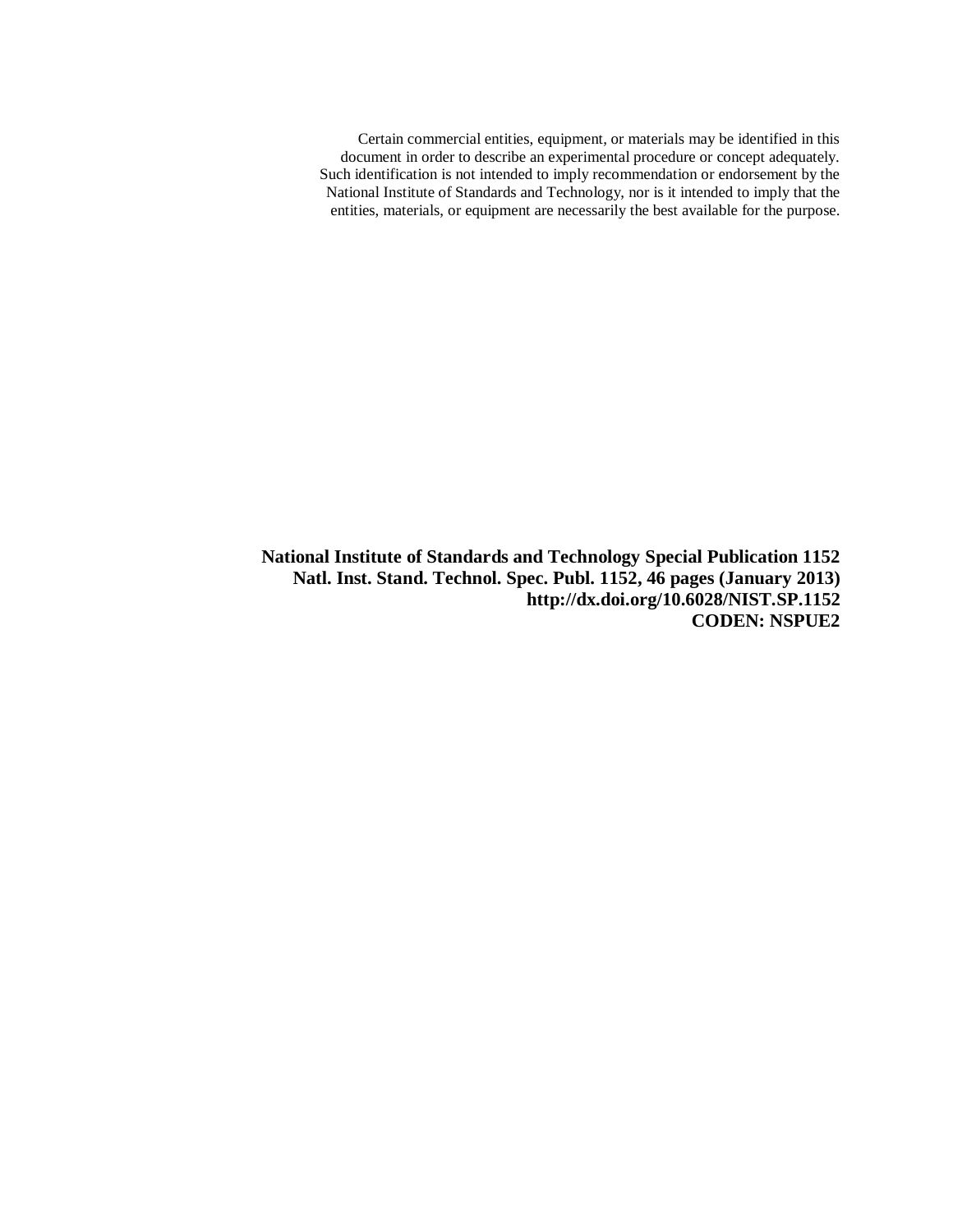## **Latent Interoperability Transmission Specification**

January 2013

#### **Abstract**

*The* Latent Interoperability Transmission Specification (LITS) *is an application profile of the* American National Standard for Information Systems: Data Format for the Interchange of Fingerprint, Facial & Other Biometric Information, American National Standards Institute/National Institute of Standards and Technology, Information Technology Laboratory (ANSI/NIST-ITL) 1-2011*.* LITS *is a system-level specification, parallel to and compatible with the Federal Bureau of Investigation Criminal Justice Information Services* Electronic Biometric Transmission Specification *that focuses on the definition of vendor-neutral latent transactions to be exchanged among disparate cross-jurisdictional automated friction ridge identification systems (AFIS).*

*The purpose of* LITS *is to enable seamless, efficient hierarchical (from local to State to regional to Federal) and peer to peer (local to local, State to State, etc.) searches; to simplify acquisitions by defining a uniform latent AFIS data exchange format; and to enable the interchange of latent print annotation among examiners as part of non-AFIS casework.*

LITS *addresses latent AFIS interoperability between and among the States, local law enforcement agencies, regional organizations, and Federal organizations, such as the Department of Defense or the Department of Homeland Security.*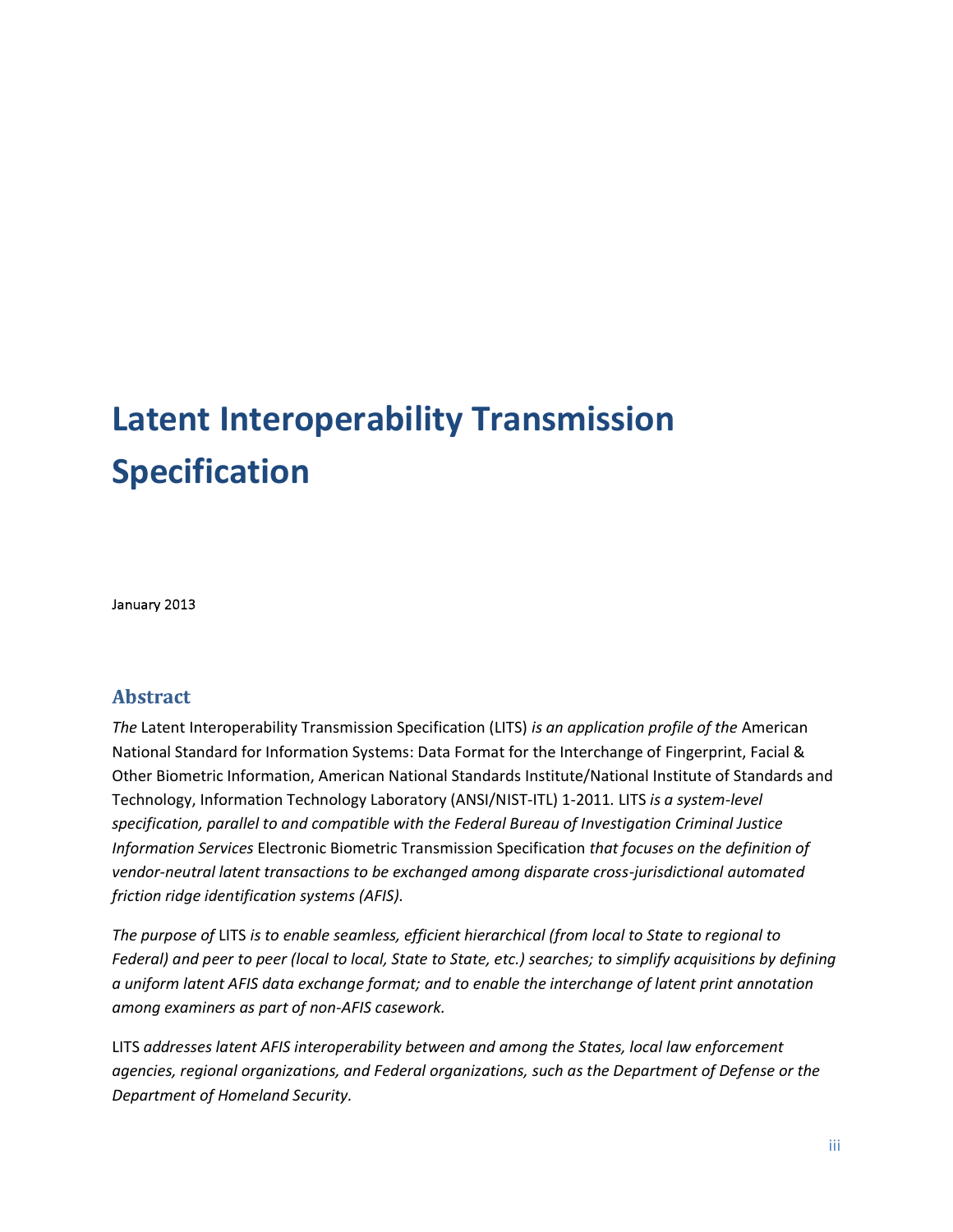## Contents

| $\mathbf{1}$ |       |  |
|--------------|-------|--|
|              | 1.1   |  |
|              | 1.2   |  |
|              | 1.3   |  |
|              | 1.4   |  |
| $2^{\circ}$  |       |  |
|              | 2.1   |  |
|              | 2.2   |  |
|              | 2.3   |  |
| 3            |       |  |
| 4            |       |  |
|              | 4.1   |  |
|              | 4.1.1 |  |
|              | 4.1.2 |  |
|              | 4.2   |  |
|              | 4.2.1 |  |
|              | 4.2.2 |  |
|              | 4.2.3 |  |
| 5            |       |  |
|              | 5.1   |  |
|              | 5.2   |  |
|              | 5.3   |  |
|              | 5.4   |  |
|              | 5.4.1 |  |
|              | 5.4.2 |  |
|              | 5.4.3 |  |
|              | 5.4.4 |  |
|              | 5.4.5 |  |
|              | 5.5   |  |
|              | 5.5.1 |  |
|              | 5.5.2 |  |
|              | 5.5.3 |  |
|              | 5.5.4 |  |
|              | 5.5.5 |  |
|              | 5.5.6 |  |
|              | 5.6   |  |
|              | 5.6.1 |  |
|              | 5.6.2 |  |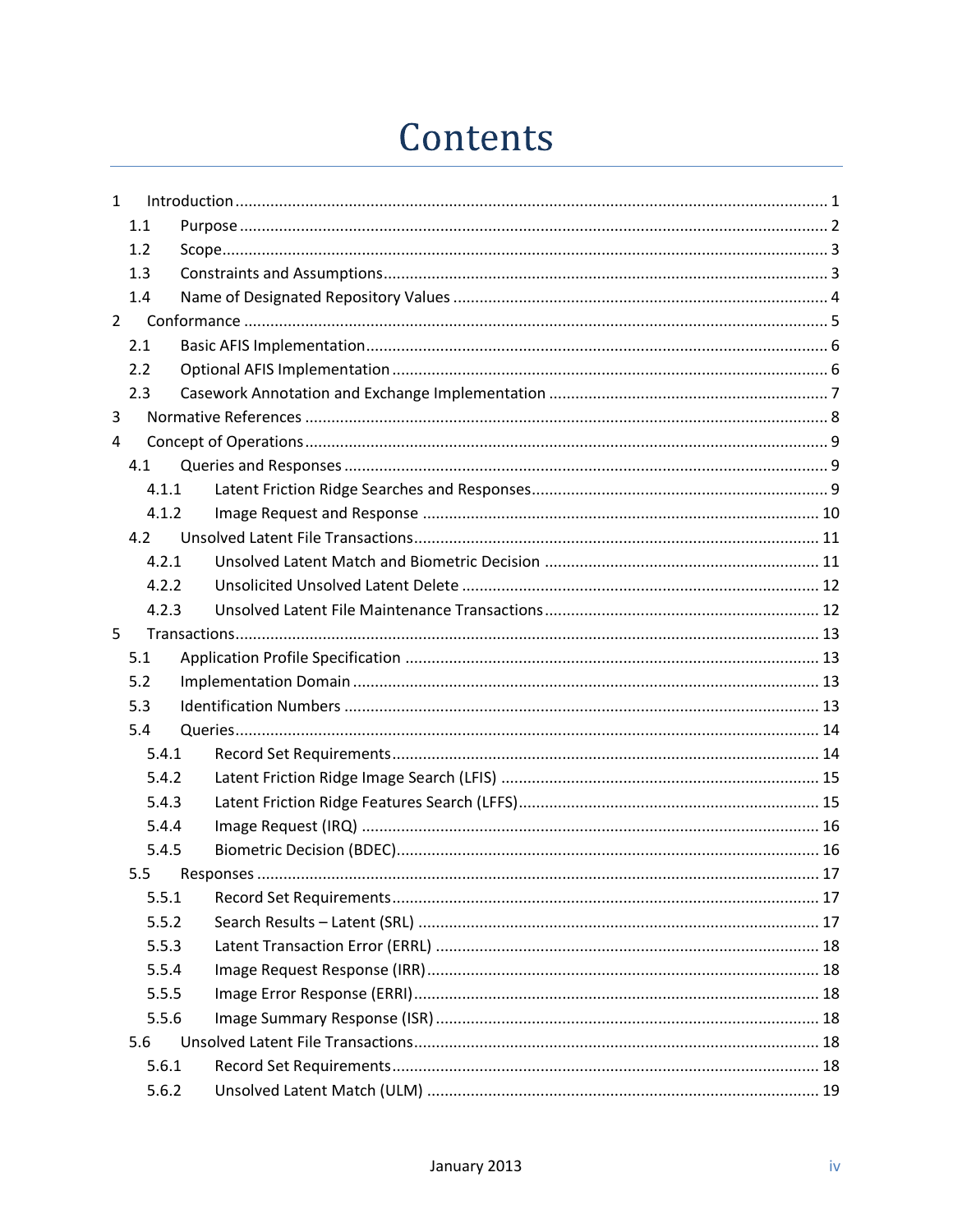| 5.6.3      |  |
|------------|--|
| 5.6.4      |  |
| 5.6.5      |  |
| 6          |  |
| 6.1        |  |
| 6.1.1      |  |
| 6.1.2      |  |
| 6.1.3      |  |
| 6.1.4      |  |
| 6.1.5      |  |
| 6.2        |  |
| 7          |  |
| Appendix A |  |
| A.1        |  |
| A.1.1      |  |
| A.1.2      |  |
| A.1.3      |  |
| A.2        |  |
| Appendix B |  |
| B.1        |  |
| B.2        |  |
| B.3        |  |
| B.4        |  |
| B.5        |  |
| B.6        |  |
| B.7        |  |
| Appendix C |  |
| Appendix D |  |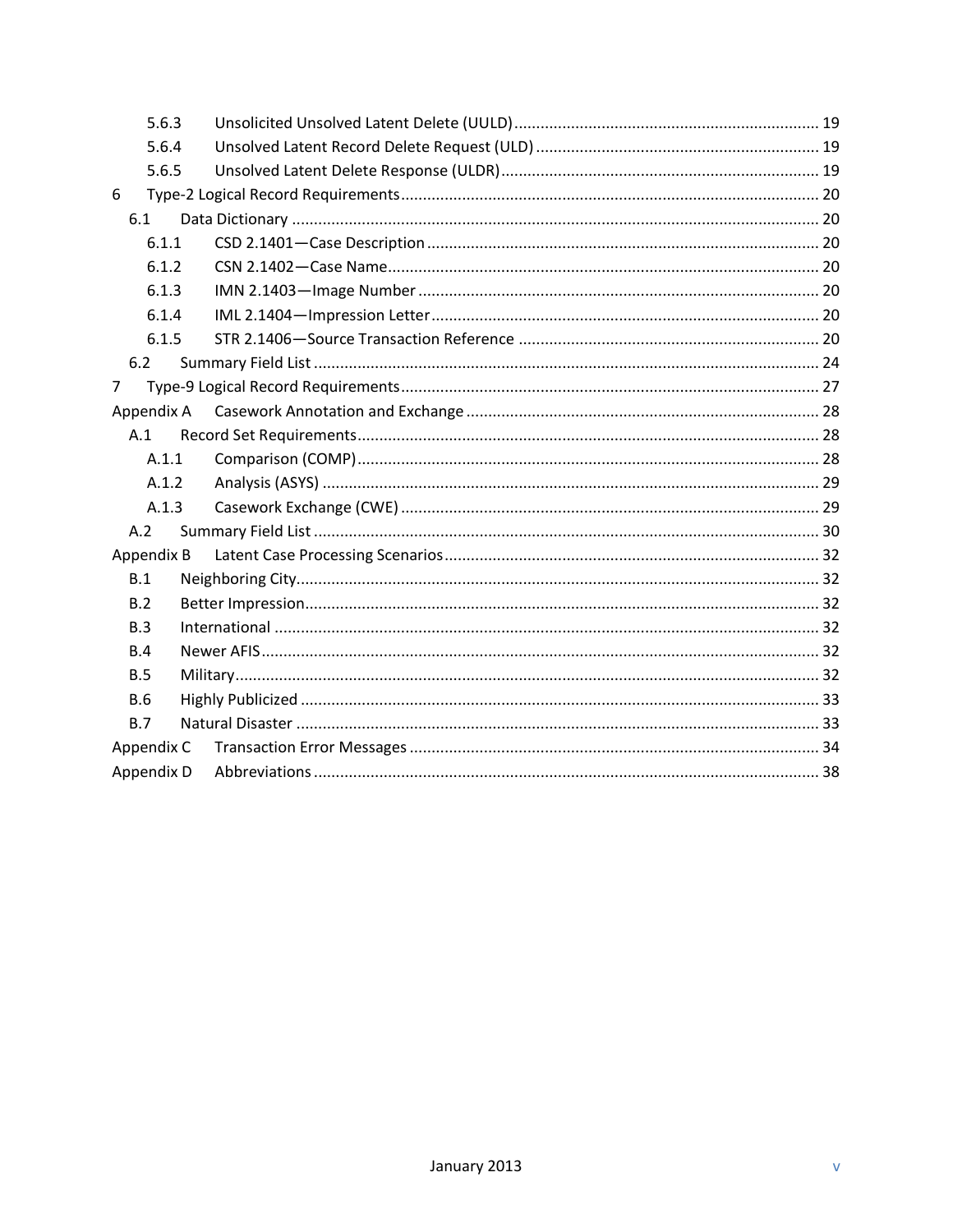# Figures

## **Tables**

| Table 8-Example of COMP Transaction Based on ANSI/NIST-ITL Transactions 23 |  |
|----------------------------------------------------------------------------|--|
|                                                                            |  |
|                                                                            |  |
|                                                                            |  |
|                                                                            |  |
|                                                                            |  |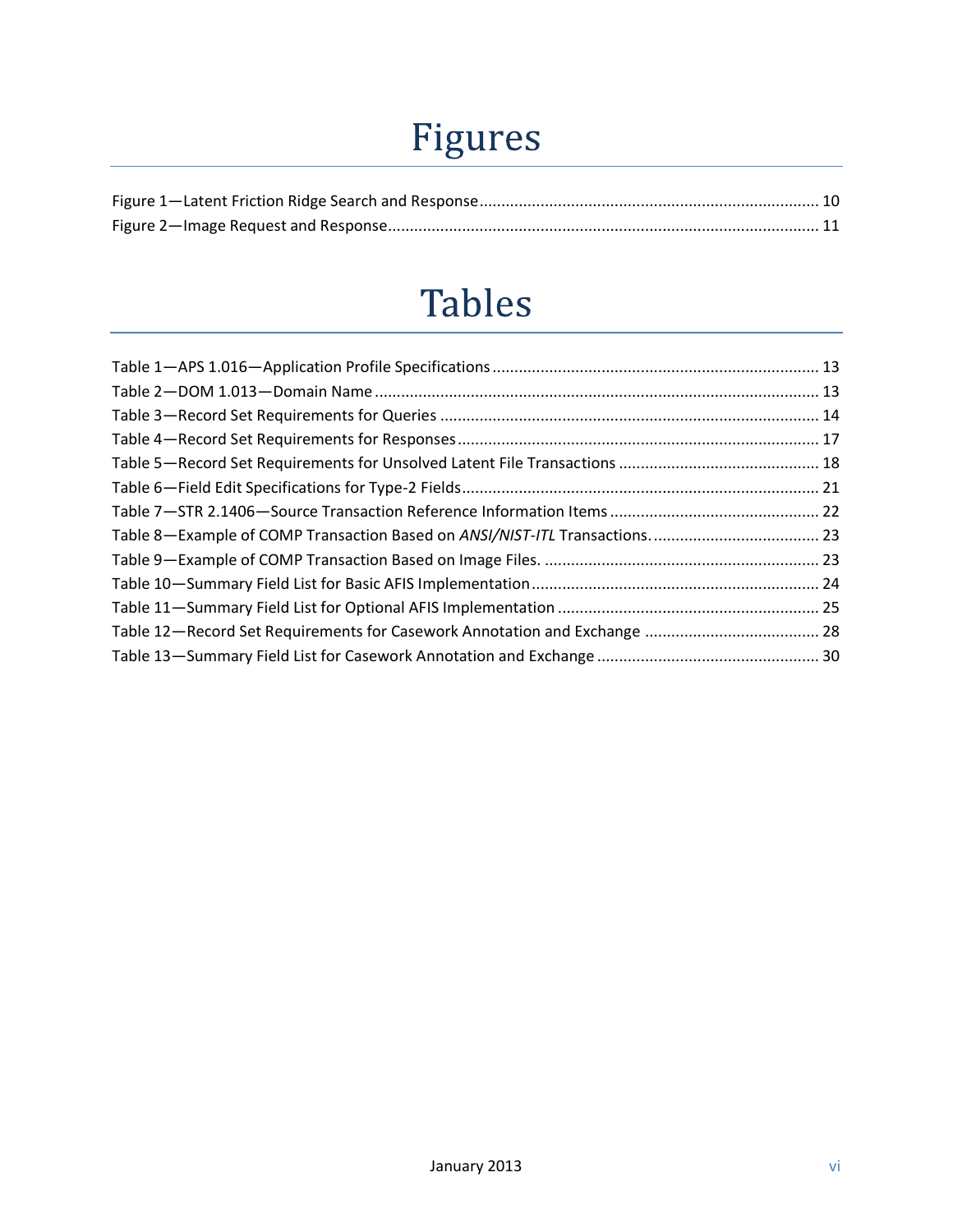### <span id="page-7-0"></span>**1 Introduction**

The *Latent Interoperability Transmission Specification (LITS)* is in recognition of and response to the following factors:

- Recommendation 12<sup>1</sup> in *Strengthening Forensic Science in the United States: A Path Forward,*<sup>2</sup> a  $\bullet$ report by The National Academies of Science that identifies the need "to launch a new broadbased effort to achieve nationwide fingerprint data interoperability."
- The following limitations in the ability to search a latent print against another State or local database and the inability to communicate among disparate Automated Friction ridge Identification Systems (AFIS) need to be addressed
	- $\circ$  There is no commonly accepted vendor-agnostic latent data exchange specification for use at the State/local level.
	- $\circ$  There are differing rules for feature notation and extraction for each vendor.
- There is growing recognition of the need for latent print interoperability, as evidenced by the  $\bullet$ testimonies and data collected by the Executive Office of the President of the United States AFIS Interoperability Task Force and the National Institute of Standards and Technology (NIST)/National Institute for Justice AFIS Interoperability Working Group.
- The development of the Extended Feature Set (EFS) for friction ridge images provides a vendorneutral feature set that may be used to search the Federal Bureau of Investigation's (FBI's) Next Generation Identification (NGI) and databases of State and local agencies with different AFIS vendors. Testing of the EFS has shown that major AFIS system vendors can interoperate effectively using a common method of latent encoding. The EFS has been incorporated in *American National Standard for Information Systems; Data Format for the Interchange of Fingerprint, Facial & Other Biometric Information, American National Standards Institute/National Institute of Standards and Technology, Information Technology Laboratory 1- 2011* (ANSI/NIST-ITL, 2011). 3
- The development of EFS definitions enables the interchange of latent print annotation among  $\bullet$ examiners as part of non-AFIS casework.

(b) baseline standards—to be used with computer algorithms—to map, record, and recognize features in fingerprint images, and a research agenda for the continued improvement, refinement, and characterization of the accuracy of these algorithms (including quantification of error rates).

 $\overline{a}$  $1$  Recommendation 12 calls for the development of new standards. These include the following: (a) standards for representing and communicating image and minutiae data among Automated Fingerprint Identification Systems. Common data standards would facilitate the sharing of fingerprint data among law enforcement agencies at the local, state, federal, and even international levels, which could result in more solved crimes, fewer wrongful identifications, and greater efficiency with respect to fingerprint searches; and

<sup>2</sup> National Academy of Sciences. 2009. *Strengthening Forensic Science in the United States: A Path Forward.*  http://www.nap.edu/catalog.php?record\_id=12589.

<sup>3</sup> *ANSI/NIST-ITL 1-2011* (NIST SP 500-290). *Data Format for the Interchange of Fingerprint, Facial & Other Biometric Information.* [http://www.nist.gov/itl/iad/ig/ansi\\_standard.cfm.](http://www.nist.gov/itl/iad/ig/ansi_standard.cfm)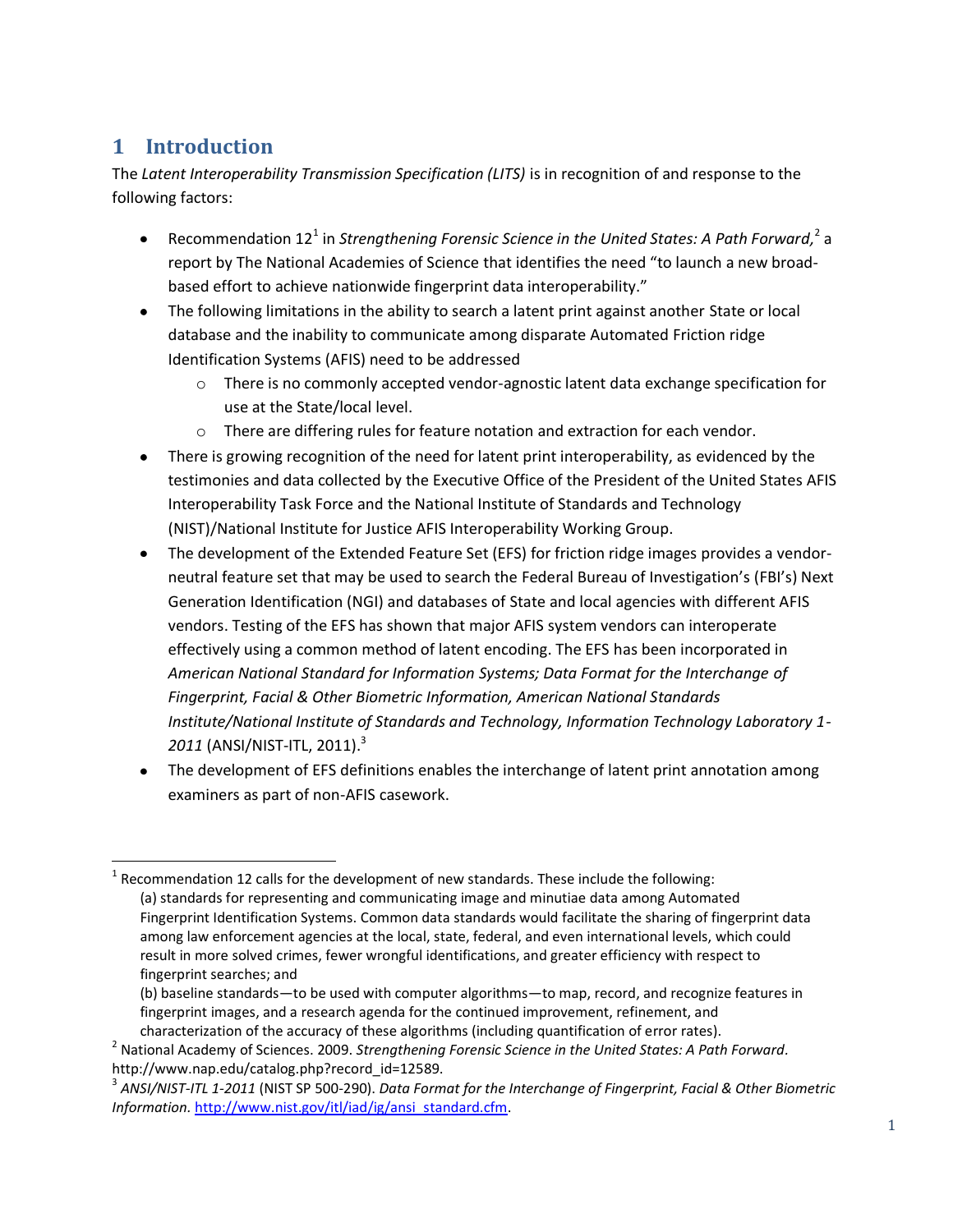This specification is one of three interrelated specifications that have been designed to enable vendorneutral latent AFIS interoperability.

- *Extended Feature Set Profile Specification (EFS Profiles)* <sup>4</sup>—defines the sets of features to be used in latent friction ridge (fingerprint/palmprint or plantar<sup>5</sup>) AFIS searches. *EFS Profiles* is a supporting document to ANSI/NIST-ITL (2011). **(**Note: EFS Profiles for fundamental latent AFIS transactions include the image.)
- *Markup Instructions for Extended Friction Ridge Features (Markup)* <sup>6</sup>—specifies a common set of instructions and data annotation guidelines for the markup of EFS features by latent print examiners.
- *Latent Interoperability Transmission Specification (LITS)*—completes the progression by providing definitions of transactions between exchanging agencies, which are expected to include, but not necessarily be limited to, State and local law enforcement agencies. *LITS* is a system-level specification, parallel to and compatible with the FBI Criminal Justice Information Services (CJIS) Electronic Biometric Transmission Specification (EBTS), that focuses on the definition of vendor-neutral latent transactions to be exchanged among disparate crossjurisdictional AFIS.

In this specification, the term "to mark" refers to the recording of latent friction ridge features (generally by a latent print examiner), and "markup" refers to the features so marked. ANSI/NIST-ITL (2011) defines the term "mark" as "the point where a needle has pierced the skin, usually associated with drug use," and in its introduction states, "The term 'marks' in some nations denotes what is called 'latent prints.'"

### <span id="page-8-0"></span>**1.1 Purpose**

 $\overline{a}$ 

The purpose of *LITS* is to

- enable seamless, efficient hierarchical (local to State to regional to Federal) and peer to peer (local to local, State to State, etc.) searches
- simplify acquisitions by defining a uniform latent AFIS data exchange format
- enable the interchange of latent print annotation among examiners as part of non-AFIS casework

<sup>&</sup>lt;sup>4</sup> Extended Feature Set Profile Specification. 2012[. http://www.nist.gov/itl/iad/ig/ansi\\_standard.cfm.](http://www.nist.gov/itl/iad/ig/ansi_standard.cfm)

<sup>&</sup>lt;sup>5</sup> Although friction ridge features defined for fingers also may be applicable to toes, they are explicitly excluded from the scope of this document because many of these characteristics, such as pattern classification, are undefined for toes as of this writing.

<sup>6</sup> *Markup Instructions for Extended Friction Ridge Features.* 2013. [http://www.nist.gov/itl/iad/ig/ansi\\_standard.cfm.](http://www.nist.gov/itl/iad/ig/ansi_standard.cfm)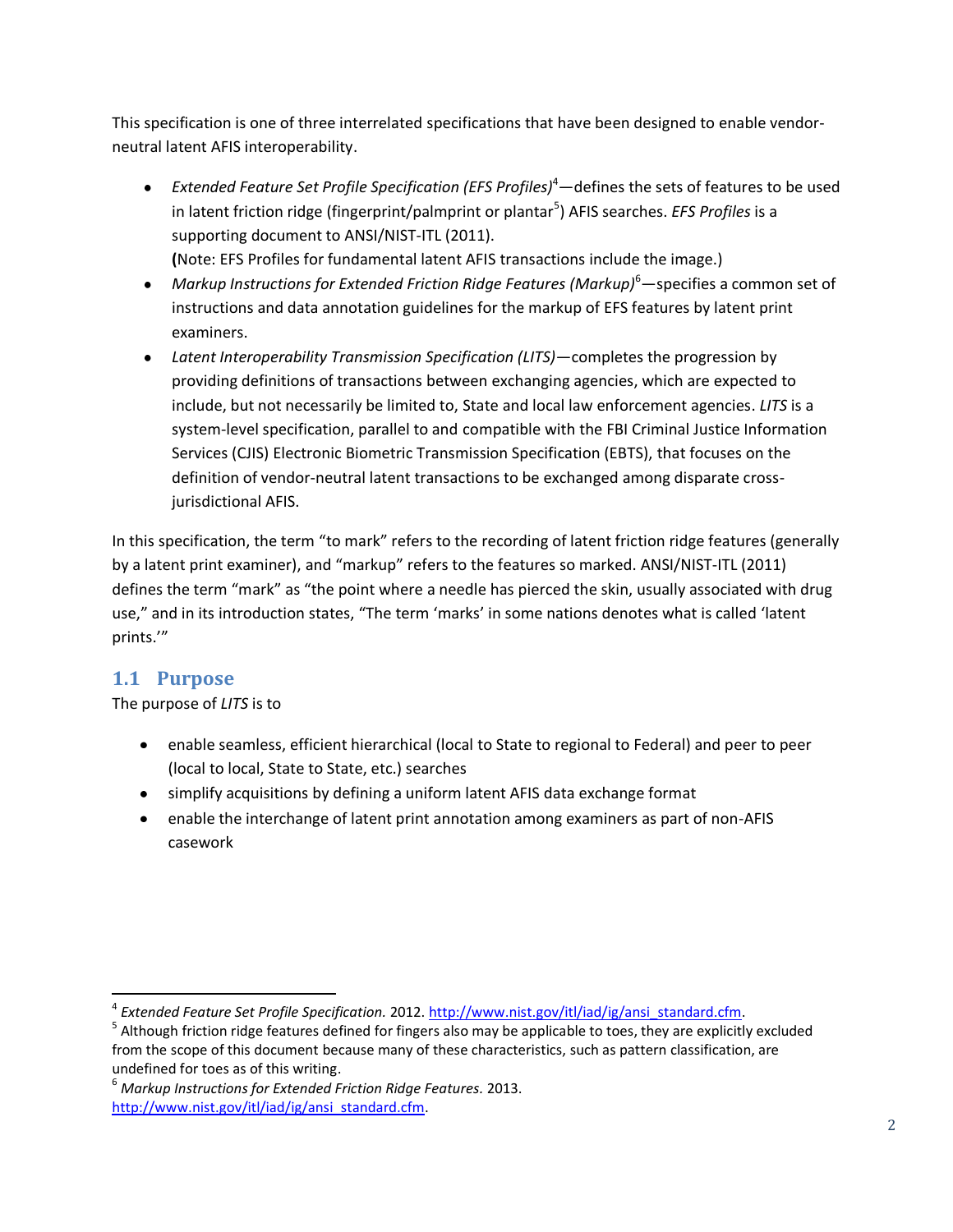#### <span id="page-9-0"></span>**1.2 Scope**

*LITS* includes the following:

- a description of how to conform to this specification
- normative references for the implementation of this specification
- a description of the concept of operations for latent print interoperability
- definitions of the transactions and Type-2 Logical Record Requirements

*LITS* addresses latent AFIS interoperability between and among the States, local law enforcement agencies, regional organizations, and Federal organizations, such as the Department of Defense or the Department of Homeland Security.

#### <span id="page-9-1"></span>**1.3 Constraints and Assumptions**

This specification is designed to facilitate interoperability between *LITS*-conformant AFIS systems. New systems may have *LITS* conformance at the time they are released, whereas legacy systems will have to plan for upgrade or migration.

*LITS* is specifically designed to be compatible with the FBI Integrated Automated Fingerprint Identification System (IAFIS) and NGI. By definition, a *LITS*-conformant system is compatible with FBI CJIS *EBTS*. With the exception of the Type-2 Logical Record Requirements (see section [6\)](#page-26-0) and Casework Annotation and Exchange transaction (see [appendix a\)](#page-34-0), the fields and transactions in *LITS* are derived from the FBI CJIS *EBTS*.

Furthermore, it must be recognized that some interoperability may already exist and must be preserved when one of the exchanging parties adopts *LITS*.

*LITS* is predicated on the following:

 $\overline{a}$ 

- *LITS* is an application profile specification, built upon ANSI/NIST-ITL (2011).
- *LITS* is designed to be complementary to and compatible with the FBI CJIS *EBTS*.
- Interoperability must also define policy and legal aspects, generally specified in negotiated Memoranda of Understanding (MOU), as well as specification of connectivity, messaging, search volumes, and technical aspects, generally specified in negotiated Interface Control Documents (ICDs) and/or additional Service Level Agreements (SLAs).<sup>7</sup>
- These negotiated MOUs/ICDs should specify certain options that are supported by *LITS*:
	- o whether palms, fingertips, or lower joints may be exchanged using *LITS* transactions
		- o which EFS Profiles are required
		- o whether optional *LITS* transactions, such as Unsolved Latent File Transactions, are permitted and whether an exchanging agency permits additions to its Unsolved Latent File

 $^7$  The content of MOUs, ICDs, and SLAs between exchanging agencies may vary and overlap.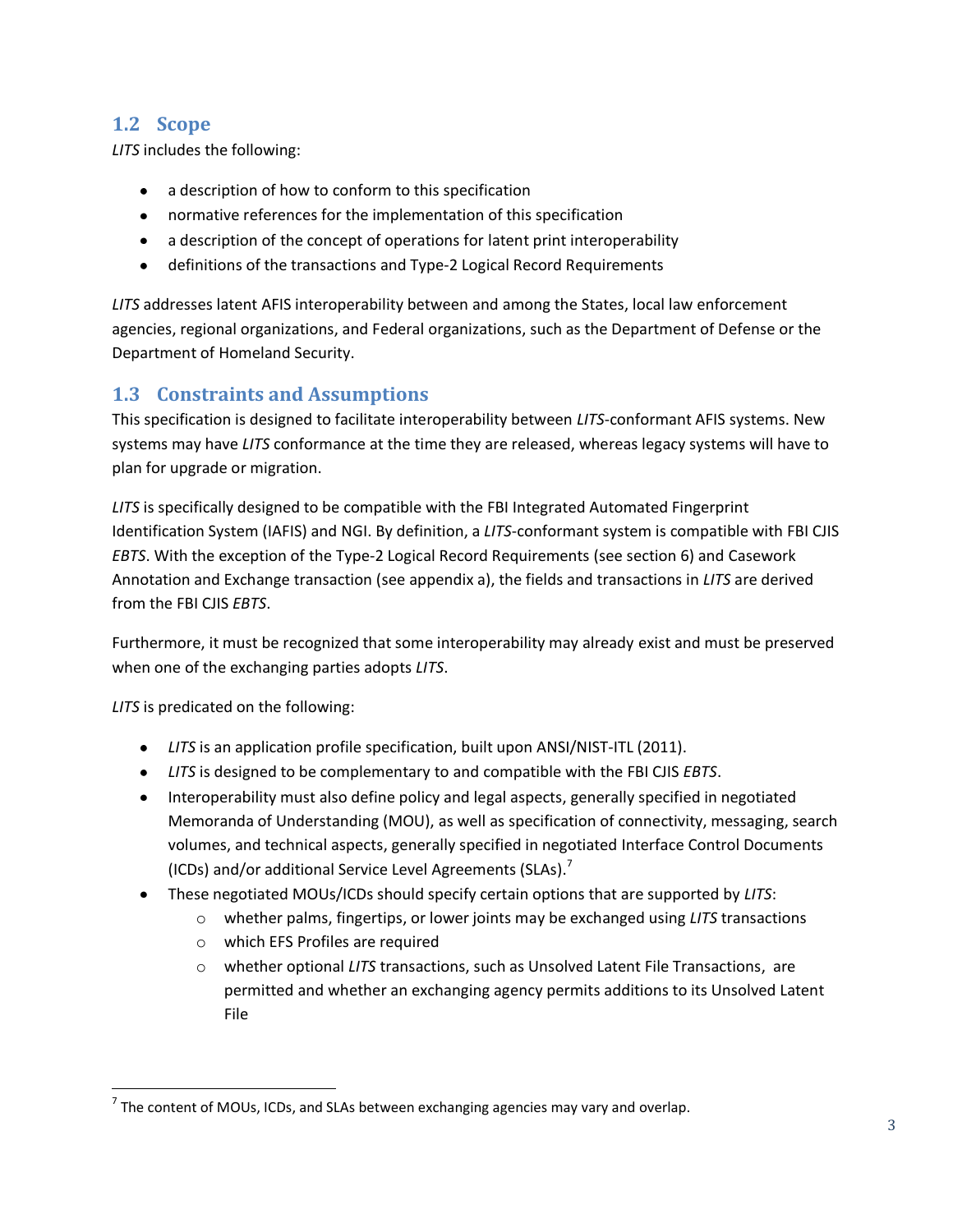- $\circ$  whether candidate lists will be anonymized, such as by disallowing names in the Search Results—Latent (SRL) transaction or if receiving software or systems will be configured to hide candidate names
- *LITS* transactions are expected to be Law Enforcement Sensitive or contain Personally Identifiable Information and therefore must be secure in transmission. *LITS* assumes the negotiated ICD specifies security requirements and transport mechanisms.<sup>8</sup>
- Requests for Proposals for latent AFIS acquisitions may cite conformance with the *LITS* as a requirement.
- *LITS* assumes allocation of server-side computer resource time only and places no additional burden on server-side latent examiners' resources or time.
- *LITS* assumes the negotiated ICD may specify additional Type-2 fields to be exchanged, beyond those defined in *LITS* or FBI CJIS *EBTS*.

#### <span id="page-10-0"></span>**1.4 Name of Designated Repository Values**

 $\overline{a}$ 

To conduct *LITS* transactions, AFIS owners must request a Name of Designated Repository (NDR) value by contactin[g interop@noblis.org.](mailto:interop@noblis.org?subject=Request%20for%20NDR%20value) Assigned values of NDR for State and local systems are posted at [http://www.noblis.org/interop.](http://www.noblis.org/interop)

According to FBI CJIS *EBTS* appendix C, the values 200-399 are reserved for State and local systems.

<sup>8</sup> The FBI requires that security for all systems connecting to the NGI be implemented in accordance with *CJIS Security Policy Version 5.0, CJISD-ITS-DOC-08140-5.0*, February 9, 2011.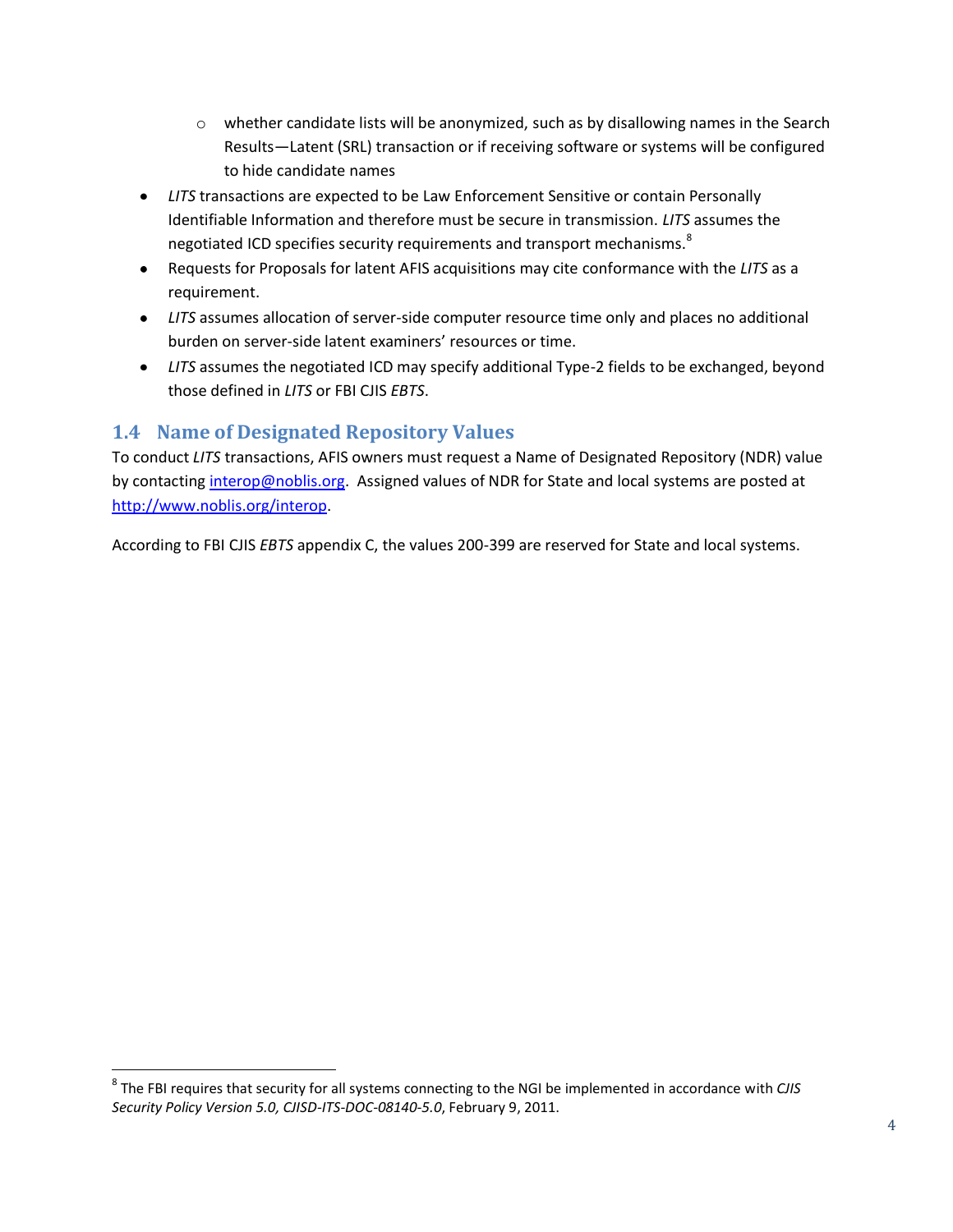### <span id="page-11-0"></span>**2 Conformance**

The following terms are used in this specification to indicate mandatory requirements, recommended options, or permissible actions:

- The terms "shall" and "shall not" indicate requirements strictly to be followed to conform to this specification and from which no deviation is permitted.
- The terms "should" and "should not" indicate a recommended or particularly suitable choice when presented with several possibilities, without mentioning or excluding others, or when a certain course of action is preferred but not necessarily required, or when (in the negative form) a certain possibility or course of action is deprecated but not prohibited.
- The terms "may" and "need not" indicate a course of action permissible within the limits of this specification.

Conformance to this specification falls into the following classes:

- Basic AFIS Implementation
- Optional AFIS Implementation
- Casework Annotation and Exchange

To claim conformance to this specification, implementations shall provide the transactions for their conformance class, as defined below, in accordance with the transactions defined in Section [5](#page-19-0)— [Transactions;](#page-19-0) the requirements of Sectio[n 6](#page-26-0)–[Type-2 Logical Record Requirements;](#page-26-0) and the requirements in [Appendix A](#page-34-0)—[Casework Annotation and Exchange.](#page-34-0)

A conformant AFIS shall accept Latent Friction Ridge Image Search (LFIS) and Latent Friction Ridge Features Search (LFFS) transactions as latent searches and Biometric Decision (BDEC) transactions as decision notifications. A conformant AFIS shall return Search Result—Latent (SRL) transactions as responses to LFFS or LFIS searches. All these transactions shall conform to the *LITS*, January 2013 (or later). LFIS transactions shall conform to EFS Profile 0: Image-Only Profile and LFFS transactions shall conform to, at a minimum, the EFS Profile 2: Quick Minutiae Search Profile as defined in *EFS Profiles* (or later); other profiles may be implemented optionally. These capabilities shall be demonstrated at delivery. These transactions shall be implemented for latent fingerprints; implementation for palmprints, extreme fingertips, or lower joints of the fingers is optional.

Conformant latent print workstation software shall be capable of the following:

- importing LFFS transactions conformant with *LITS* without loss of defined features
- exporting LFFS transactions conformant with *LITS* without loss of defined features

Such import and export functions shall be incorporated into the software and not rely on use of the FBI's Universal Latent Workstation software for translation. *LITS* is a peer of FBI CJIS *EBTS*, and therefore the exported LFFS transactions should be capable of being directly searched against the FBI's NGI system.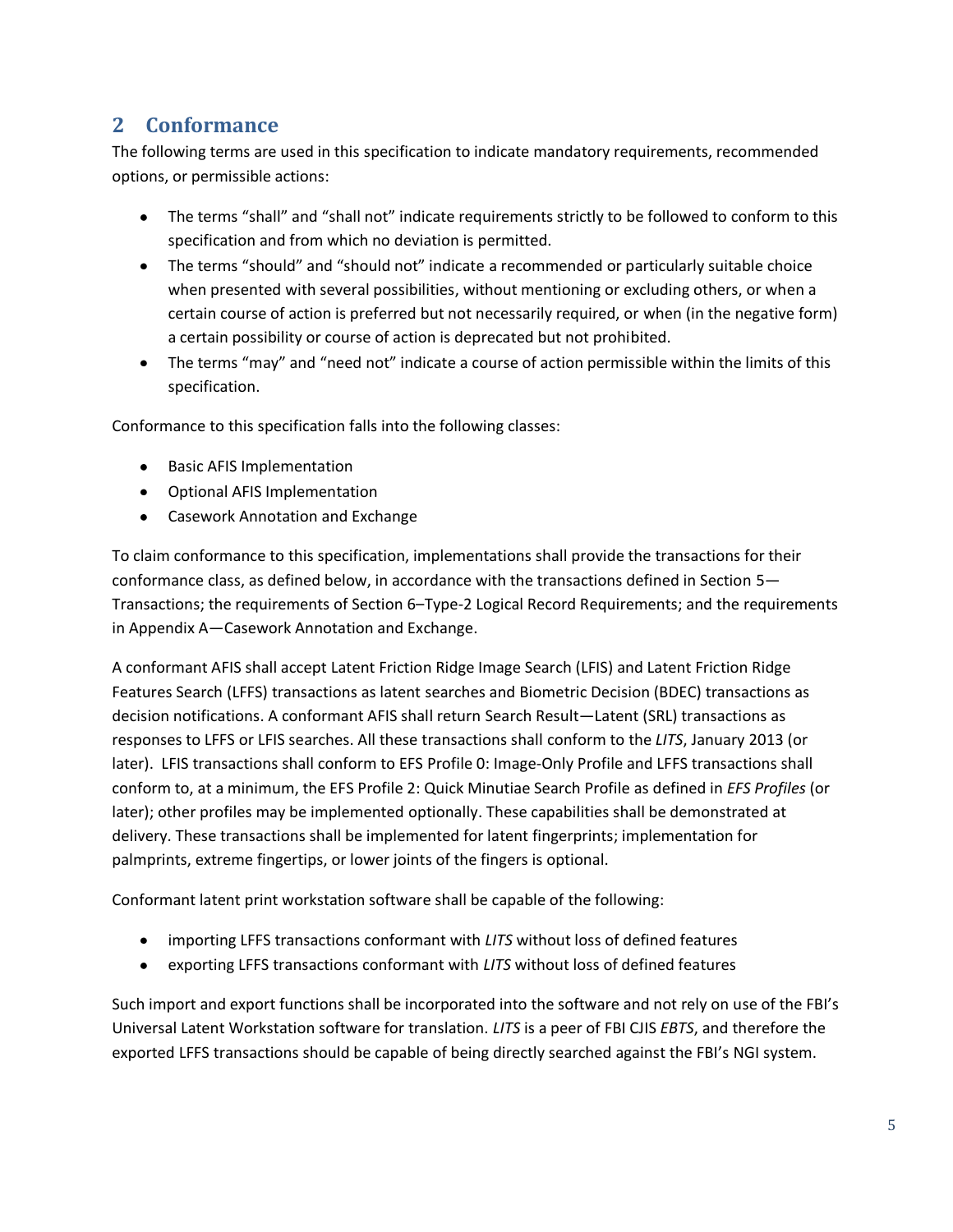#### <span id="page-12-0"></span>**2.1 Basic AFIS Implementation**

A Basic AFIS Implementation shall provide the following transactions: $^3$ 

- Latent Friction Ridge Image Search (LFIS)
	- o EFS Profile 0: Image-Only Profile
- <span id="page-12-2"></span>Latent Friction Ridge Features Search (LFFS) $^{10}$ 
	- o EFS Profile 2: Quick Minutiae Search Profile
- Image Request (IRQ)
- **•** Biometric Decision (BDEC)
- Search Results Latent (SRL)
- Latent Transaction Error (ERRL)
- Image Request Response (IRR)
- Image Error Response (ERRI)

#### <span id="page-12-1"></span>**2.2 Optional AFIS Implementation**

An Optional AFIS Implementation may provide any or all of the following transactions in addition to the Basic AFIS Implementation:

- Latent Friction Ridge Features Search (LFFS) $^{10}$  $^{10}$  $^{10}$ 
	- o EFS Profile 1: Minimal Markup Profile
	- o EFS Profile 3: Detailed Markup Profile
	- o EFS Profile 10: Skeleton Profile
	- o EFS Profile 11: Minutiae Ridge Count Profile
	- o EFS Profile 20: Legacy IAFIS Latent Feature Search Profile
	- o EFS Profile 21: Quick Minutiae Search Profile without Image
	- o EFS Profile 30: Search Response Profile with All, and Corresponding, Minutiae
	- o EFS Profile 31: Search Response Profile without Corresponding Minutiae
	- o EFS Profile 90: Full Annotation Profile
- Search Results Latent (SRL)
	- o EFS Profile 30: Search Response Profile With All, and Corresponding, Minutiae
	- o EFS Profile 31: Search Response Profile Without Corresponding Minutiae
- Image Summary Response (ISR)
- Unsolved Latent Match (ULM)  $\bullet$

l

- Unsolved Latent File Administrative Transactions
	- o Unsolicited Unsolved Latent Delete (UULD)
	- o Unsolved Latent Record Delete Request (ULD)
	- o Unsolved Latent Delete Response (ULDR)

<sup>9</sup> EFS Profiles 1-3 include the friction ridge image with the features. Per *ANSI/NIST-ITL* 7.7.9.1 Use of compression algorithms for friction ridge images, "Latent images shall not be compressed with any lossy compression algorithm. It is required that images be stored uncompressed, or that PNG [Portable Network Graphics] or other totally lossless compression algorithm be used for latent images."

<sup>&</sup>lt;sup>10</sup> See *EFS Profile Specification* for EFS Profiles for maximized accuracy and Special-purpose and legacy profiles.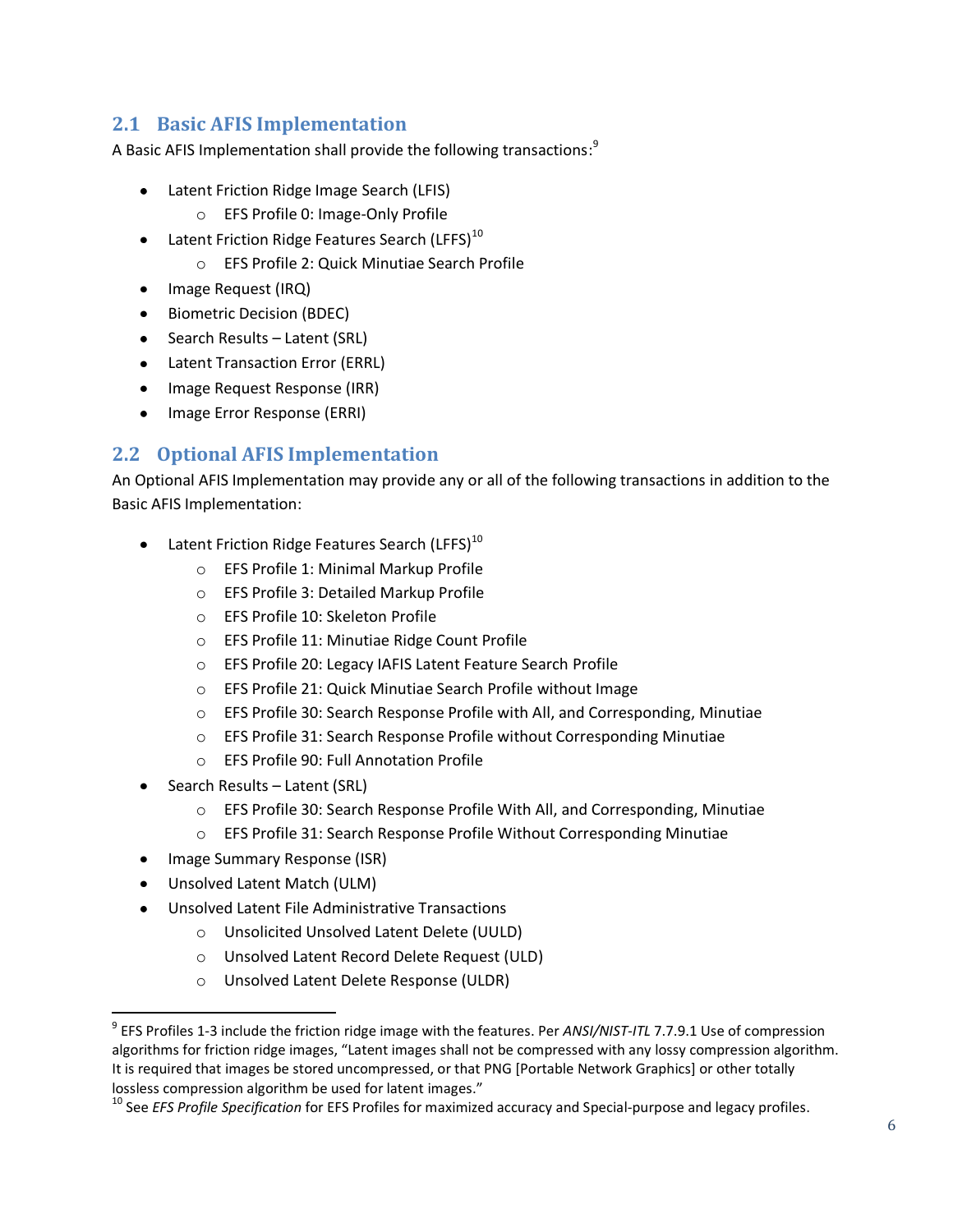#### <span id="page-13-0"></span>**2.3 Casework Annotation and Exchange Implementation**

A Casework Annotation and Exchange Implementation may provide any or all of the following *LITS* transactions:

- Comparison (COMP)
- Analysis (ASYS)
- Casework Exchange (CWE)

These transactions are intended for exchange between human examiners or for archiving information associated with the Analysis, Comparison, Evaluation and Verification (ACE-V) process. These transactions **are not** intended for AFIS interaction.

The requirements for casework annotation and exchange are documented in [appendix a.](#page-34-0)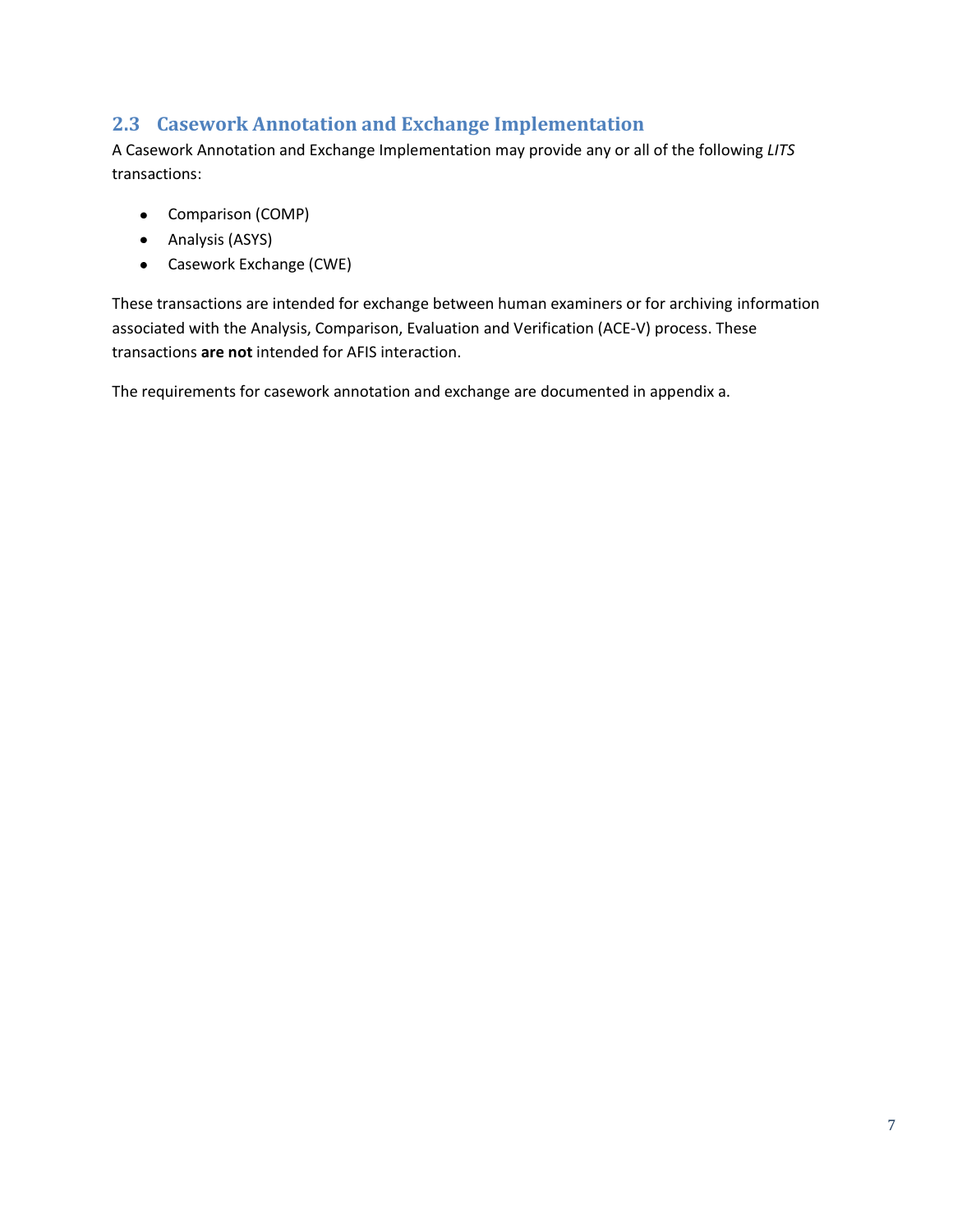### <span id="page-14-0"></span>**3 Normative References**

The following referenced documents are indispensable for the application of this specification. For dated references, only the edition cited applies. For undated references, the latest edition of the referenced document (including any amendments) applies. All standards are subject to revision, and parties using this specification are encouraged to investigate the possibility of applying the most recent versions of the standards and documents indicated below.

- ANSI/NIST-ITL (American National Standards Institute/National Institute of Standards and Technology, Information Technology Laboratory). 2011. *American National Standards Institute/National Institute of Standards and Technology, Information Technology Laboratory: Data Format for the Interchange of Fingerprint, Facial & Other Biometric Information, 1-2011, NIST Special Publication 500-290*[. http://biometrics.nist.gov/cs\\_links/standard/AN\\_ANSI\\_1-](http://biometrics.nist.gov/cs_links/standard/AN_ANSI_1-2011_standard.pdf) [2011\\_standard.pdf.](http://biometrics.nist.gov/cs_links/standard/AN_ANSI_1-2011_standard.pdf)
- FBI CJIS (Federal Bureau of Investigation Criminal Justice Information Services Electronic). 2011. *Electronic Biometric Transmission Specification*, IAFIS-DOC-01078-9.3. [https://www.fbibiospecs.org/docs/EBTS\\_v9\\_3\\_Final%2012\\_07\\_11\\_clean.pdf.](https://www.fbibiospecs.org/docs/EBTS_v9_3_Final%2012_07_11_clean.pdf)
- NIST-OLES (National Institute of Standards and Technology, Law Enforcement Standards Office). Forthcoming. *Extended Feature Set Profile Specification*. [http://www.nist.gov/itl/iad/ig/ansi\\_standard.cfm.](http://www.nist.gov/itl/iad/ig/ansi_standard.cfm)
- NIST-OLES (National Institute of Standards and Technology, Law Enforcement Standards Office). Forthcoming. *Markup Instructions for Extended Friction Ridge Features*. http://www.nist.gov/itl/iad/ig/ansi\_standard.cfm.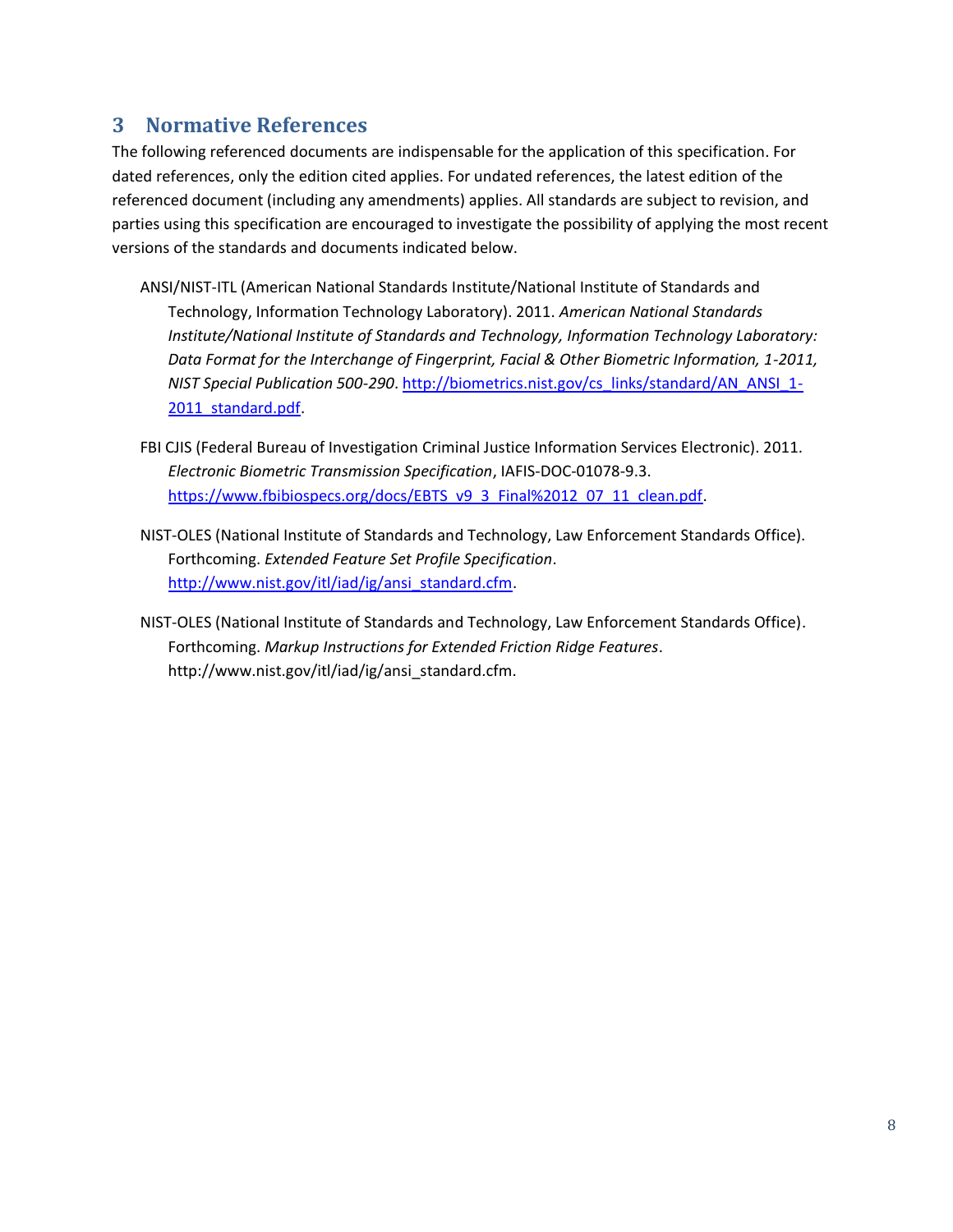## <span id="page-15-0"></span>**4 Concept of Operations**

*LITS* enables seamless, efficient hierarchical (local to State to regional to Federal) and peer to peer (local to local, State to State, etc.) searches between a latent examiner's own AFIS and any AFIS to which the latent examiner has access as permitted by an MOU. Currently, hierarchical searches are often based on nonstandard derivations of FBI CJIS *EBTS*, and the processes are often examiner-intensive and inefficient, especially for three-level hierarchies (AFIS systems at local, State, and IAFIS/NGI). [Appendix B](#page-38-0) documents specific scenarios and use cases.

Latent case processing would be as follows:

- At the conclusion of normal latent print searches of the local/state AFIS, the examiner determines if the case is of sufficient importance to merit additional searches.<sup>11</sup> If so, the case would be sent for external search, with options as to which external AFIS to search, such as IAFIS/NGI, another city partnered through an MOU, or another State partnered through an MOU.
- With the image already acquired and the features marked for the search on the examiners' own system, the features are exported and new features **do not** have to be marked (except to take advantage of optional EFS Profiles).
- A candidate list is returned for each of the external AFIS systems searched, and the examiner conducts comparisons with the candidates as usual. An image request may be conducted to obtain additional prints for specific subjects. If there is a match, the examiner notifies the requesting authorities who are handling the criminal case. The examiner would also remove the case from any Unsolved Latent File (ULF) on which it resides.
- If no match is found, the examiner decides whether to enroll the case on the ULF of the other AFIS if permitted by MOU, save the case for a later periodic Latent Print to Tenprint (LT/TP) search, remove the case entirely, etc.

#### <span id="page-15-1"></span>**4.1 Queries and Responses**

#### <span id="page-15-2"></span>**4.1.1 Latent Friction Ridge Searches and Responses**

[Figure 1](#page-16-1) depicts the transactions that provide interoperability between disparate, cross-jurisdictional AFIS systems. For the purposes of this workflow, Latent Friction Ridge Search is inclusive of both LFIS and LFFS. When latent examiners have exhausted all reasonable searches on their AFIS, they then have the opportunity to send that same search without any additional encoding effort to an AFIS in another jurisdiction.

 $\overline{a}$  $11$  Policy may require serial searches or permit parallel searches.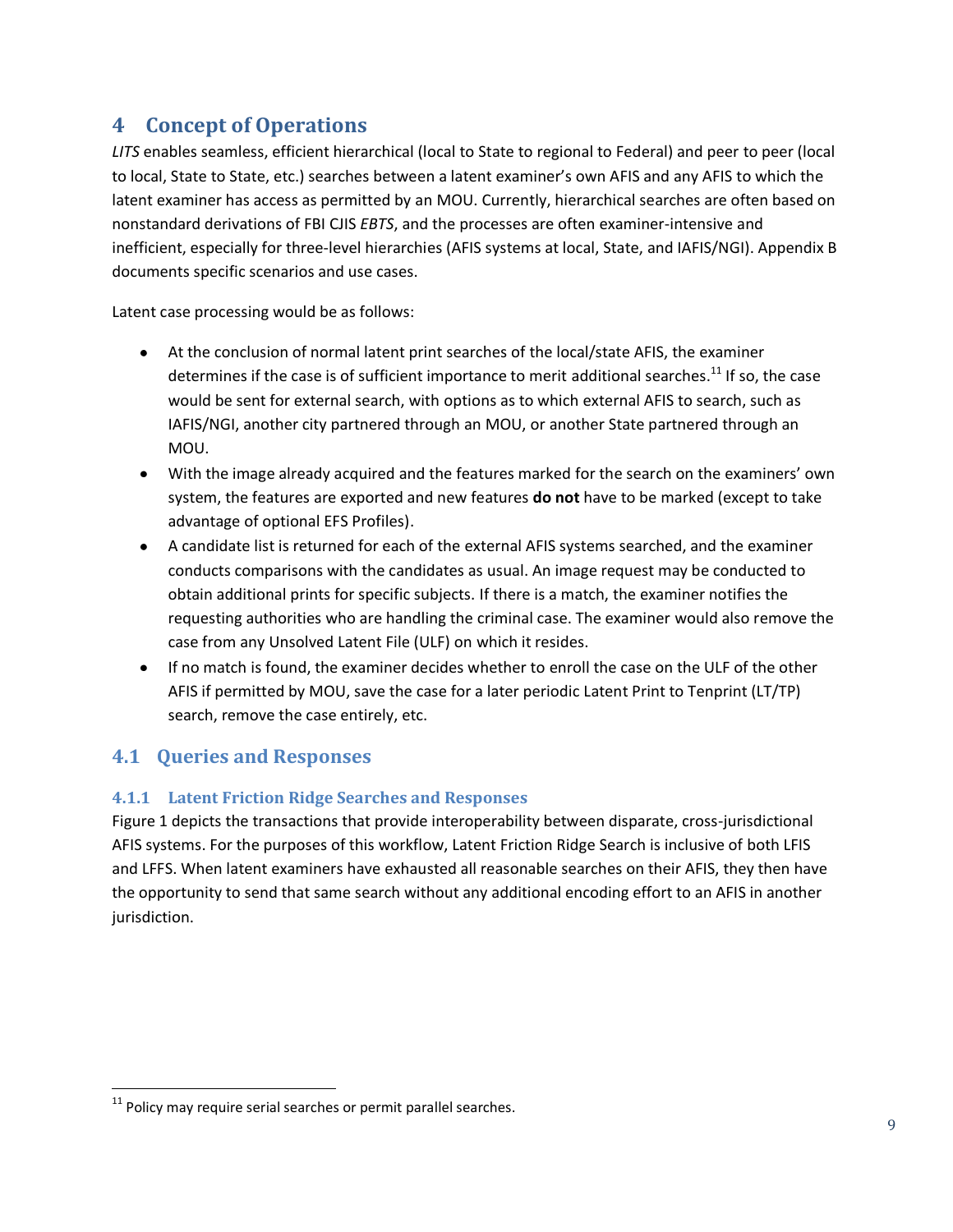

**Figure 1—Latent friction ridge search and response.**

<span id="page-16-1"></span>The Search Results—Latent (SRL) transaction returned by the target AFIS includes a candidate list composed of names and identification numbers of each candidate. In addition, if the MOU permits and the latent examiner requested the latent image to be stored in the target AFIS's ULF, the SRL transaction shall return the identification number of the stored latent image.

The Latent Transaction Error (ERRL) transaction is returned by the target AFIS in response to a transaction that contained errors such as missing or inadequate quality fingerprints, missing mandatory information, or invalid contents. The ERRL transaction shall include additional information on the causes for the rejection. (See [appendix c.](#page-40-0))

The Biometric Decision (BDEC) transaction provides the examiner the ability to provide a definitive determination on the comparison between a latent print image and another image (i.e., identification, nonidentification, or inconclusive) to the target AFIS. The submission includes the identification number associated with the biometric for which the decision is made and the decision being made. If a positive decision by the owner of the fingerprint image is made against an image in the target AFIS's ULF, that image is removed from the ULF.

#### <span id="page-16-0"></span>**4.1.2 Image Request and Response**

[Figure 2](#page-17-2) depicts how a latent examiner may retrieve images from the target AFIS's database(s) to assist in comparisons using the Image Request (IRQ) transaction. The latent examiner provides the identification number(s) of the subject(s) and indicators for which biometrics are being requested, such as fingerprints and palmprints.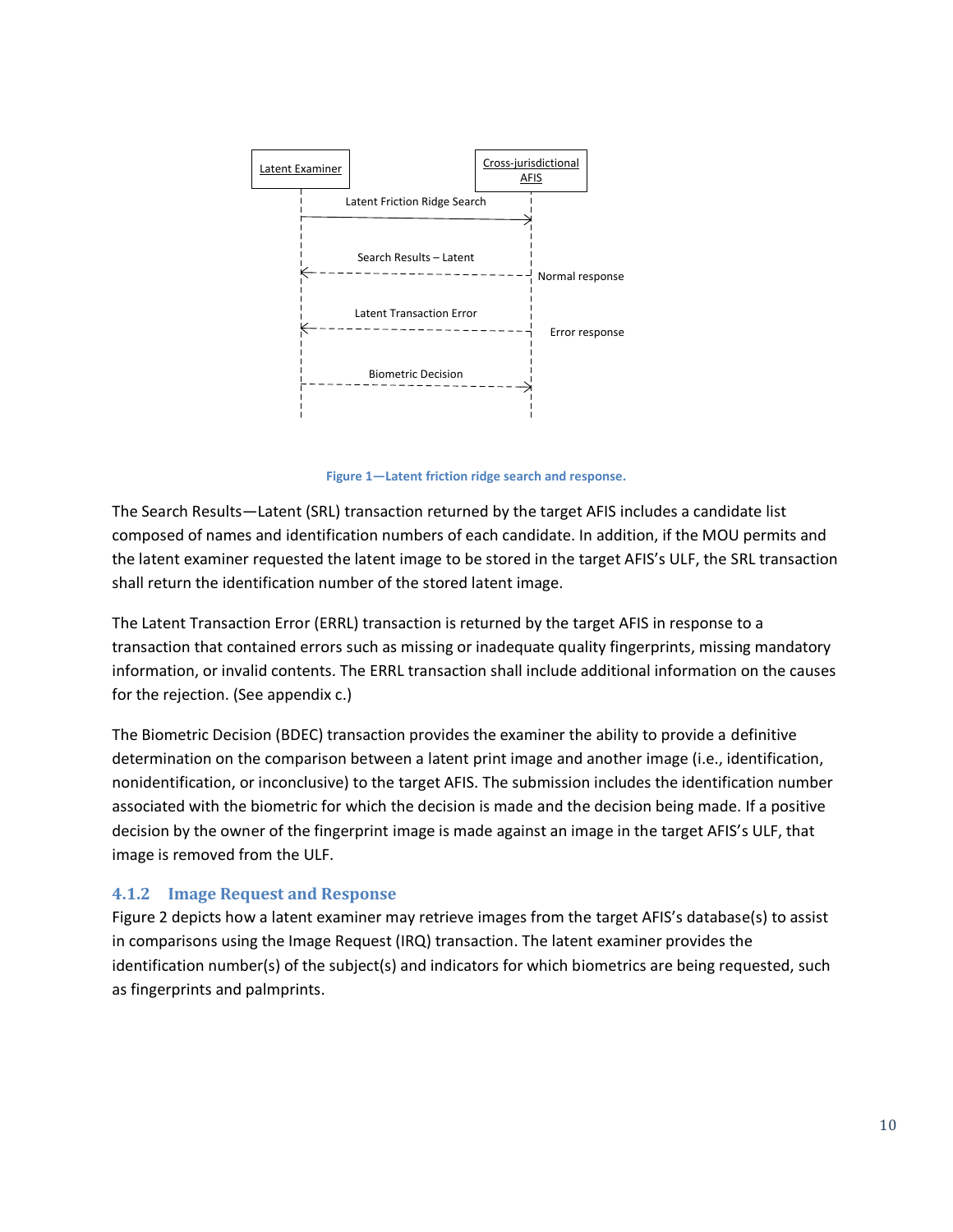

**Figure 2—Image request and response.**

<span id="page-17-2"></span>Each identification number in the request and each set of biometrics being returned for the subject shall be addressed in a separate Image Request Response (IRR) transaction. If the request contains any errors, an Image Error Response (ERRI) transaction shall be returned, including the reason for the return. Errors associated with individual identification numbers, such as an image set not being on file, shall be reported in the Image Summary Response (ISR) transaction. (See [appendix c.](#page-40-0))

#### <span id="page-17-0"></span>**4.2 Unsolved Latent File Transactions**

#### <span id="page-17-1"></span>**4.2.1 Unsolved Latent Match and Biometric Decision**

The Unsolved Latent Match (ULM) transaction is an unsolicited message to the owner of the unsolved latent friction ridge image, not to the submitter of the newly submitted friction ridge search. The owner of the unsolved latent case is responsible for conducting the comparison. To the latent print examiner, the process is identical to Tenprint to Unsolved Latent (TP/UL) search results on their AFIS system.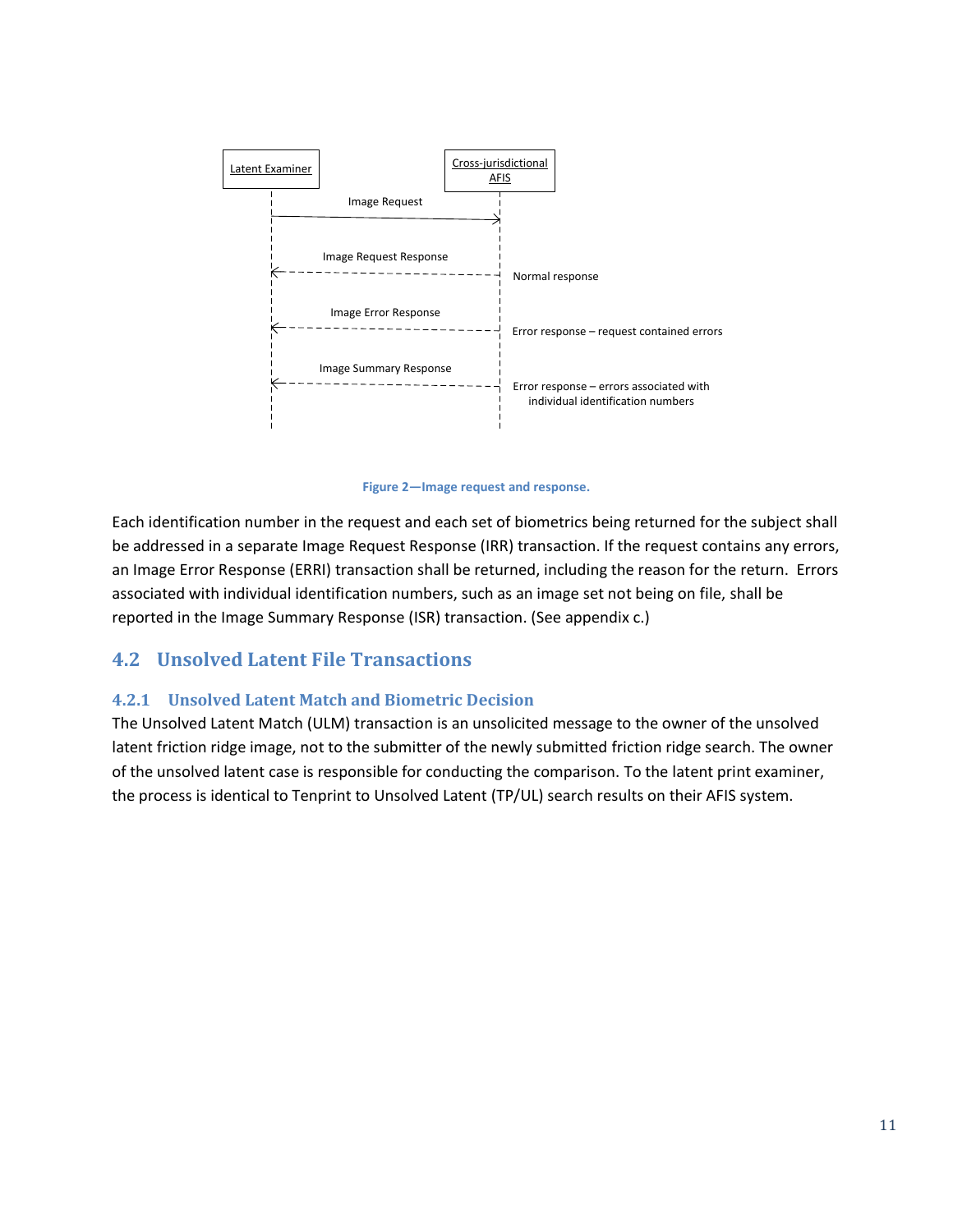If a positive identification decision resulting from a Unsolved Latent Match (ULM) is made using a Biometric Decision (BDEC) transaction against a latent print in the target AFIS's ULF, that print will be removed from the ULF.

(Note**:** This workflow is predicated on the assumption that the MOU permits cross-jurisdictional inserts into the target AFIS ULF.)

#### <span id="page-18-0"></span>**4.2.2 Unsolicited Unsolved Latent Delete**

An Unsolicited Unsolved Latent Delete (UULD) transaction is sent by the AFIS when a record has been deleted from the target AFIS's ULF. If a set of unsolved latent images was added from a multifinger latent search, the UULD transaction is used to indicate that that applies to the entire set of images added.

**(**Note: This workflow is predicated on the assumption that the MOU permits cross-jurisdictional inserts into the target AFIS ULF.)

#### <span id="page-18-1"></span>**4.2.3 Unsolved Latent File Maintenance Transactions**

The Unsolved Latent Record Delete Request (ULD) transaction requests that records be removed from the target AFIS's ULF. If a set of unsolved latent images was added from a multifinger latent search, the ULD transaction applies to the entire set of images added. The Unsolved Latent Delete Response (ULDR) transaction is used to indicate to the latent examiner that a record has been deleted from the target AFIS's ULF in response to a ULD transaction.

**(**Note: This workflow is predicated on the assumption that the MOU permits cross-jurisdictional inserts into the target AFIS ULF.)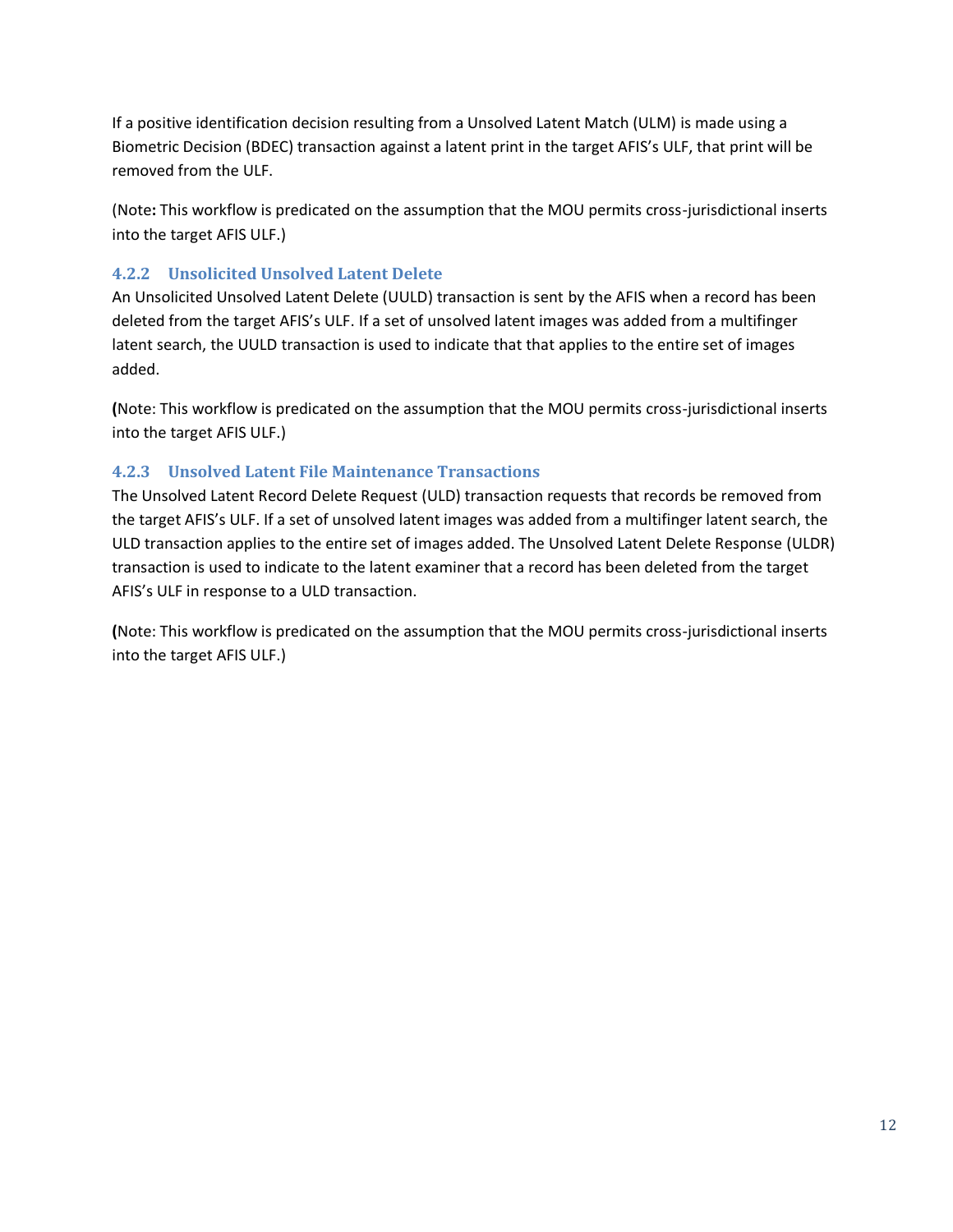#### <span id="page-19-0"></span>**5 Transactions**

Transactions are subdivided into the following categories:

- Queries and Responses
- Unsolved Latent File Transactions

#### <span id="page-19-1"></span>**5.1 Application Profile Specification**

<span id="page-19-4"></span>An *LITS* transaction shall include a set of subfields for APS 1.016–Application Profile Specification as follows:

#### **Table 1—APS 1.016—Application Profile Specifications**

|              |            | Field Number   Mnemonic   Content Description | <b>Value</b> |
|--------------|------------|-----------------------------------------------|--------------|
| $\mid$ 1.016 | <b>APO</b> | <b>Application Profile Organization</b>       | "NIST/OLES"  |
|              | <b>APN</b> | <b>Application Profile Name</b>               | "ו וד?"      |
|              | <b>APV</b> | <b>Application Profile Version Number</b>     | "1.0"        |

The Application Profile reference to *LITS* may be in addition to other Application Profile references, such as FBI CJIS *EBTS*. The resulting transaction shall be conformant with all listed Application Profile references.

#### <span id="page-19-2"></span>**5.2 Implementation Domain**

<span id="page-19-5"></span>When a transaction corresponds to more than one Application Profile, it is recommended that DOM 1.013—Domain Name be set to the primary Application Profile's domain name and version number. For example, a *LITS* transaction that also conforms to FBI CJIS *EBTS* should set field 1.013 as follows:

#### **Table 2—DOM 1.013—Domain Name**

|       |            | Field Number   Mnemonic   Content Description | Value   |
|-------|------------|-----------------------------------------------|---------|
| 1.013 | <b>DNM</b> | Domain Name                                   | "NORAM" |
|       | <b>DVN</b> | <b>Domain Version Number</b>                  | ''9.3'' |

#### <span id="page-19-3"></span>**5.3 Identification Numbers**

To accommodate the variety of identification number types associated with different AFIS systems, *LITS* pairs UCN 2.2033A–FBI Number/UCN<sup>12</sup> and NDR 2.098–Named Data Repository in the SRL transaction to allow the latent examiner to determine the type of identification number. As examples of such variations, UCN 2.2033A–FBI Number/UCN is 100 alphanumeric characters<sup>13</sup> and State identification numbers are 3-10 characters that may end with a hyphen for certain States. The format and content of local identification numbers has not yet been explored fully.

 $\overline{a}$ 

 $12$  UCN = Universal Control Number.

<sup>13</sup> Field length change proposed for FBI CJIS *EBTS* v9.4.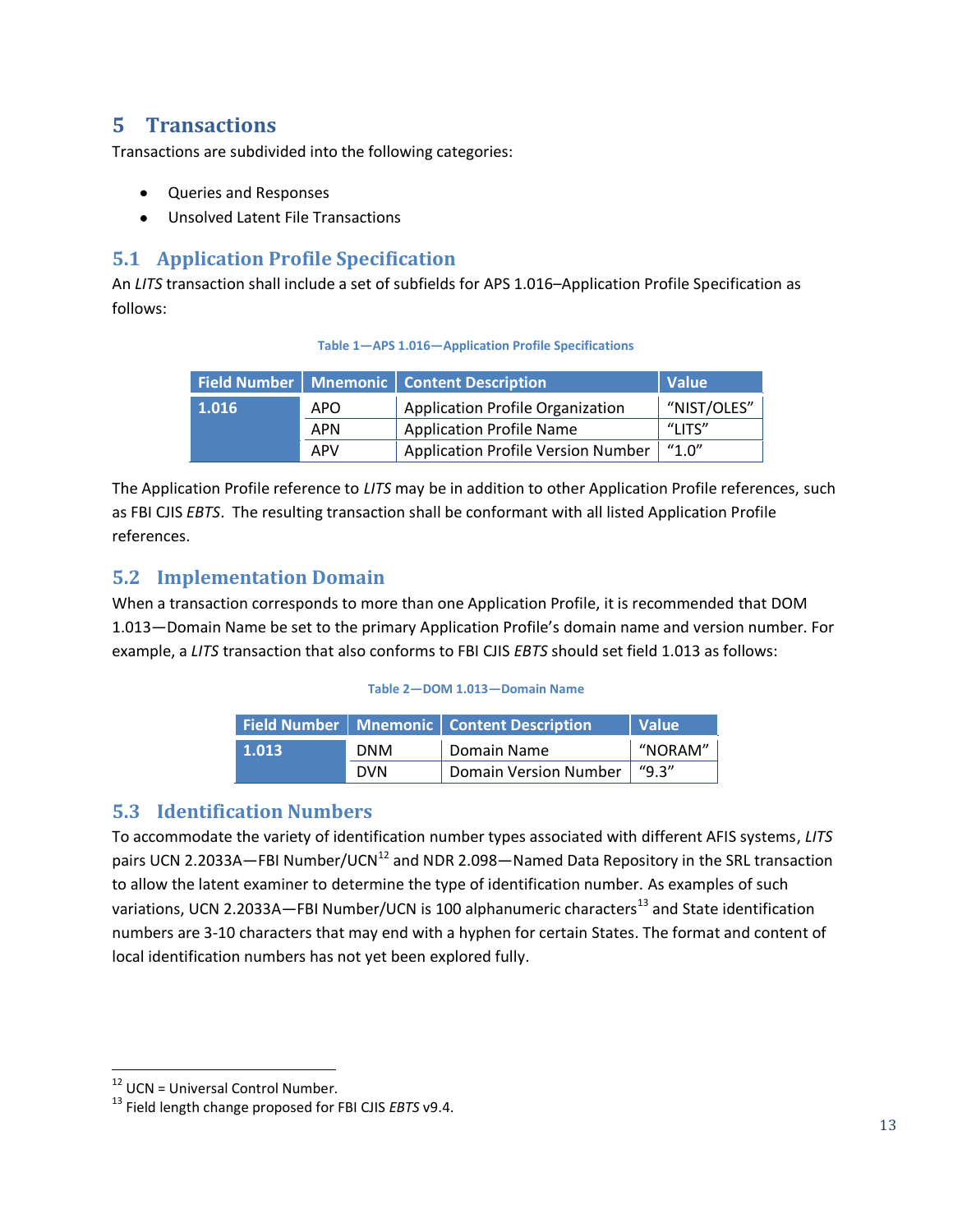#### <span id="page-20-0"></span>**5.4 Queries**

Latent AFIS search queries are predicated on the following:

- Search types
	- o Latent Print to Tenprint (LT/TP)
	- o Latent Print to Latent Print (LT/LT)
	- o Latent Palm to Reference Palm Palmprint
- Search categories
	- o Latent Fingerprint
	- o Latent Palmprint
	- $\circ$  Supplementals<sup>14</sup>

#### <span id="page-20-1"></span>**5.4.1 Record Set Requirements**

<span id="page-20-2"></span>[Table 3](#page-20-2) contains the record set requirements for queries.

| <b>TOT</b>         | Т1 | T2.     | Latent Images<br>$(T4, T7, T13)^{15}$ | T9       | <b>T10</b>               | <b>T14</b> | <b>T15</b> | T17 |
|--------------------|----|---------|---------------------------------------|----------|--------------------------|------------|------------|-----|
| LFIS <sup>16</sup> |    | $1 - 2$ | $1 - 10$                              |          | $\overline{\phantom{0}}$ |            | -          |     |
| LFFS <sup>17</sup> |    | $1 - 2$ | $1 - 10$                              | $1 - 10$ |                          |            |            |     |
| <b>IRQ</b>         |    |         |                                       |          |                          |            |            |     |
| <b>BDEC</b>        |    |         |                                       |          |                          |            |            |     |

#### **Table 3—Record Set Requirements for Queries**

(Note: Only one latent image record type, i.e., Type-4, Type-7, or Type-13, is permitted in a Latent Friction Ridge Search, i.e., LFIS or LFFS.)

The Basic AFIS Implementation shall implement a single friction ridge image in a single Latent Friction Ridge Search (i.e., LFIS or LFFS). The Optional AFIS Implementation may implement multiple friction ridge images in a single Latent Friction Ridge Search (i.e., LFIS or LFFS).

If the MOU permits cross-jurisdictional inserts into the target AFIS ULF, two Type-2 records may be present in an LFFS or LFIS Type of Transaction (TOT) only in the case that the search is to be added to the unsolved latent file and that there are suppositional Type-2 fields used to reduce file penetration. The Type-2 record for insertion into the ULF includes only known data, whereas the other Type-2 record includes data specified solely to reduce the search space.

l

<sup>&</sup>lt;sup>14</sup> Supplemental fingerprints include extreme tips of fingers and full finger views that include the lower segments/joints of the fingers.

<sup>&</sup>lt;sup>15</sup> Use of Type-13 records is preferred; use of Type-4 or Type-7 records is acceptable.

<sup>&</sup>lt;sup>16</sup> EFS Profile 0: Image-Only Profile.

 $17$  An image shall be included in an LFFS transaction except in the case of optional EFS Profiles 20-21.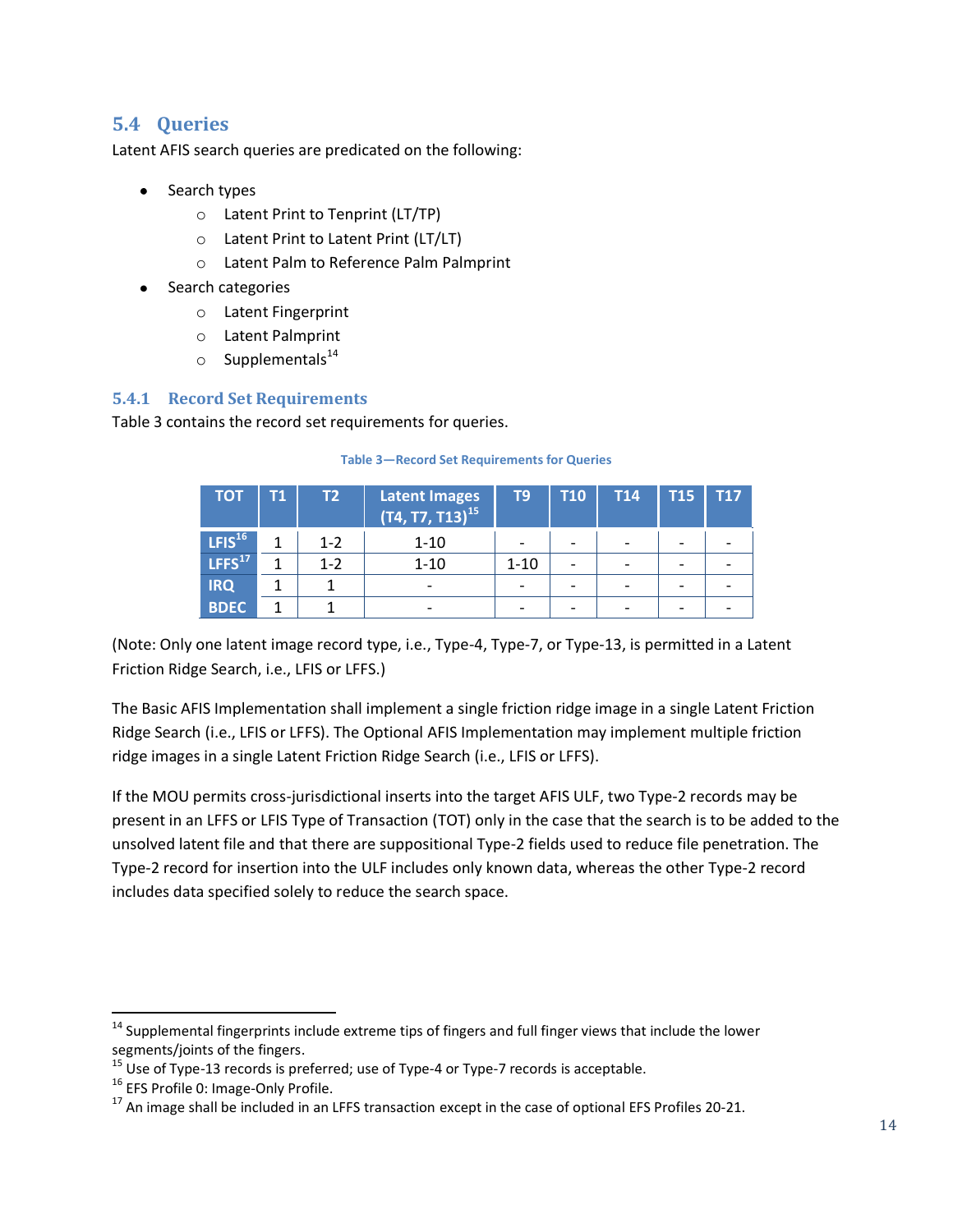#### <span id="page-21-0"></span>**5.4.2 Latent Friction Ridge Image Search (LFIS)**

The Latent Friction Ridge Image Search (LFIS) transaction corresponds to EFS Profile 0: Image-Only Profile. No *ANSI/NIST-ITL* Type-9 record shall be included in the transaction associated with the friction ridge image in the Type-x record (where  $x = 4$ , 7, or 13).

(Note: The code for EFS Profile 0 is never entered in field 9.303 because there is no corresponding Type-9 record.)

Image and region of interest size requirements shall conform to *EFS Profiles*, Section 3 Image/region of interest size requirements.

LFIS transactions are transmitted along with the search criteria by the latent examiner. The friction ridge features are extracted automatically from the images by the target AFIS with no human intervention. There is no manual editing of friction ridge characteristics.

(Note: The search image is mandatory in this transaction.)

The NDR 2.098–Named Data Repository field shall be set to the value of the target AFIS. The target AFIS conducts a search and transmits the results to the latent examiner. If images are of insufficient quality for the target AFIS to extract features and perform a search, the target AFIS responds with an ERRL transaction.

This transaction may include an indication that the latent image should be stored in the target AFIS's ULF if permitted by the MOU. This transaction may include an optional field to search a target AFISspecific database, such as ULF, sex offenders, or other actions as permitted by the MOU. This transaction may include an indication whether features and matched minutiae for each candidate print image shall be returned in the Search Results—Latent (SRL) transaction.

#### <span id="page-21-1"></span>**5.4.3 Latent Friction Ridge Features Search (LFFS)**

The Latent Friction Ridge Features Search (LFFS) transaction corresponds to the following:

- EFS Profile 1: Minimal Markup Profile
- EFS Profile 2: Quick Minutiae Search Profile
- EFS Profile 3: Detailed Markup Profile

FSP 9.303—EFS feature set profile, the optional numeric field used to indicate an EFS Profile, shall be set to the EFS Profile number (i.e., 1, 2, or 3) to indicate the specific set of EFS fields that are included in the Latent Friction Ridge Features Search transaction. If a Latent Friction Ridge Features Search transaction is conformant with two or more EFS Profiles, the code for each profile shall be entered in a separate subfield of field 9.303. Use of these profiles requires inclusion of the image in the transaction. *LITS*conformant systems shall implement EFS Profile 2: Quick Minutiae Search Profile and may additionally implement other EFS Profiles.

Image and region of interest size requirements shall conform to *EFS Profiles*, Section 3 Image/region of interest size requirements.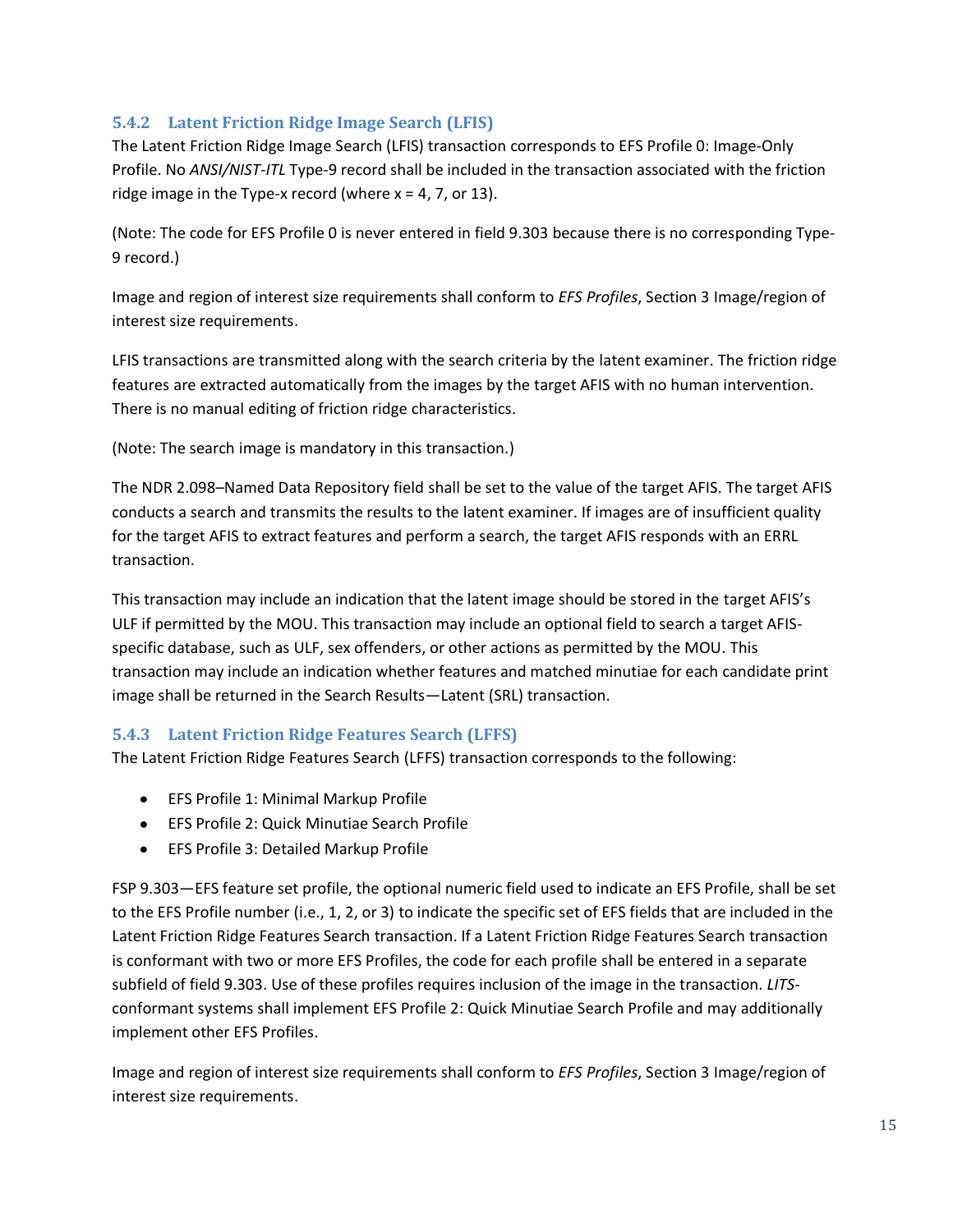The latent friction ridge features are extracted by the latent examiner and transmitted along with the search criteria.

(Note: The search image is mandatory in this transaction.)

The NDR 2.098–Named Data Repository field shall be set to the value of the target AFIS. The target AFIS conducts a search and transmits the results to the latent examiner. If images are of insufficient quality for the target AFIS to extract features and perform a search, the target AFIS responds with a Latent Transaction Error (ERRL) message. (See [appendix c.](#page-40-0))

The Latent Friction Ridge Features Search (LFFS) transaction may include an indication that the latent image should be stored in the target AFIS's ULF if permitted by the MOU. This transaction may include an optional field to search a target AFIS-specific database, such as ULF, sex offenders, or other actions as permitted by the MOU. This transaction may include an indication of whether features and matched minutiae for each candidate print image shall be returned in the Search Results—Latent (SRL) transaction.

#### <span id="page-22-0"></span>**5.4.4 Image Request (IRQ)**

The Image Request (IRQ) transaction enables latent examiners to retrieve images from the target AFIS's database(s) so a comparison may be made by the latent examiner or to populate the latent examiner's database. The latent examiner provides the identification number(s) of the subject(s) and indicators for which biometrics are being requested, such as fingerprints, palmprints, and/or face images.

An IRQ transaction shall contain a list of identification numbers, such as FBI 2.014—FBI number (UCN), SID 2.015—State Identification Number, or MNU 2.017—Miscellaneous Identification Number. The ICD with the target AFIS shall specify which identification numbers it will accept, for example, a State AFIS may accept only SID 2.015—State Identification Number.

Each identification number in the request and each set of biometrics being returned for the subject shall be addressed in a separate Image Request Response (IRR) transaction. If the request contains any errors, an ERRI transaction will be returned, including the reason for the return. Errors associated with individual identification numbers, such as an image set not being on file, shall be reported in the Image Summary Response (ISR) transaction. (See [appendix c.](#page-40-0)) The remaining valid subject identifier numbers shall result in individual ISR transactions.

#### <span id="page-22-1"></span>**5.4.5 Biometric Decision (BDEC)**

The Biometric Decision (BDEC) transaction provides the examiner the ability to provide a definitive determination on the comparison between a latent print image and another image, such as identification, nonidentification, or inconclusive. The transaction shall include the identification number associated with the biometric for which the decision is made and the decision being made. If a positive decision by the owner of the fingerprint image is made against an image in the target AFIS's ULF, that image is removed from the ULF.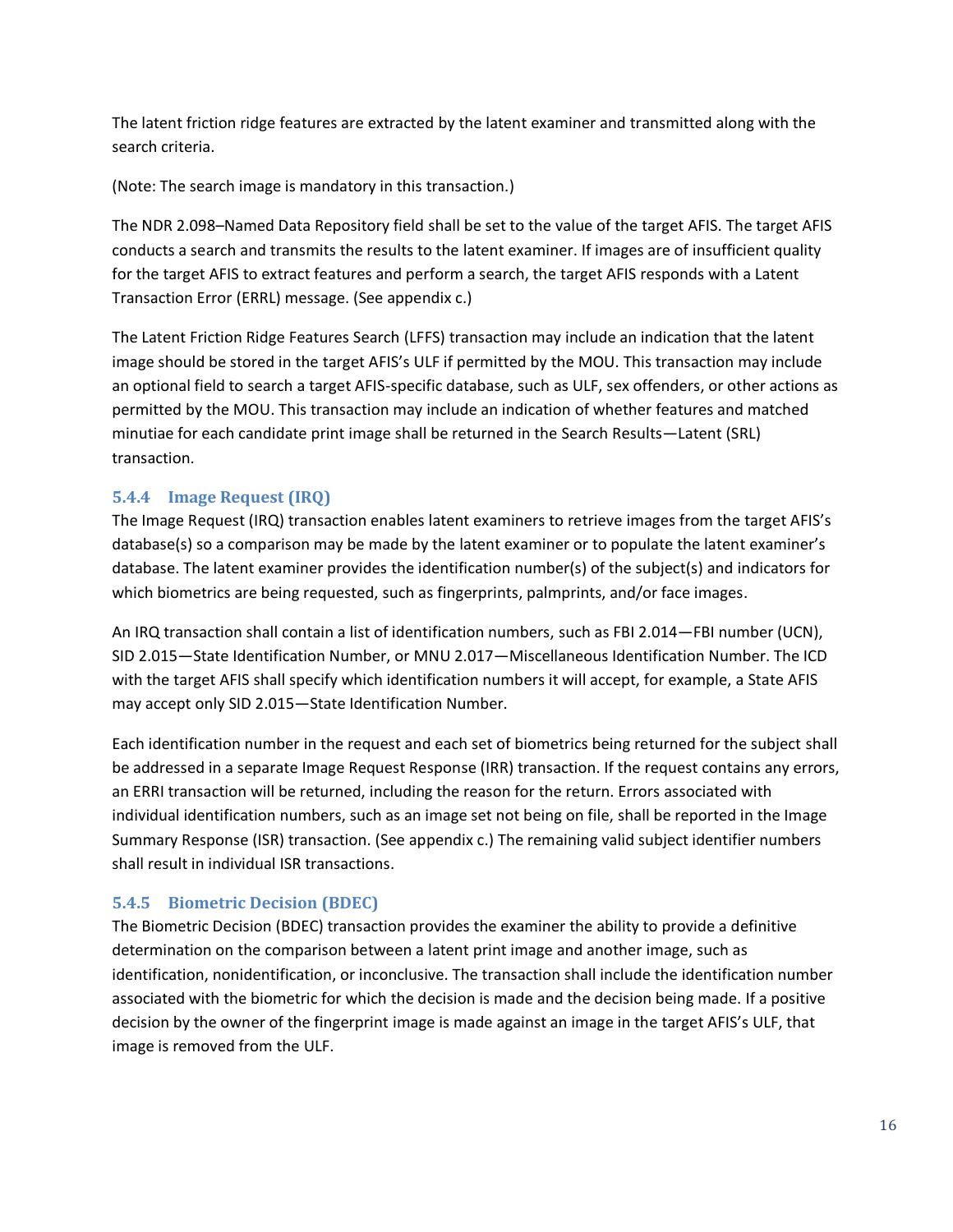#### <span id="page-23-0"></span>**5.5 Responses**

#### <span id="page-23-1"></span>**5.5.1 Record Set Requirements**

[Table 4](#page-23-3) contains the record set requirements for Responses.

<span id="page-23-3"></span>

| <b>TOT</b>  | <b>T1</b> | $\mathsf{T2}^{\mathsf{T}}$ | <b>Fingerprint Exemplars</b><br>(T4, T14) | <b>Latent Prints</b><br>(T7, T13) | T <sub>9</sub>           | <b>T10</b>               | <b>Palmprint Exemplars</b><br>(T15) | <b>T17</b>               |
|-------------|-----------|----------------------------|-------------------------------------------|-----------------------------------|--------------------------|--------------------------|-------------------------------------|--------------------------|
| <b>SRL</b>  |           |                            | $0 - 99$                                  | $0 - 99$                          | $0-109^{18}$             | $\overline{\phantom{0}}$ | $0 - 99$                            |                          |
| <b>ERRL</b> |           |                            | $\overline{\phantom{a}}$                  | $\overline{\phantom{a}}$          | $\overline{\phantom{a}}$ | $\overline{\phantom{0}}$ |                                     |                          |
| <b>IRR</b>  | ┸         |                            | $0 - 14$                                  | $0 - 10$                          | $0 - 14$                 | $0 - 10$                 | $0 - 10$                            |                          |
| <b>ERRI</b> |           |                            | $\overline{\phantom{a}}$                  | $\overline{\phantom{a}}$          | $\overline{\phantom{a}}$ | $\overline{\phantom{0}}$ |                                     |                          |
| <b>ISR</b>  | ┻         |                            | $\overline{\phantom{a}}$                  | $\overline{\phantom{a}}$          | $\overline{\phantom{a}}$ | $\overline{\phantom{0}}$ |                                     | $\overline{\phantom{0}}$ |

#### **Table 4—Record Set Requirements for Responses**

**(**Note: A Search Results—Latent (SRL) transaction may contain different image record types.)

#### <span id="page-23-2"></span>**5.5.2 Search Results—Latent (SRL)**

The Search Results—Latent (SRL) transaction is returned by the target AFIS in response to a latent friction ridge search request (LFFS or LFIS). It shall include a candidate list composed of names and identification numbers of each candidate (up to the Number of Candidates Returned (NCR) field value) along with the corresponding friction ridge image(s) of the number of images specified in the NIR 2.2010—Number of Images Requested field of the search message using the Type-4, 14, or 15 records. Up to 99 candidates, their match scores, and the finger/palm/supplemental positions of the images on file that matched may be included in the response.

If the NIR 2.2010—Number of Images Requested is not specified, then the top 20 matching images shall be returned. If the NCR 2.079—Number of Candidates Returned is not specified, then the top 20 candidates shall be included in the candidate list.

The latent examiner may optionally select in an LFIS or LFFS transaction whether features and matched minutiae for each candidate print image shall be returned in the SRL response. The features and matched minutiae shall reside in the EFS section of the Type-9 record for the candidate(s). When the RFR 2.095—Request Features Record field is set, the probe features shall be Information Designation Character (IDC) = 1, and the candidate list images/features shall be IDC = 2.

In addition, if the MOU permits and if the search included an indication that the latent image should be stored in the target AFIS's ULF, the SRL shall return the identification number of the stored latent image.

The Search Results—Latent (SRL) transaction shall contain a candidate list of potential matches, CNL 2.2033—Candidate Investigative List, from the target AFIS. The NDR 2.098—Named Data Repository field shall be set to the value of the target AFIS. The combination of UCN 2.2033A—FBI Number/UCN and NDR 2.098—Named Data Repository allows the latent examiner to determine the type of identification number returned in the SRL transaction.

 $\overline{a}$ <sup>18</sup> The Search Results – Latent (SRL) transaction returns features if EFS Profiles 30 or 31 are implemented.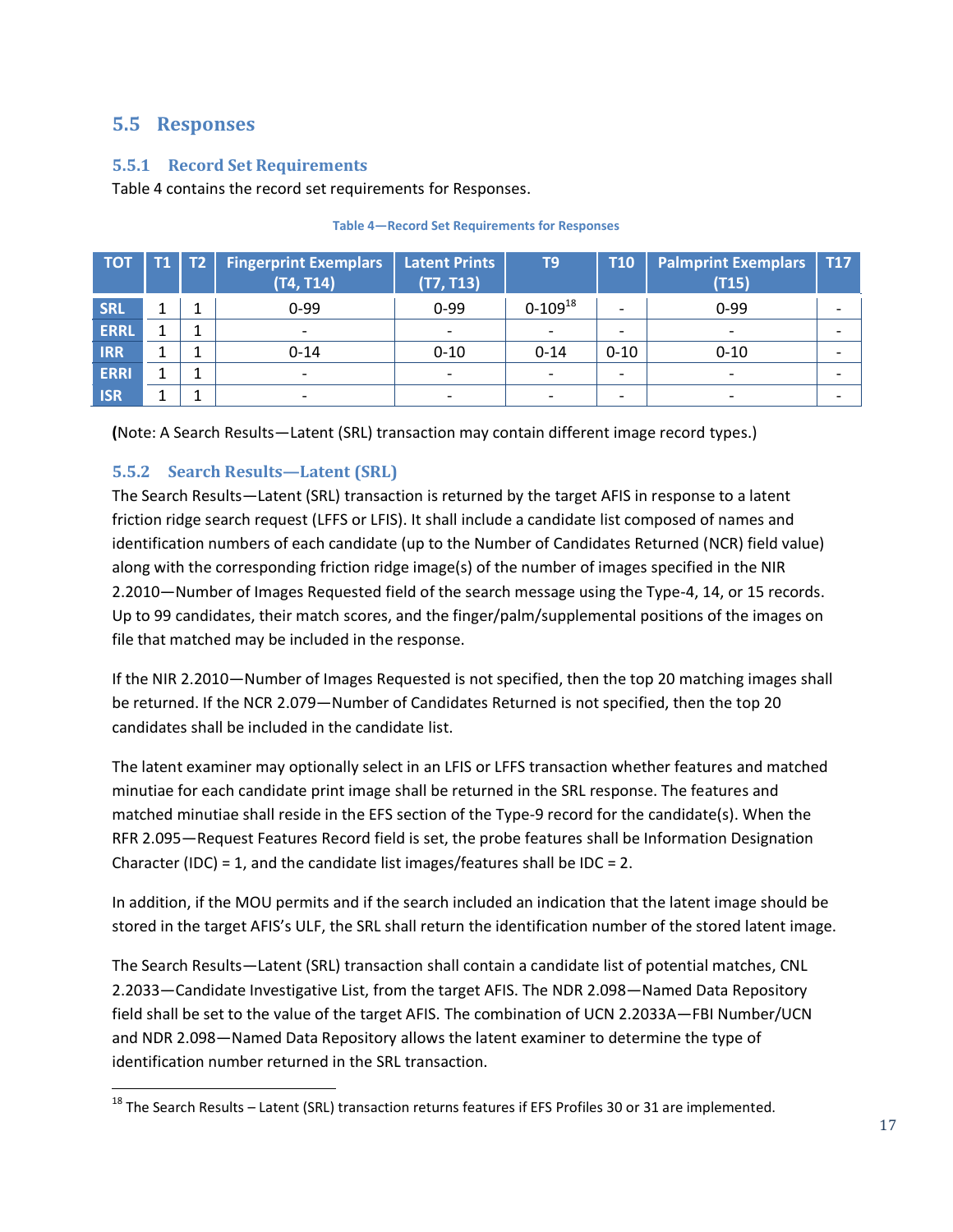The legacy CAN 2.064—Candidate List is supported for backwards compatibility with older AFIS that are conformant to versions of FBI CJIS *EBTS* prior to v9.3.

#### <span id="page-24-0"></span>**5.5.3 Latent Transaction Error (ERRL)**

The Latent Transaction Error (ERRL) transaction is returned by the target AFIS in response to an LFFS or LFIS transaction that contains errors, such as missing or inadequate quality fingerprints, missing mandatory information, or invalid contents. The ERRL transaction shall include additional information on the causes for the rejection. (See [appendix c.](#page-40-0))

#### <span id="page-24-1"></span>**5.5.4 Image Request Response (IRR)**

The Image Request Response (IRR) transaction returns requested images on file with the target AFIS to the latent examiner. Each identification number in the request having images available triggers a separate response. The response shall include the identification number and the requested friction ridge images. If requested, the Type-9 records shall be included as well.

The Image Request Response (IRR) transaction shall contain the same identification number type as the Image Request (IRQ) that triggered it (for example, FBI 2.014—FBI number (UCN), SID 2.015—State Identification Number, or MNU 2.017—Miscellaneous Identification Number, which are mutually exclusive). The ICD with the target AFIS shall specify which identification numbers it will return, for example, a State AFIS may return only SID 2.015—State Identification Number.

#### <span id="page-24-2"></span>**5.5.5 Image Error Response (ERRI)**

The Image Error Response (ERRI) transaction is returned by the target AFIS to indicate a transaction error. It includes a message field indicating the type of error detected. (See [appendix c.](#page-40-0))

#### <span id="page-24-3"></span>**5.5.6 Image Summary Response (ISR)**

The Image Summary Response (ISR) transaction is returned by the target AFIS to summarize the results of the image request processing. This transaction shall contain the listing of each identification number returned. It is suggested that the submitting agency compare the original image request and this image summary response to determine which images were not returned because of invalid identification number or an image not being on file.

#### <span id="page-24-4"></span>**5.6 Unsolved Latent File Transactions**

#### <span id="page-24-5"></span>**5.6.1 Record Set Requirements**

l

<span id="page-24-6"></span>[Table 5](#page-24-6) contains the record set requirements for Unsolved Latent File Transactions.

**Table 5—Record Set Requirements for Unsolved Latent File Transactions**

|  |  | 117   172   174   177   179   170   173   174   175   177 |  |  |  |
|--|--|-----------------------------------------------------------|--|--|--|
|  |  |                                                           |  |  |  |
|  |  |                                                           |  |  |  |

<sup>&</sup>lt;sup>19</sup> The Unsolved Latent Match (ULM) transaction returns features if EFS Profiles 30 or 31 are implemented.

<sup>20</sup> From FBI CJIS *EBTS*, "Type-15 images apply for Palmprint Enrollment and Major Case Print Collections in conjunction with tenprint submissions."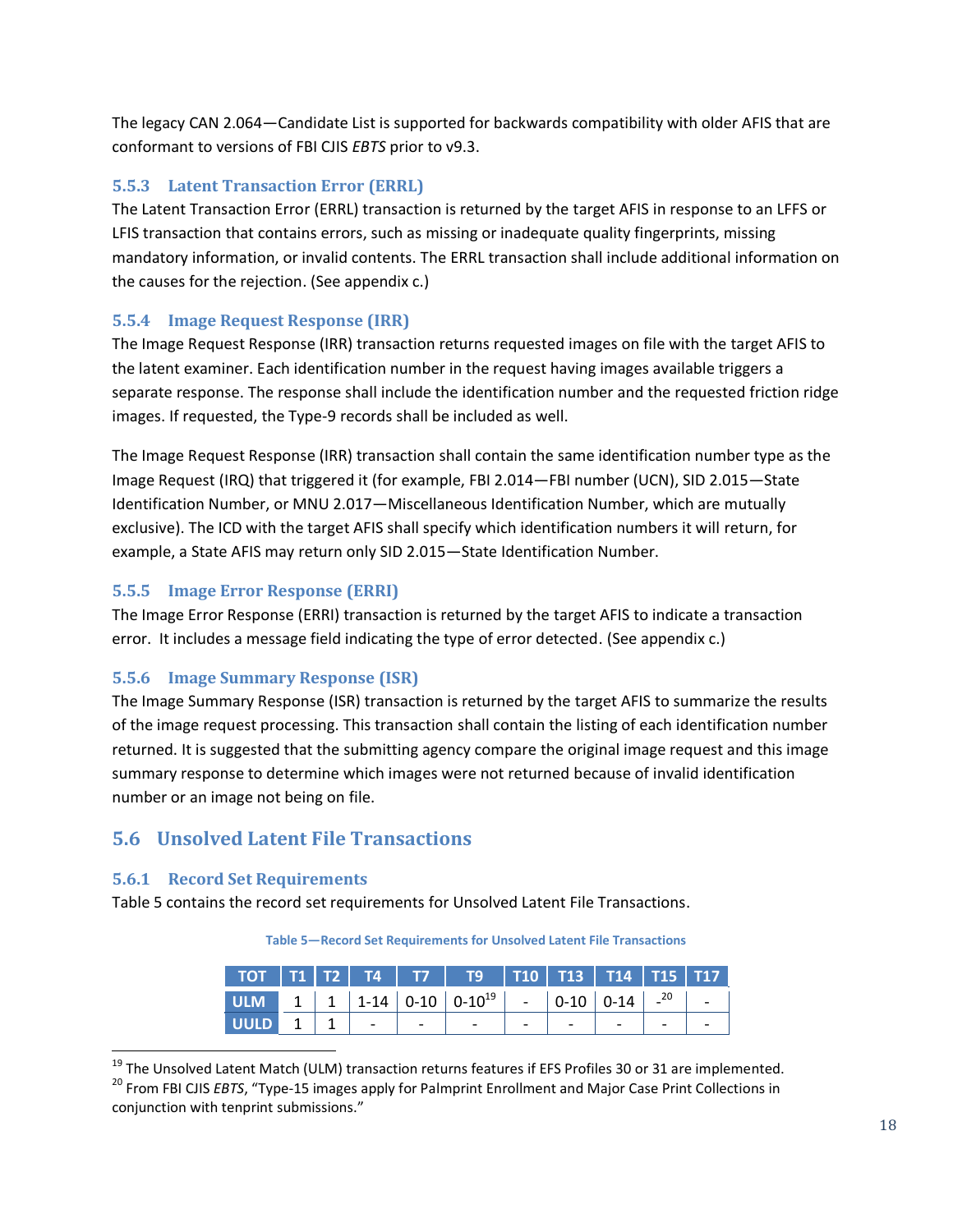|  |  | 10   11   12   14   17   19   110   113   114   115   117 |  |  |  |
|--|--|-----------------------------------------------------------|--|--|--|
|  |  |                                                           |  |  |  |
|  |  | ULDR 1   1   -   -   -   -   -   -   -   -                |  |  |  |

#### <span id="page-25-0"></span>**5.6.2 Unsolved Latent Match (ULM)**

The Unsolved Latent Match (ULM) transaction is issued when a newly submitted friction ridge search in the target AFIS matches an unsolved latent case previously submitted by a latent examiner. This transaction is an unsolicited response to the "owner" of the unsolved latent friction ridge image, not to the submitter of the newly submitted friction ridge search. This transaction shall include the identification number of the stored latent image and the images of the unsolved latent friction ridge. The Unsolved Latent Match (ULM) shall return the complete image set that was matched against the ULF. If the submission is not retained by the target AFIS, up to 14 images may be returned in this transaction when a tenprint record hits against multiple latents in the ULF. The "owner" of the unsolved latent case is responsible for conducting the comparison.

#### <span id="page-25-1"></span>**5.6.3 Unsolicited Unsolved Latent Delete (UULD)**

The Unsolicited Unsolved Latent Delete (UULD) transaction is used to indicate that a record has been deleted from the target AFIS's ULF. If a set of unsolved latent images were added from a multifinger latent search, the UULD transaction applies to the entire set of images added.

#### <span id="page-25-2"></span>**5.6.4 Unsolved Latent Record Delete Request (ULD)**

The Unsolved Latent Record Delete Request (ULD) transaction requests that records be removed from the target AFIS's ULF. If a set of unsolved latent images were added from a multifinger latent search, the ULD transaction applies to the entire set of images added.

#### <span id="page-25-3"></span>**5.6.5 Unsolved Latent Delete Response (ULDR)**

The Unsolved Latent Delete Response (ULDR) transaction is used to indicate to the latent examiner that a record has been deleted from the target AFIS's ULF in response to a ULDR transaction.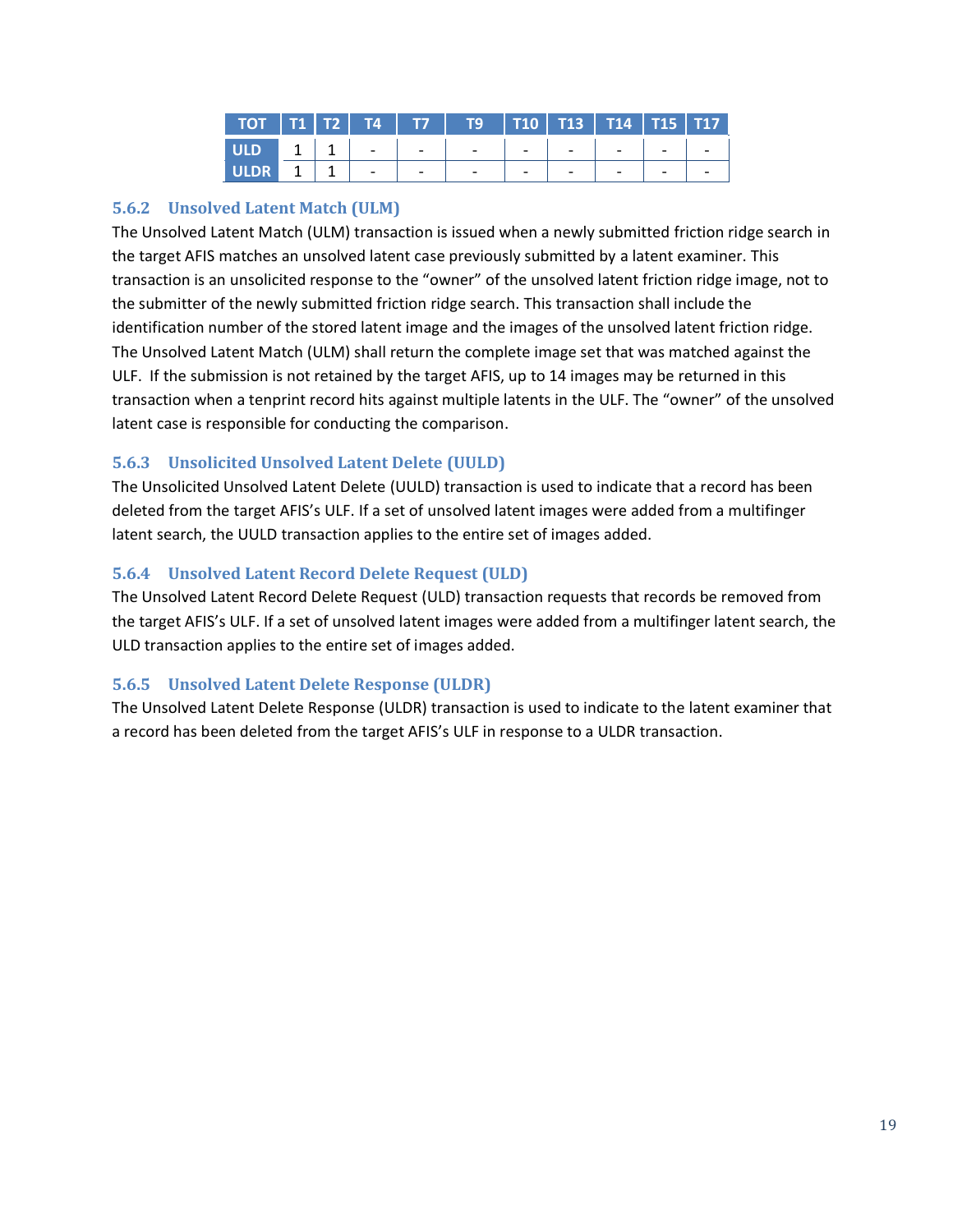## <span id="page-26-0"></span>**6 Type-2 Logical Record Requirements**

#### <span id="page-26-1"></span>**6.1 Data Dictionary**

Table 4 contains the descriptions and field specifications for the Type-2 record being included with a *LITS* transaction.

#### <span id="page-26-2"></span>**6.1.1 CSD 2.1401—Case Description**

The Case Description (CSD) field shall contain the free-text description of the case contained in the transaction, corresponding to CIN 2.010—Contributor Case Identifier Number.

#### <span id="page-26-3"></span>**6.1.2 CSN 2.1402—Case Name**

The Case Name (CSN) field shall contain the free-text name of the case contained in the transaction, corresponding to CIN 2.010—Contributor Case Identifier Number.

#### <span id="page-26-4"></span>**6.1.3 IMN 2.1403—Image Number**

The Image Number (IMN) field shall contain the image number within a case to differentiate between multiple latent impressions associated within a single case. This differs from CIX 2.011—Contributor Case Identifier Extension in that each search of an AFIS system requires a distinct CIX, even if multiple searches of a single latent print are conducted.

#### <span id="page-26-5"></span>**6.1.4 IML 2.1404—Impression Letter**

The Impression Letter (IML) field shall contain the impression letter within an image to differentiate between multiple latent impressions within a single image. For example, if the image 5677 contains a simultaneous impression of four fingerprints, they would all share the same image number (e.g., IMN 2.1403 = "5677"), and each fingerprint would have a distinct impression letter (e.g., IML 2.1404 = "A"<us>"B"<us>"C"<us>"D").

#### <span id="page-26-6"></span>**6.1.5 STR 2.1406—Source Transaction Reference**

The Source Transaction Reference (STR) field is used in a Comparison (COMP), Analysis (ASYS), or Casework Exchange (CWE) transaction to identify the transaction(s) or file(s) that were the sources of images or features. STR 2.1406—Source Transaction Reference shall contain one occurrence for each image in the transaction and one occurrence for each Type-9 record that was imported from another *ANSI/NIST-ITL* transaction.

(Note: STR 2.1406—Source Transaction Reference shall not have an occurrence for a Type-9 record created in the Comparison (COMP) transaction.)

For example, if a Comparison (COMP) transaction is created using a latent image and features from an LFFS transaction and one or more exemplar images and features from an SRL transaction, this field indicates the source of each image and feature record in the resulting Comparison (COMP) transaction.

(Note: If for a given IDC, the image comes from one source and the feature set comes from another, there are two occurrences of STR, each of which points to a different source.)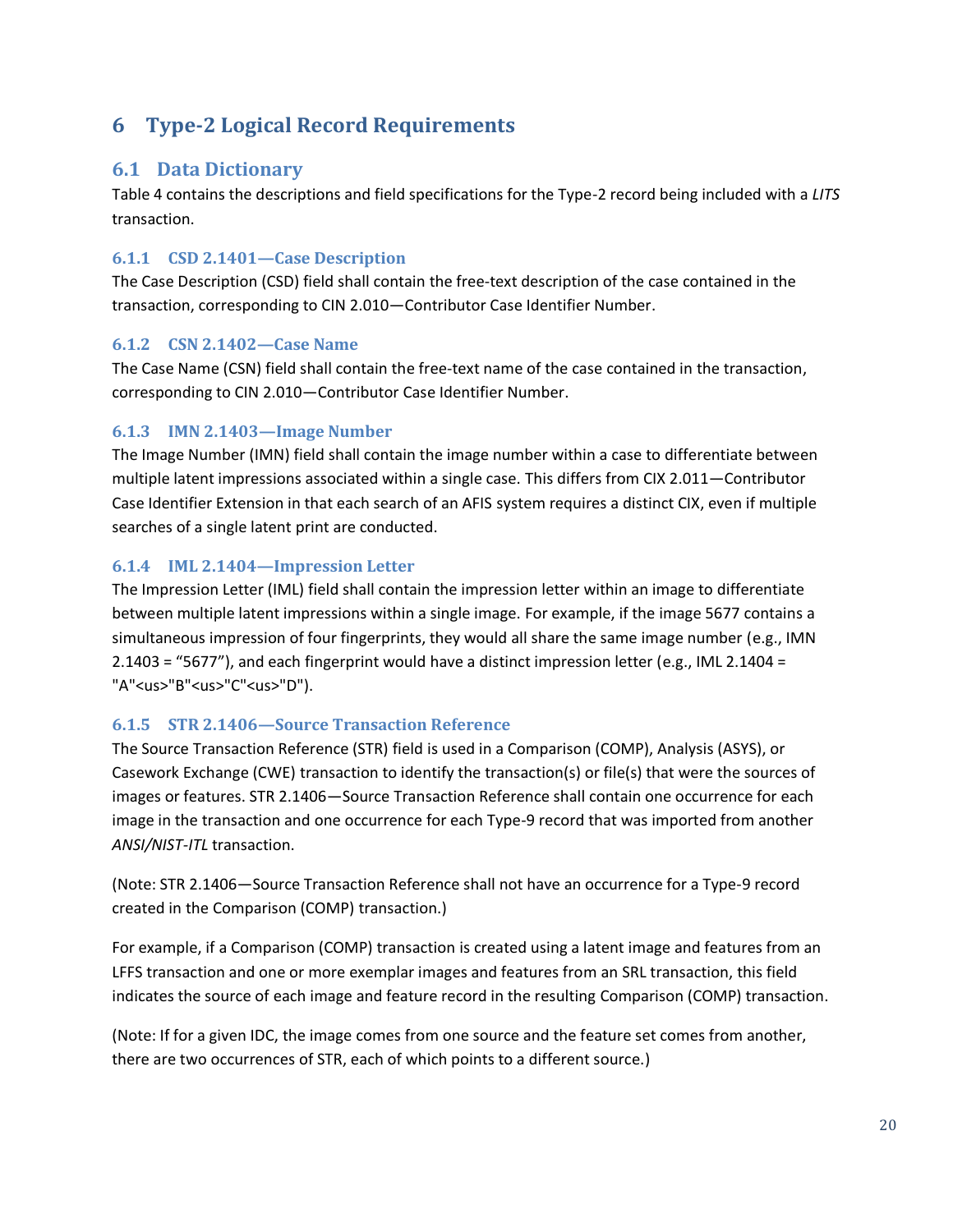Note that field STR 2.1406—Source Transaction Reference may be used with the source representation (Type-20), which may include a specific reference to the source file (EFR 20.994—External file reference), with a hash value (HAS 20.996—Hash).

<span id="page-27-0"></span>

|                   |                               |                                                   |                     |                       | <b>Field Size</b> |                | <b>Occurrence Count</b> |                                                                |
|-------------------|-------------------------------|---------------------------------------------------|---------------------|-----------------------|-------------------|----------------|-------------------------|----------------------------------------------------------------|
| <b>Identifier</b> | <b>Field</b><br><b>Number</b> | <b>Field Name</b>                                 | <b>Condition</b>    | <b>Character</b>      | <b>Min</b>        | <b>Max</b>     | <b>Min</b>              | <b>Max</b>                                                     |
| <b>CSD</b>        | 2.1401                        | Case Description                                  |                     | ANS                   | $\mathbf 1$       | 300            | $\pmb{0}$               | $\mathbf 1$                                                    |
| <b>CSN</b>        | 2.1402                        | Case Name                                         |                     | ANS                   | $\mathbf{1}$      | 99             | $\overline{0}$          | $\mathbf{1}$                                                   |
| <b>IMN</b>        | 2.1403                        | Image Number                                      |                     | N                     | $\mathbf{1}$      | 99             | $\mathbf 0$             | 99                                                             |
| <b>IML</b>        | 2.1404                        | <b>Impression Letter</b>                          |                     | A                     | $\mathbf{1}$      | $\mathbf{1}$   | $\boldsymbol{0}$        | 99                                                             |
|                   | 2.1405                        | Reserved for<br>future use <sup>21</sup>          |                     |                       |                   |                |                         |                                                                |
| <b>STR</b>        | 2.1406                        | Source<br>Transaction<br>Reference                |                     |                       |                   |                | $\mathbf{1}$            | # of image<br>records<br>+ number of<br>imported T9<br>records |
| <b>IDC</b>        | 2.1406A                       | Information<br>Designation<br>Character           | M                   | $\mathsf{N}$          | $\overline{2}$    | $\overline{2}$ | $\overline{2}$          | $\overline{2}$                                                 |
| <b>STT</b>        | 2.1406B                       | Source Type of<br>Transaction                     | $\overline{C^{22}}$ | A                     | 3                 | 5              | 3                       | 5                                                              |
| <b>SID</b>        | 2.1406C                       | Source<br>Information<br>Designation<br>Character | $\overline{C^{22}}$ | $\mathsf{N}$          | $\overline{2}$    | $\overline{2}$ | $\overline{2}$          | $\overline{2}$                                                 |
| <b>STN</b>        | 2.1406D                       | Source<br>Transaction<br><b>Control Number</b>    | $\overline{C^{22}}$ | $AN\overline{S^{23}}$ | 10                | 40             | 10                      | 40                                                             |
| <b>SFP</b>        | 2.1406E                       | Source<br>Finger/Palm<br>Position                 | $\overline{C^{22}}$ | $\mathsf{N}$          | $\overline{2}$    | $\overline{2}$ | $\overline{2}$          | $\overline{2}$                                                 |
| <b>RNU</b>        | 2.1406F                       | Source Record<br>Number                           | $\overline{C^{22}}$ | NS <sup>23</sup>      | $\mathbf{1}$      | $\mathbf{1}$   | $\mathbf{1}$            | 5                                                              |
| <b>SFN</b>        | 2.1406G                       | Source Filename                                   | M <sup>24</sup>     | $AN\overline{S^{23}}$ |                   |                | $\overline{2}$          | 128                                                            |
| <b>COM</b>        | 2.1406H                       | Comment                                           | M                   | ANS <sup>23</sup>     |                   |                | $\overline{2}$          | 200                                                            |

#### <span id="page-27-3"></span><span id="page-27-1"></span>**Table 6—Field Edit Specifications for Type-2 Fields**

<span id="page-27-2"></span>l

<sup>&</sup>lt;sup>21</sup> NIST Law Enforcement Standards Office (OLES).

<sup>22</sup> If the source is an *ANSI/NIST-ITL* transaction, then information items STT 2.1406B—Source Type of Transaction through RNU 2.1406F—Source Record Number, inclusive, are mandatory. If the source is not an *ANSI/NIST-ITL* transaction (e.g., an image file), then information items STT 2.1406B—Source Type of Transaction through RNU 2.1406F—Source Record Number, inclusive, are not used.

 $23$  S = any printable 7-bit ASCII character.

<sup>&</sup>lt;sup>24</sup> SFN 2.1406G-Source Filename, COM 2.1406H-Comment, or both, are mandatory regardless of source.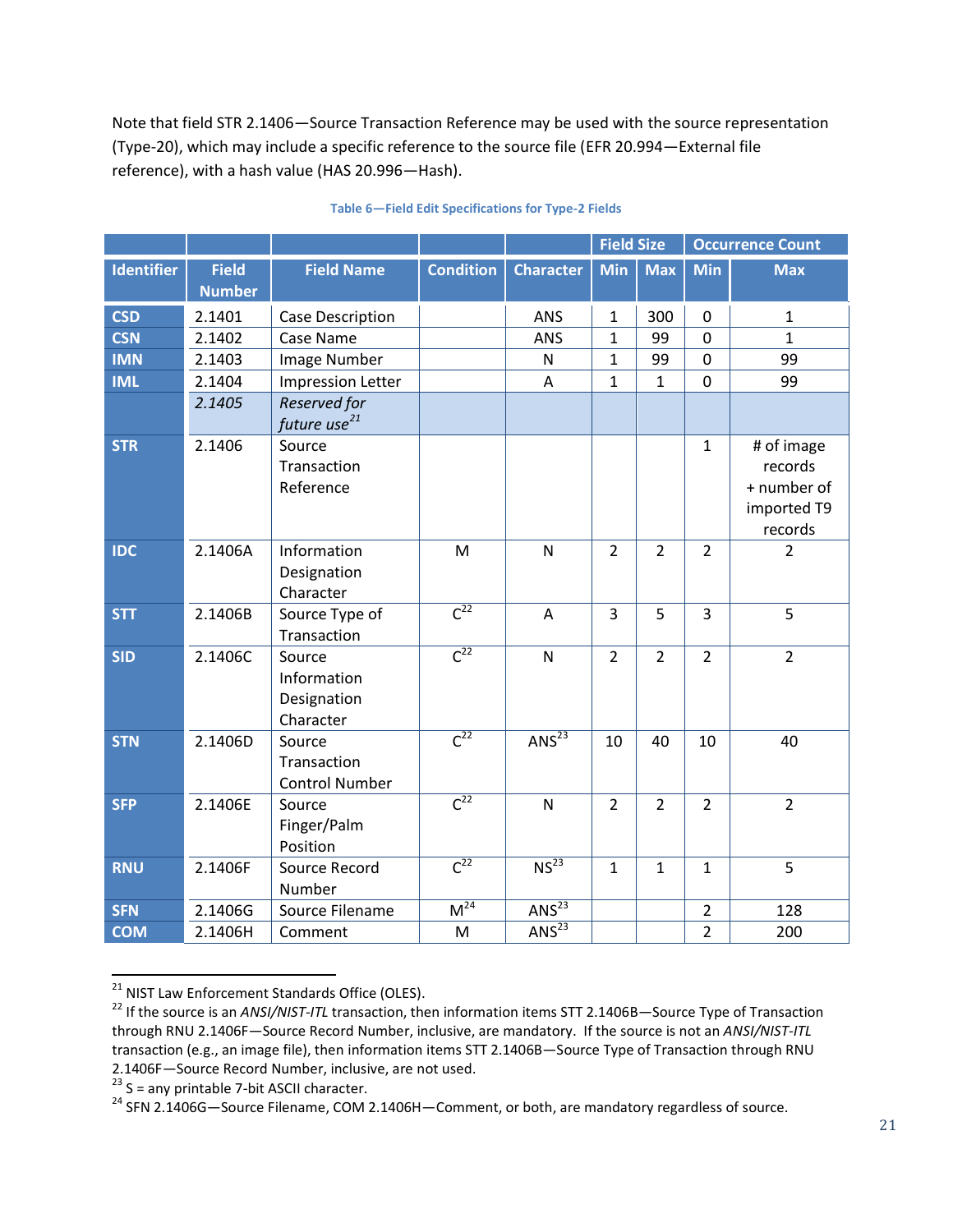|                   |                               |                                          |                                         | <b>Field Size</b> |  | <b>Occurrence Count</b> |
|-------------------|-------------------------------|------------------------------------------|-----------------------------------------|-------------------|--|-------------------------|
| <b>Identifier</b> | <b>Field</b><br><b>Number</b> | <b>Field Name</b>                        | Condition   Character   Min   Max   Min |                   |  | <b>Max</b>              |
|                   | $2.1407 -$<br>2.1499          | Reserved for<br>future use <sup>21</sup> |                                         |                   |  |                         |

(Note: The combination of CIN 2.010—Contributor Case Identifier Number, 2.1404 IMN—Image number, and IML 2.1404—Impression Letter provides a means for an agency to unambiguously refer to any impression.

[Table 7](#page-28-0) provides detailed descriptions of the information items that comprise the STR 2.1406—Source Transaction Reference.

<span id="page-28-0"></span>

| <b>Information Item</b>                         | <b>Description</b>                                                                                                                                                                                                                                                                                                                                                                                                                                                                                                                                                         |
|-------------------------------------------------|----------------------------------------------------------------------------------------------------------------------------------------------------------------------------------------------------------------------------------------------------------------------------------------------------------------------------------------------------------------------------------------------------------------------------------------------------------------------------------------------------------------------------------------------------------------------------|
| <b>Information Designation Character</b>        | IDC of the image and/or feature record within the<br>current transaction                                                                                                                                                                                                                                                                                                                                                                                                                                                                                                   |
| <b>Source Type of Transaction</b>               | Type of transaction for the source of this record                                                                                                                                                                                                                                                                                                                                                                                                                                                                                                                          |
| <b>Source Information Designation Character</b> | IDC of this image and/or feature record in the<br>source transaction                                                                                                                                                                                                                                                                                                                                                                                                                                                                                                       |
| <b>Source Transaction Control Number</b>        | <b>Transaction Control Number of the source</b><br>transaction                                                                                                                                                                                                                                                                                                                                                                                                                                                                                                             |
| <b>Source Finger/Palm Position</b>              | Finger/palm position <sup>25</sup> of this image and/or<br>feature record in the source transaction;<br>generally, the finger/palm position is same in<br>source and current transaction, but current<br>transaction may correct an error or an unspecified<br>position in the source                                                                                                                                                                                                                                                                                      |
| <b>Source Record Number</b>                     | The image record number (4,7,13,14,15,19,20,21)<br>and/or the feature record number (9); if image and<br>feature record from the same file, image and<br>feature record numbers both included, comma-<br>delimited in numeric order (e.g., "4,9" or "9,13" or<br>"9,14"); generally, record number not changed<br>between source transaction and the current<br>transaction, but permissible to be changed from<br>legacy record format (e.g., from Type-4 to Type-<br>14) or to correct errors (e.g., if palm image was in<br>a Type-14 record in the source transaction) |

**Table 7—STR 2.1406—Source Transaction Reference Information Items**

 $\overline{a}$ <sup>25</sup> ANSI/NIST-ITL (2011), Table 8 Friction ridge position code and recommended image dimensions.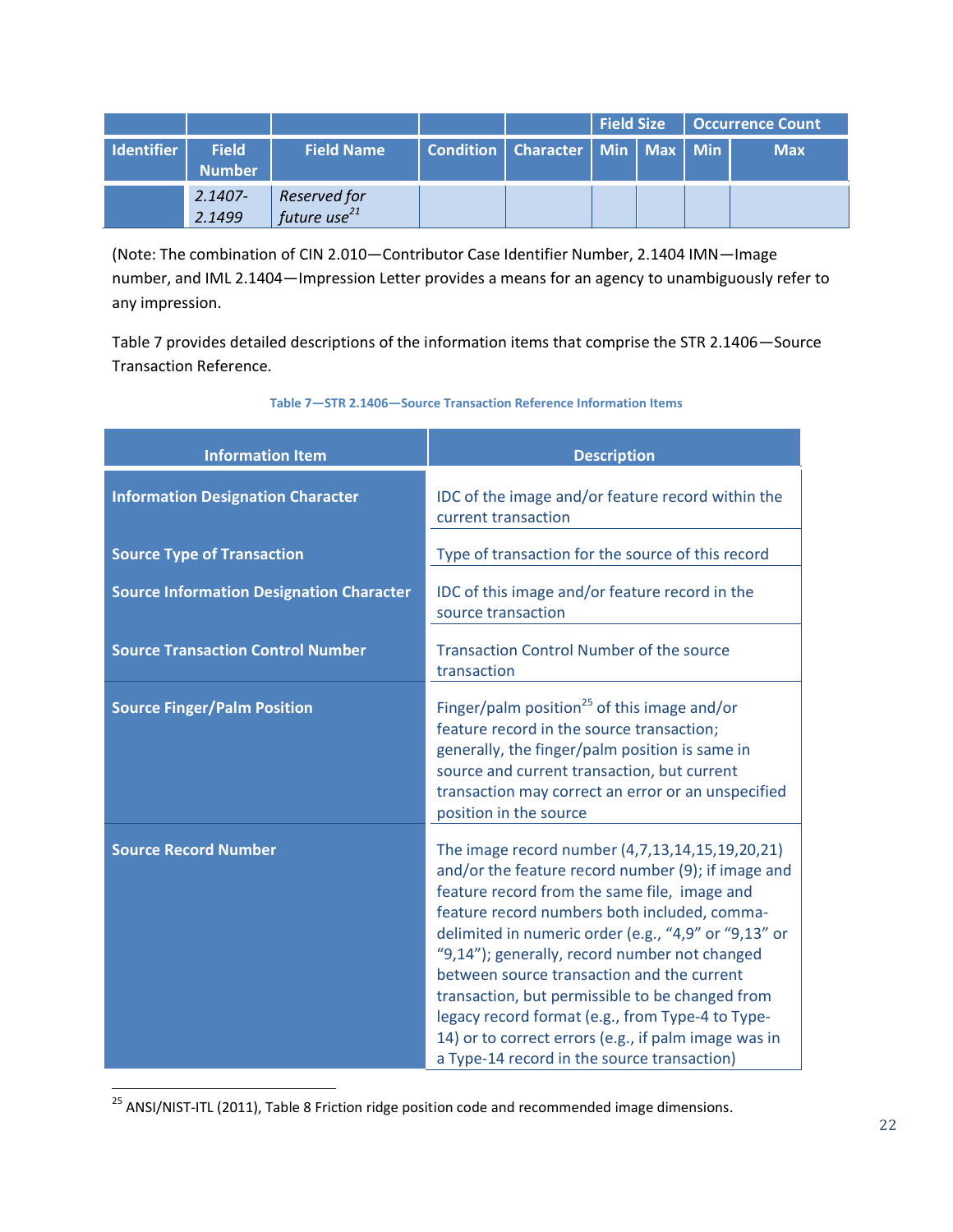| <b>Information Item</b> | <b>Description</b>                                                                                                                                                                                 |
|-------------------------|----------------------------------------------------------------------------------------------------------------------------------------------------------------------------------------------------|
| <b>Source Filename</b>  | Filename (without path) used as source; when<br>transactions do not have distinct filenames (as for<br>some AFIS responses or if image acquired from a<br>scanner), Source Filename may be omitted |
| <b>Comment</b>          | Optional text description of source; if filename not<br>specified, this field shall state the source (e.g<br>"IAFIS transaction" or "Image directly acquired<br>from scanner")                     |

[Table 8](#page-29-0) contains an example of a COMP transaction that is the result of combining an LFFS and its SRL, where the latent image (Type-13) comes from the LFFS, but the latent features (Type-9) and images/features for 20 exemplars come from the SRL. In this example, some exemplar images in the SRL were in Type-4 records, and some were in Type-14 records.

<span id="page-29-0"></span>

| <b>Field</b>  | <b>Identifier</b> | Latent       | Latent          | <b>Exemplar 1</b> | <b>Exemplar 2</b> | $\sim 100$ km s $^{-1}$ | <b>Exemplar 20</b> |
|---------------|-------------------|--------------|-----------------|-------------------|-------------------|-------------------------|--------------------|
| <b>Number</b> |                   | <b>Image</b> | <b>Features</b> |                   |                   |                         |                    |
| 2.1406A       | <b>IDC</b>        |              |                 |                   | 3                 |                         | 21                 |
| 2.1406B       | <b>STT</b>        | <b>LFFS</b>  | <b>SRL</b>      | <b>SRL</b>        | <b>SRL</b>        |                         | <b>SRL</b>         |
| 2.1406C       | <b>SID</b>        |              | 21              |                   |                   |                         | 20                 |
| 2.1406D       | <b>STN</b>        | 1234567890   | a987654321      | a987654321        | a987654321        |                         | a987654321         |
| 2.1406E       | <b>SFP</b>        | 0            | 0               |                   | 3                 |                         | 3                  |
| 2.1406F       | <b>RNU</b>        | 13           | 9               | 4,9               | 9,14              |                         | 9,14               |
| 2.1406G       | <b>SFN</b>        |              |                 |                   |                   |                         |                    |
| 2.1406H       | <b>COM</b>        | <b>IAFIS</b> | <b>IAFIS</b>    | <b>IAFIS</b>      | <b>IAFIS</b>      |                         | <b>IAFIS</b>       |
|               |                   | transaction  | transaction     | transaction       | transaction       |                         | transaction        |

#### **Table 8—Example of COMP Transaction Based on** *ANSI/NIST-ITL* **Transactions.**

[Table 9](#page-29-1) contains an example of a COMP transaction that is the result of combining one or more image files (rather than an *ANSI/NIST-ITL* transaction) with features contained in one or more files (e.g., NIST Special Database SD-27). In this case, the STT 2.1406B—Source Type of Transaction through RNU 2.1406F—Source Record Number information items are left blank, and SFN 2.1406G—Source Filename is set to the filename (without path) so there is some means to track from where the image came.

#### **Table 9—Example of COMP Transaction Based on Image Files.**

<span id="page-29-1"></span>

| <b>Field</b><br><b>Number</b> | <b>Identifier</b> | Latent Image | Latent<br><b>Features</b> | <b>Exemplar Image</b> | <b>Exemplar</b><br><b>Features</b> |
|-------------------------------|-------------------|--------------|---------------------------|-----------------------|------------------------------------|
| 2.1406A                       | IDC.              |              |                           |                       |                                    |
| 2.1406B                       | <b>STT</b>        |              | <b>LFFS</b>               |                       | <b>LFFS</b>                        |
| 2.1406C                       | <b>SID</b>        |              |                           |                       |                                    |
| 2.1406D                       | <b>STN</b>        |              | TestA001GM                |                       | TestA001mm                         |
| 2.1406E                       | <b>SFP</b>        |              |                           |                       |                                    |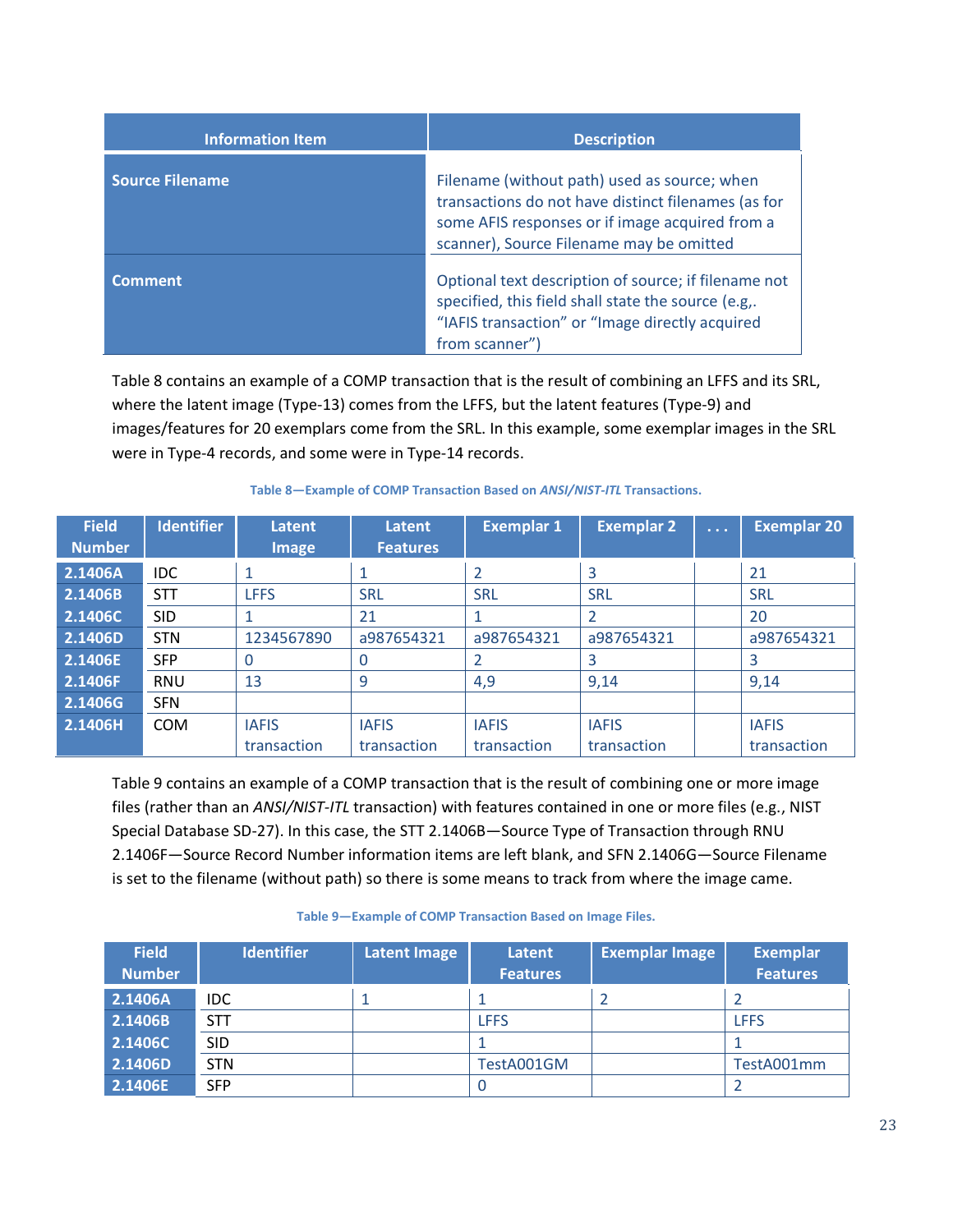| <b>Field</b><br><b>Number</b> | <b>Identifier</b> | Latent Image | Latent<br><b>Features</b> | <b>Exemplar Image</b> | Exemplar<br><b>Features</b> |
|-------------------------------|-------------------|--------------|---------------------------|-----------------------|-----------------------------|
| 2.1406F                       | <b>RNU</b>        |              |                           |                       |                             |
| 2.1406G                       | <b>SFN</b>        | A001G.BMP    | A001GM.LFF                | A001M 2.BMP           | A001MM.LFF                  |
| 2.1406H                       | <b>COM</b>        | NIST SD-27   | NIST SD-27                | NIST SD-27            | NIST SD-27                  |

#### <span id="page-30-0"></span>**6.2 Summary Field List**

[Table 10](#page-30-1) and [Table 11](#page-31-0) contain column headers for each transaction and row headers that specify the tag number and ID for each field.<sup>26</sup> The cell at the intersection of any given row and column summarizes information about the use of that field (row) in that transaction (column). If the cell is blank, the field is not defined for use in that record. Otherwise, the number in the cell gives the maximum number of occurrences of that field for that record. If the cell is **shaded**, then the field shall be optional for that transaction. If the cell is unshaded, then the field shall be mandatory for that transaction. In all cases, the minimum number of occurrences for a mandatory field shall be one. In all cases, the minimum number of occurrences for an optional field shall be zero. Type-2 fields not documented below (e.g., those specified in the negotiated ICD that are not in *LITS* or FBI CJIS *EBTS*) may be used as appropriate.

<span id="page-30-1"></span>

| Type-2 Field     | LFIS           | <b>LFFS</b>    | <b>IRQ</b>   | <b>BDEC</b>  | SRL            | <b>ERRL</b>    | <b>IRR</b>   | <b>ERRI</b>  |
|------------------|----------------|----------------|--------------|--------------|----------------|----------------|--------------|--------------|
| <b>2.001 LEN</b> | $\mathbf{1}$   | $\mathbf{1}$   | $\mathbf{1}$ | $\mathbf{1}$ | $\mathbf{1}$   | $\mathbf{1}$   | $\mathbf{1}$ | $\mathbf{1}$ |
| 2.002 IDC        | $\mathbf{1}$   | $\mathbf{1}$   | $\mathbf{1}$ | $\mathbf{1}$ | $\overline{1}$ | $\mathbf{1}$   | $\mathbf{1}$ | $\mathbf{1}$ |
| <b>2.003 FFN</b> |                |                |              |              |                | $\overline{1}$ |              |              |
| <b>2.006 ATN</b> | $\mathbf{1}$   | $\mathbf{1}$   | $\mathbf{1}$ | $\mathbf{1}$ | $\mathbf{1}$   | $\overline{1}$ | $\mathbf{1}$ | $\mathbf{1}$ |
| 2.007 SCO        | 9              | 9              | 9            |              | 9              | 9              | 9            | 9            |
| 2.009 OCA        |                |                |              |              |                |                |              |              |
| <b>2.010 CIN</b> | $\mathbf{1}$   | $\mathbf{1}$   |              | $\mathbf{1}$ | $\mathbf{1}$   | 5              |              |              |
| <b>2.011 CIX</b> | $\mathbf{1}$   | $\mathbf{1}$   |              | $\mathbf{1}$ | $\overline{1}$ | 5              |              |              |
| <b>2.012 LCN</b> |                |                |              |              | $\overline{1}$ |                |              |              |
| 2.014 FBI        |                |                | 1,000        |              |                |                | $\mathbf{1}$ | $\mathbf{1}$ |
| 2.015 SID        |                |                | 1,000        |              |                |                | $\mathbf{1}$ | $\mathbf{1}$ |
| 2.016 SOC        |                |                |              |              |                |                |              |              |
| <b>2.017 MNU</b> |                |                | 1,000        |              |                | 4              | $\mathbf{1}$ |              |
| <b>2.018 NAM</b> |                |                |              |              |                |                | $\mathbf{1}$ |              |
| <b>2.020 POB</b> | $\mathbf{1}$   | $\mathbf{1}$   |              |              |                |                |              |              |
| <b>2.023 AGR</b> | $\overline{1}$ | $\overline{1}$ |              |              |                |                |              |              |
| <b>2.024 SEX</b> | $\overline{1}$ | $\overline{1}$ |              |              |                |                |              |              |
| <b>2.025 RAC</b> | $\overline{1}$ | $\overline{1}$ |              |              |                |                |              |              |
| 2.026 SMT        | 10             | 10             |              |              |                |                |              |              |
| <b>2.028 HTR</b> | $\mathbf{1}$   | $\mathbf{1}$   |              |              |                |                |              |              |
| <b>2.030 WTR</b> | $\mathbf{1}$   | $\mathbf{1}$   |              |              |                |                |              |              |
| <b>2.031 EYE</b> | $\mathbf{1}$   | $\mathbf{1}$   |              |              |                |                |              |              |
| <b>2.032 HAI</b> | $\mathbf{1}$   | $\overline{1}$ |              |              |                |                |              |              |

#### **Table 10—Summary Field List for Basic AFIS Implementation**

 $\overline{a}$ 

<sup>26</sup> Deviations from FBI CJIS *EBTS* are indicated with an asterisk.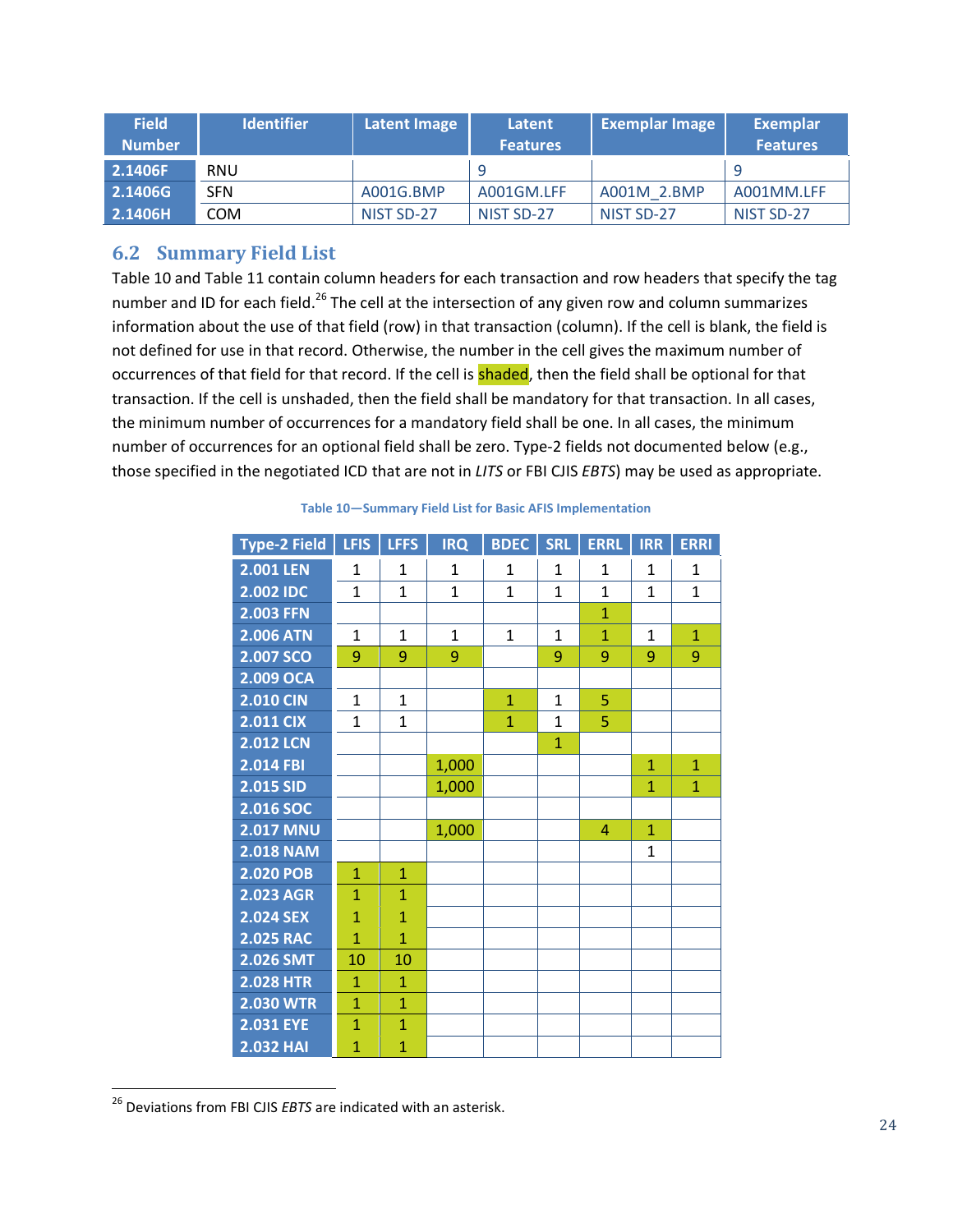| <b>Type-2 Field</b> | <b>LFIS</b>    | <b>LFFS</b>    | <b>IRQ</b>   | <b>BDEC</b>  | <b>SRL</b>     | <b>ERRL</b>    | <b>IRR</b>   | <b>ERRI</b> |
|---------------------|----------------|----------------|--------------|--------------|----------------|----------------|--------------|-------------|
| <b>2.034 PAT</b>    | $\mathbf{1}$   | $\mathbf{1}$   |              |              |                |                |              |             |
| <b>2.035 PPA</b>    |                |                |              |              |                |                | $\mathbf{1}$ |             |
| <b>2.036 PHT</b>    |                |                |              |              |                |                | $\mathbf{1}$ |             |
| 2.044 GEO           | 5              | 5              |              |              |                |                |              |             |
| <b>2.057 FNR</b>    |                |                | 13           |              |                |                |              |             |
| 2.059 SRF           |                |                |              | $\mathbf{1}$ |                |                |              |             |
| 2.060 MSG           |                |                |              |              |                | 11             |              | 11          |
| 2.061 CST           |                |                |              |              |                | $\overline{1}$ |              |             |
| <b>2.062 IMT</b>    |                |                |              |              |                |                | $\mathbf{1}$ |             |
| <b>2.064 CAN</b>    |                |                |              |              | 99             |                |              |             |
| 2.067 IMA           | $\mathbf{1}$   |                |              |              |                |                |              |             |
| <b>2.073 CRI</b>    | $\overline{3}$ | 3              | 3            | 3            | 3              | 3              | 3            | 3           |
| 2.074 FGP           | 10             | 10             |              |              | 99             |                |              |             |
| <b>2.076 PRI</b>    | 1              | $\mathbf{1}$   |              |              |                |                |              |             |
| <b>2.079 NCR</b>    | $\overline{1}$ | $\mathbf{1}$   |              |              | $\mathbf{1}$   |                |              |             |
| <b>2.083 ULF</b>    | $\overline{1}$ | $\overline{1}$ |              |              | $\overline{1}$ |                |              |             |
| <b>2.084 AMP</b>    |                |                |              |              |                |                | 13           |             |
| <b>2.086 SCNA</b>   |                |                |              |              | $\overline{1}$ |                |              |             |
| 2.089 MSC           |                |                |              |              | 99             |                |              |             |
| 2.091 RCD1          | $\mathbf{1}$   | $\mathbf{1}$   |              |              |                |                |              |             |
| 2.092 RCD2          | $\mathbf{1}$   | $\mathbf{1}$   |              |              |                |                |              |             |
| <b>2.095 RFR</b>    | $\overline{1}$ | $\mathbf{1}$   | $\mathbf{1}$ |              |                |                |              |             |
| $2.098$ NDR*        | 10             | 10             |              |              |                |                |              |             |
| 2.1401 CSD          | $\mathbf{1}$   | $\mathbf{1}$   |              |              | $\mathbf{1}$   |                |              |             |
| 2.1402 CSN          | $\overline{1}$ | $\overline{1}$ |              |              | $\overline{1}$ |                |              |             |
| 2.1403 IMN          | 99             | 99             |              |              | 99             |                |              |             |
| 2.1404 IML          | 99             | 99             |              |              | 99             |                |              |             |
| <b>2.2010 NIR</b>   | $\mathbf{1}$   | $\mathbf{1}$   |              |              | $\mathbf{1}$   |                |              |             |
| 2.2033 CNL          |                |                |              |              | 99             |                |              |             |
| <b>2.2034 ULR</b>   |                |                |              | $\mathbf{1}$ |                |                |              |             |

**Table 11—Summary Field List for Optional AFIS Implementation**

<span id="page-31-0"></span>

| Type-2 Field     | LFFS <sup>27</sup> | $SRL^{28}$ | <b>ULM</b> | <b>UULD</b> | <b>ULD</b> | <b>ULDR</b> | <b>ISR</b> |
|------------------|--------------------|------------|------------|-------------|------------|-------------|------------|
| <b>2.001 LEN</b> |                    |            |            |             |            |             |            |
| 2.002 IDC        |                    |            |            |             |            |             |            |
| <b>2.006 ATN</b> |                    |            |            |             |            |             |            |
| 2.007 SCO        | ٩                  | ٩          |            |             | 9          |             | q          |
| <b>2.010 CIN</b> |                    |            |            |             |            |             |            |
| <b>2.011 CIX</b> |                    |            |            |             |            |             |            |
| <b>2.012 LCN</b> |                    |            |            |             |            |             |            |

<sup>&</sup>lt;sup>27</sup> EFS Profile 3: Detailed Markup Profile.

 $\overline{a}$ 

 $^{28}$  EFS Profile 30: Search Response Profile with All, and Corresponding, Minutiae.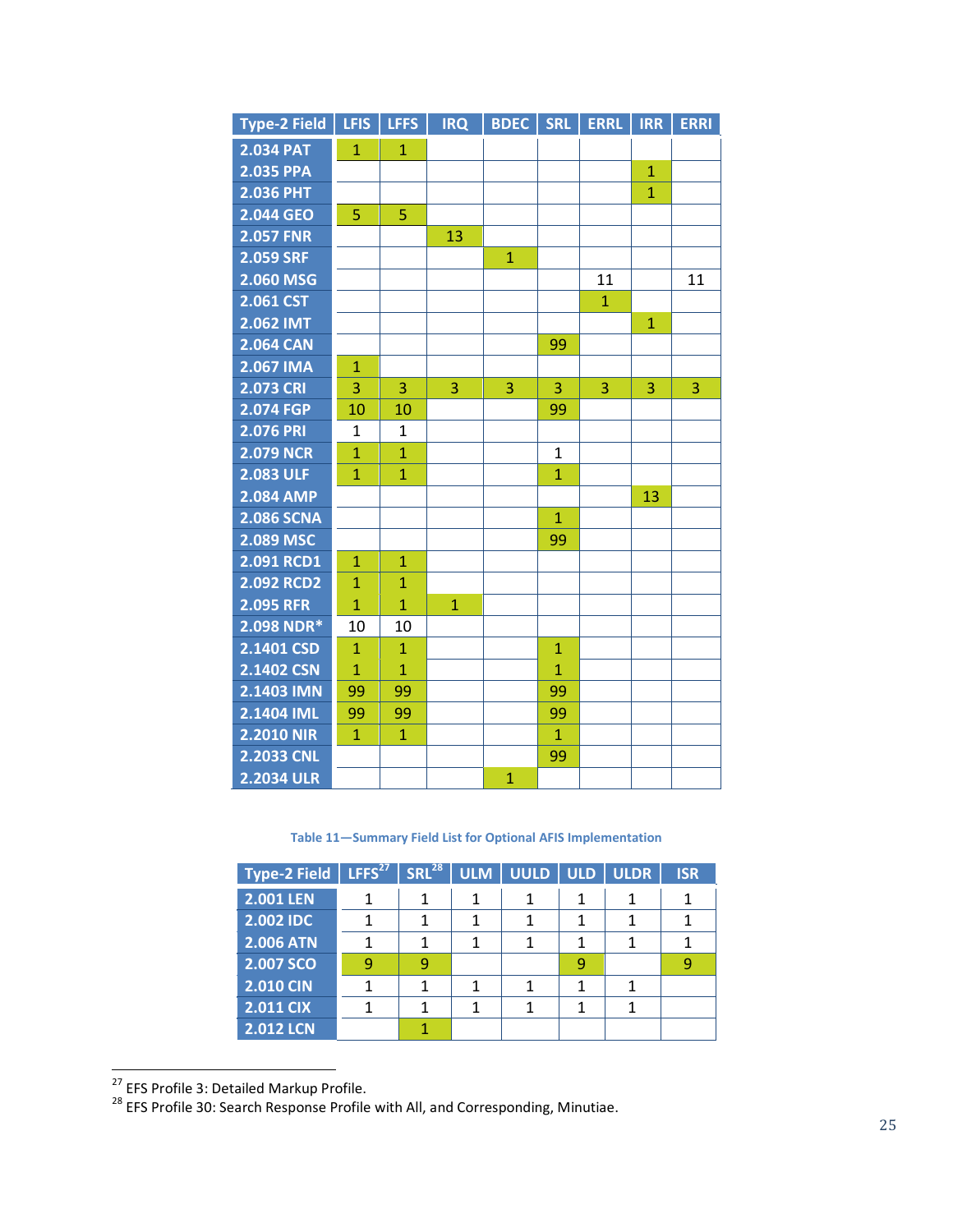| <b>Type-2 Field</b> | LFFS $^{27}$   | $SRL^{28}$   | <b>ULM</b>   | <b>UULD</b>  | <b>ULD</b>     | <b>ULDR</b> | <b>ISR</b> |
|---------------------|----------------|--------------|--------------|--------------|----------------|-------------|------------|
| 2.014 FBI           |                |              | 1            | $\mathbf{1}$ |                |             | 1,000      |
| 2.015 SID           |                |              |              |              |                |             | 1,000      |
| <b>2.018 NAM</b>    |                |              | $\mathbf{1}$ |              |                |             |            |
| <b>2.019 AKA</b>    |                |              | 10           |              |                |             |            |
| <b>2.020 POB</b>    | $\mathbf{1}$   |              | 1            |              |                |             |            |
| 2.021 CTZ           |                |              | $\mathbf{1}$ |              |                |             |            |
| 2.022 DOB           |                |              | 5            |              |                |             |            |
| <b>2.023 AGR</b>    | 1              |              |              |              |                |             |            |
| 2.024 SEX           | $\mathbf{1}$   |              | $\mathbf{1}$ |              |                |             |            |
| <b>2.025 RAC</b>    | $\mathbf{1}$   |              | $\mathbf{1}$ |              |                |             |            |
| 2.026 SMT           | 10             |              | 10           |              |                |             |            |
| <b>2.027 HGT</b>    |                |              | $\mathbf{1}$ |              |                |             |            |
| <b>2.028 HTR</b>    | $\mathbf{1}$   |              |              |              |                |             |            |
| <b>2.029 WGT</b>    |                |              | $\mathbf{1}$ |              |                |             |            |
| <b>2.030 WTR</b>    | 1              |              |              |              |                |             |            |
| <b>2.031 EYE</b>    | $\mathbf{1}$   |              | $\mathbf{1}$ |              |                |             |            |
| <b>2.032 HAI</b>    | $\overline{1}$ |              | $\mathbf{1}$ |              |                |             |            |
| <b>2.034 PAT</b>    | $\mathbf{1}$   |              |              |              |                |             |            |
| 2.035 PPA           |                |              | $\mathbf{1}$ |              |                |             |            |
| <b>2.036 PHT</b>    |                |              | $\mathbf{1}$ |              |                |             |            |
| <b>2.038 DPR</b>    |                |              | $\mathbf{1}$ |              |                |             |            |
| 2.044 GEO           | 5              |              |              |              |                |             |            |
| 2.060 MSG           |                |              | $\mathbf{1}$ | 11           |                |             |            |
| 2.062 IMT           |                |              | 1            |              |                |             | 1,000      |
| <b>2.064 CAN</b>    |                | 99           |              |              |                |             |            |
| <b>2.073 CRI</b>    | 3              | 3            | 3            | 3            | $\overline{3}$ | 3           | 3          |
| 2.074 FGP           | 10             | 99           | 10           |              |                |             |            |
| <b>2.076 PRI</b>    | $\mathbf{1}$   |              |              |              |                |             |            |
| <b>2.079 NCR</b>    | $\mathbf{1}$   | $\mathbf{1}$ |              |              |                |             |            |
| <b>2.083 ULF</b>    | $\overline{1}$ | $\mathbf{1}$ |              |              |                |             |            |
| <b>2.084 AMP</b>    |                |              |              |              |                |             |            |
| <b>2.086 SCNA</b>   |                | $\mathbf{1}$ | 1            | 1            | 1              | 1           |            |
| 2.089 MSC           |                | 99           |              |              |                |             |            |
| 2.091 RCD1          | $\mathbf{1}$   |              |              |              |                |             |            |
| 2.092 RCD2          | $\mathbf{1}$   |              |              |              |                |             |            |
| <b>2.095 RFR</b>    | $\mathbf{1}$   |              |              |              |                |             |            |
| 2.098 NDR*          | 10             |              |              |              |                |             |            |
| 2.1401 CSD          | $\mathbf{1}$   | $\mathbf{1}$ | $\mathbf{1}$ |              |                |             |            |
| 2.1402 CSN          | $\mathbf{1}$   | $\mathbf{1}$ | $\mathbf{1}$ |              |                |             |            |
| 2.1403 IMN          | 99             | 99           | 99           |              |                |             |            |
| 2.1404 IML          | 99             | 99           | 99           |              |                |             |            |
| <b>2.2010 NIR</b>   | $\mathbf{1}$   | $\mathbf{1}$ |              |              |                |             |            |
| 2.2033 CNL          |                | 99           |              |              |                |             |            |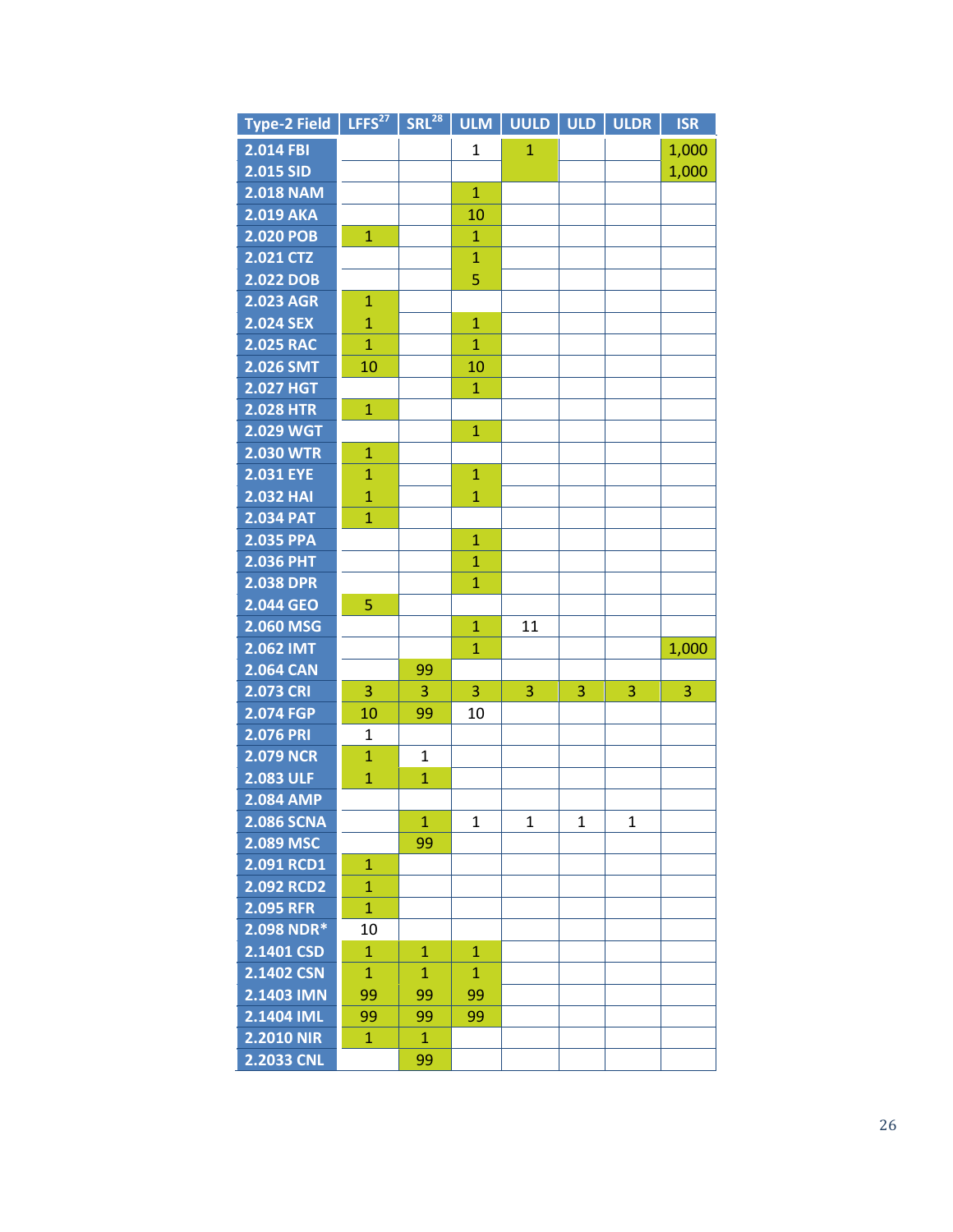## <span id="page-33-0"></span>**7 Type-9 Logical Record Requirements**

The Type-9 record of a *LITS* transaction shall be populated per the field requirements as defined in the *EFS Profile* for the EFS Profile(s) in the transaction.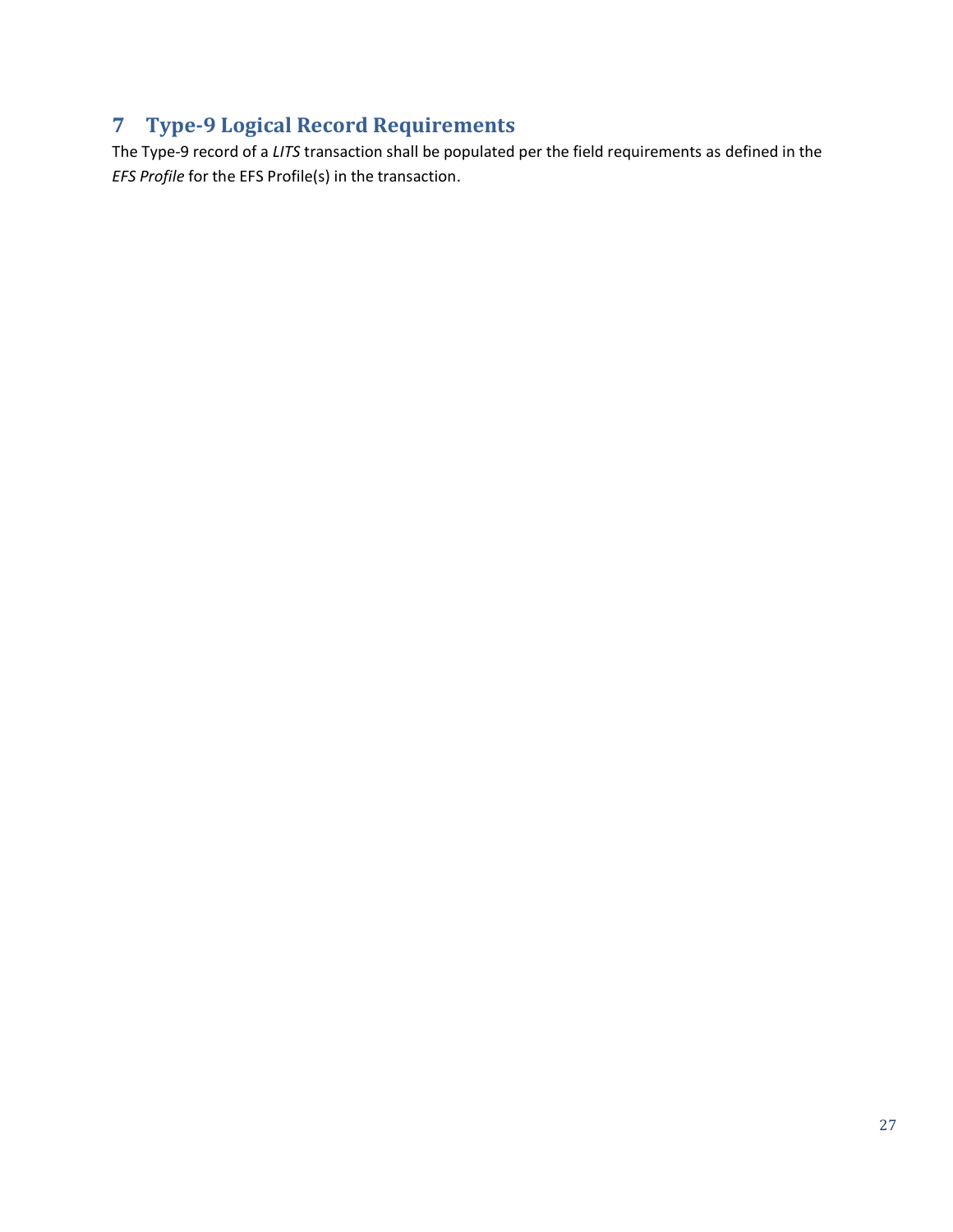## <span id="page-34-0"></span>**Appendix A Casework Annotation and Exchange**

These transactions are intended for exchange between human examiners or for archiving information associated with the ACE-V process. These transactions are not intended for AFIS interaction.

#### <span id="page-34-1"></span>**A.1 Record Set Requirements**

[Table 12](#page-34-3) contains the record set requirements for Casework Annotation and Exchange. The Comparison (COMP) and Analysis (ASYS) transactions contain records known or believed to have originated from a single piece of friction ridge skin. The Casework Exchange (CWE) transaction is a collection of images within a single case, which may or may not be from a single individual.

<span id="page-34-3"></span>

| <b>TOT</b>  | T1   T2 | тq                                                                    |        |        |        |        |        | T10   T13   T14   T15   T17   T18   T19   T20   T21 |   |        |  |
|-------------|---------|-----------------------------------------------------------------------|--------|--------|--------|--------|--------|-----------------------------------------------------|---|--------|--|
| <b>COMP</b> | 1       |                                                                       |        | ∗      | $\ast$ | $\ast$ |        |                                                     |   |        |  |
|             |         | T <sub>13</sub> , T <sub>14</sub> , T <sub>15</sub> , T <sub>19</sub> |        |        |        |        |        |                                                     |   |        |  |
| <b>ASYS</b> |         |                                                                       |        |        |        |        |        |                                                     |   | $\ast$ |  |
| <b>CWE</b>  |         |                                                                       | $\ast$ | $\ast$ | $\ast$ | $\ast$ | $\ast$ | $\ast$                                              | ж | $\ast$ |  |

**Table 12—Record Set Requirements for Casework Annotation and Exchange**

#### <span id="page-34-2"></span>**A.1.1 Comparison (COMP)**

The Comparison (COMP) transaction provides for the transmission of at least two friction ridge images and the Type-9 records containing their associated markup. The prints may be latent or exemplar and finger, palm, or plantar. This is not an arbitrary association; the friction ridge images were selected or screened by some process and declared candidates for comparison, for example, friction ridge images returned by an AFIS or suspects resulting from casework.

All of the prints in a COMP transaction purport to be from a single area of friction ridge skin (i.e., all prints are known, or are alleged, to be from a single finger of a subject, not from all of the fingers of a subject.) A COMP transaction is not solely for individualization determinations and may be used to document the rationale for an exclusion or inconclusive determination. A COMP transaction may also be used to annotate decisions comparing a print with AFIS search results, such as providing markup justification for comparison decisions made based on a latent search (e.g., LFFS) and response (e.g., SRL) transactions.

The COMP transaction defines the information content and determination of a comparison of multiple friction ridge impressions as discerned by a latent examiner during comparison and evaluation for archiving, for interchanges with other examiners, for validation and quality assurance processing, and for quantitative analysis.

Feature markup is not required for the COMP transaction, but if it is present, the appropriate EFS Profile shall be set.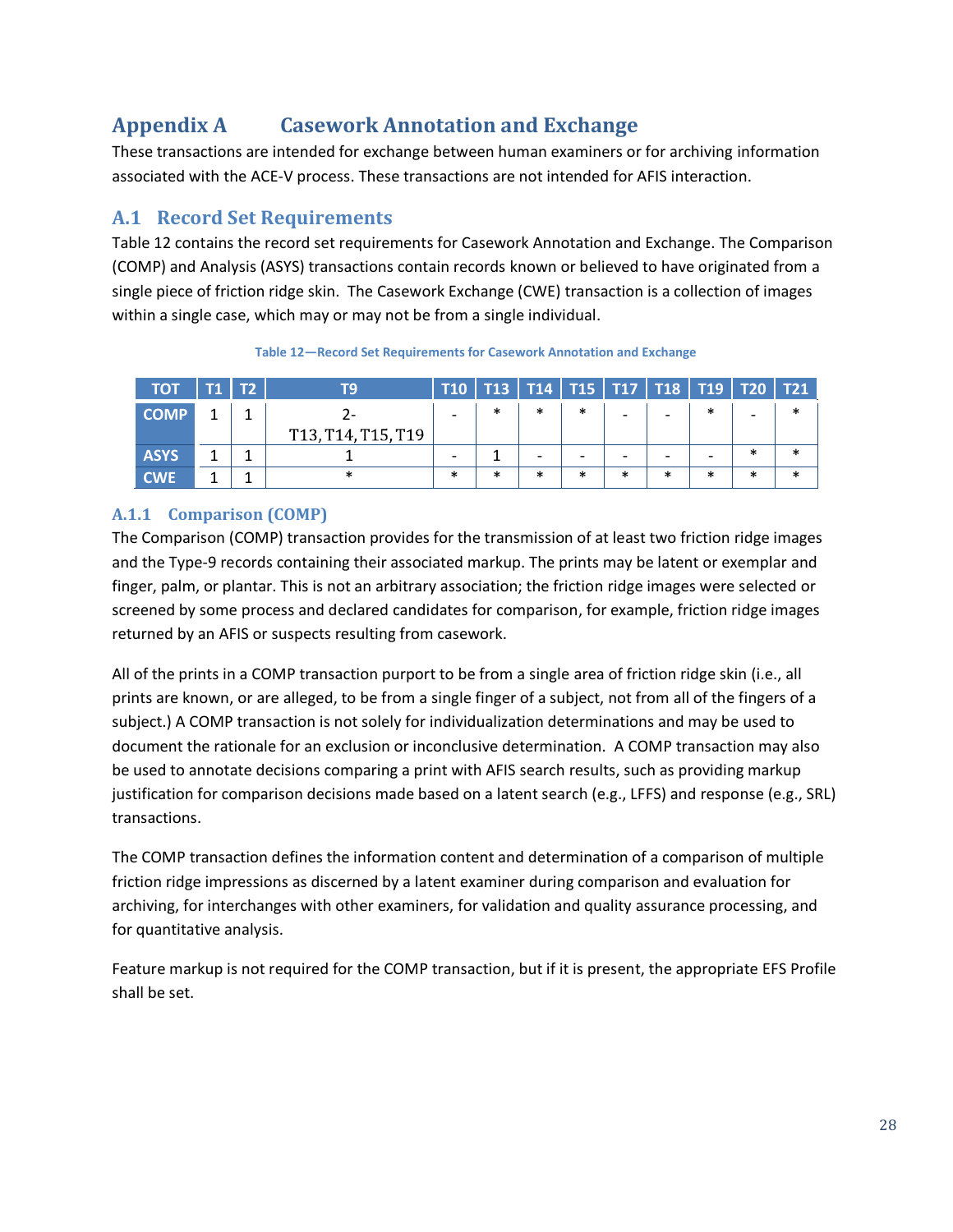Of particular interest in a COMP transaction are the corresponding features:

- AOC 9.360—EFS area of correspondence
- CPF 9.361—EFS corresponding points or features
- ECD 9.362—EFS examiner comparison determination

These fields are used to define the areas or points that correspond or do not correspond between two or more of the images in the current transaction. When images are compared as candidates for individualization (potential mates), the corresponding areas and points may be retained in these fields; similarly, the reasons for complex exclusions may be indicated. Corresponding features may be marked using any type of feature and are explicitly not limited to minutiae.

Comparison features are especially appropriate in transactions in which one latent image is bundled with one or more candidate/potential match images to show which areas and points in the latent image correspond to areas and points in the candidate images. Such transactions may be useful for exchanges between examiners or for communicating results from AFIS searches.

#### <span id="page-35-0"></span>**A.1.2 Analysis (ASYS)**

The Analysis (ASYS) transaction provides the latent examiner the means to define the information content of a single friction ridge impression as discerned during analysis for archiving, for interchanges with other examiners, for validation and quality assurance processing, and for quantitative analysis. An ASYS transaction provides a means to provide detailed markup and annotation for a single impression that is not associated with other prints. For example, it provides a means to include detailed annotation that may not be appropriate for inclusion in an LFFS transaction.

Feature markup is not required for the ASYS transaction, but if it is present, the appropriate EFS Profile shall be set.

#### <span id="page-35-1"></span>**A.1.3 Casework Exchange (CWE)**

The Casework Exchange (CWE) transaction provides a format for latent examiners to collect all information related to a case within a single transaction. This transaction permits the storage and exchange of fingerprint; palmprint; plantar; facial/mugshot; scar, mark and tattoo; iris; deoxyribonucleic acid (DNA); and other biometric sample and forensic information that may be used in the identification or verification process of a subject.

This transaction may contain the source representation (Type-20) from which other biometric Record Types were derived; for example, a high-resolution color image in a Type-20 record and two latent fingerprint images are segmented, rescaled, and gray-scaled for storage in separate Type-13 records. This transaction may contain associated contextual information (Type-21), such as an image of the area where latent fingerprints were captured. Type-2 fields may be used as appropriate.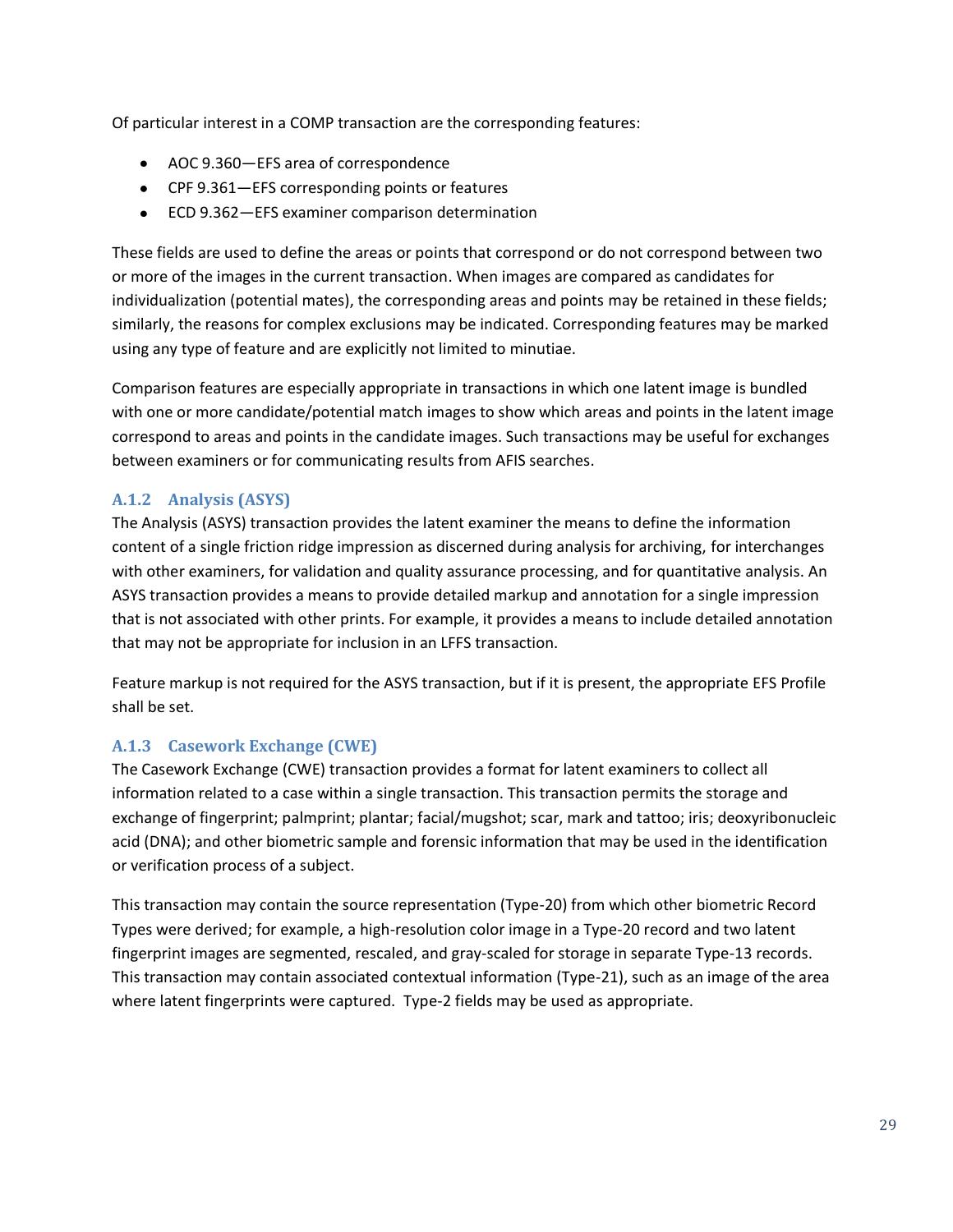This information may be cached for use by the latent examiner at a later date or may be exchanged with another latent examiner as part of non-AFIS casework.

#### <span id="page-36-0"></span>**A.2 Summary Field List**

[Table 13](#page-36-1) contains column headers that show each transaction and row headers that specify the tag number and ID for each field.<sup>29</sup> The cell at the intersection of any given row and column summarizes information about the use of that field (row) in that transaction (column). If the cell is blank, the field is not defined for use in that record. Otherwise, the number in the cell gives the maximum number of occurrences of that field for that record. If the cell is **shaded**, then the field shall be optional for that transaction. If the cell is unshaded, then the field shall be mandatory for that transaction. In all cases, the minimum number of occurrences for a mandatory field shall be one. In all cases, the minimum number of occurrences for an optional field shall be zero. Type-2 fields not documented below, such as those specified in the negotiated ICD that are not in *LITS* or FBI CJIS *EBTS*, may be used as appropriate.

| Type-2 Field     | <b>COMP</b>    | <b>ASYS</b>    |
|------------------|----------------|----------------|
| 2.001 LEN        | 1              | 1              |
| 2.002 IDC        | $\overline{1}$ | $\overline{1}$ |
| <b>2.006 ATN</b> | $\overline{1}$ | $\overline{1}$ |
| 2.007 SCO        | 9              | 9              |
| 2.009 OCA        |                |                |
| <b>2.010 CIN</b> | $\overline{1}$ | $\overline{1}$ |
| <b>2.011 CIX</b> | $\overline{1}$ | $\overline{1}$ |
| <b>2.012 LCN</b> | $\overline{1}$ |                |
| 2.020 POB        | $\overline{1}$ | 1              |
| 2.023 AGR        | $\overline{1}$ | $\overline{1}$ |
| 2.024 SEX        | $\overline{1}$ | $\overline{1}$ |
| <b>2.025 RAC</b> | $\overline{1}$ | $\overline{1}$ |
| 2.026 SMT        | 10             | 10             |
| <b>2.028 HTR</b> | $\mathbf{1}$   | $\overline{1}$ |
| <b>2.030 WTR</b> | $\overline{1}$ | $\overline{1}$ |
| <b>2.031 EYE</b> | $\overline{1}$ | $\overline{1}$ |
| <b>2.032 HAI</b> | $\overline{1}$ | $\mathbf{1}$   |
| <b>2.034 PAT</b> | $\overline{1}$ | $\overline{1}$ |
| 2.044 GEO        | 5              | 5              |
| <b>2.064 CAN</b> | 99             |                |
| 2.067 IMA        | $\mathbf{1}$   | $\overline{1}$ |
| 2.073 CRI        | 3              | 3              |
| 2.074 FGP        | 10             | 10             |
| 2.076 PRI        | 1              | $\overline{1}$ |
| <b>2.079 NCR</b> | $\overline{1}$ | $\overline{1}$ |
| 2.083 ULF        | $\overline{1}$ | $\overline{1}$ |

<span id="page-36-1"></span>

| Table 13-Summary Field List for Casework Annotation and Exchange |  |  |  |  |  |  |  |
|------------------------------------------------------------------|--|--|--|--|--|--|--|
|------------------------------------------------------------------|--|--|--|--|--|--|--|

 $\overline{a}$ 

<sup>29</sup> Deviations from FBI CJIS *EBTS* are indicated with an asterisk.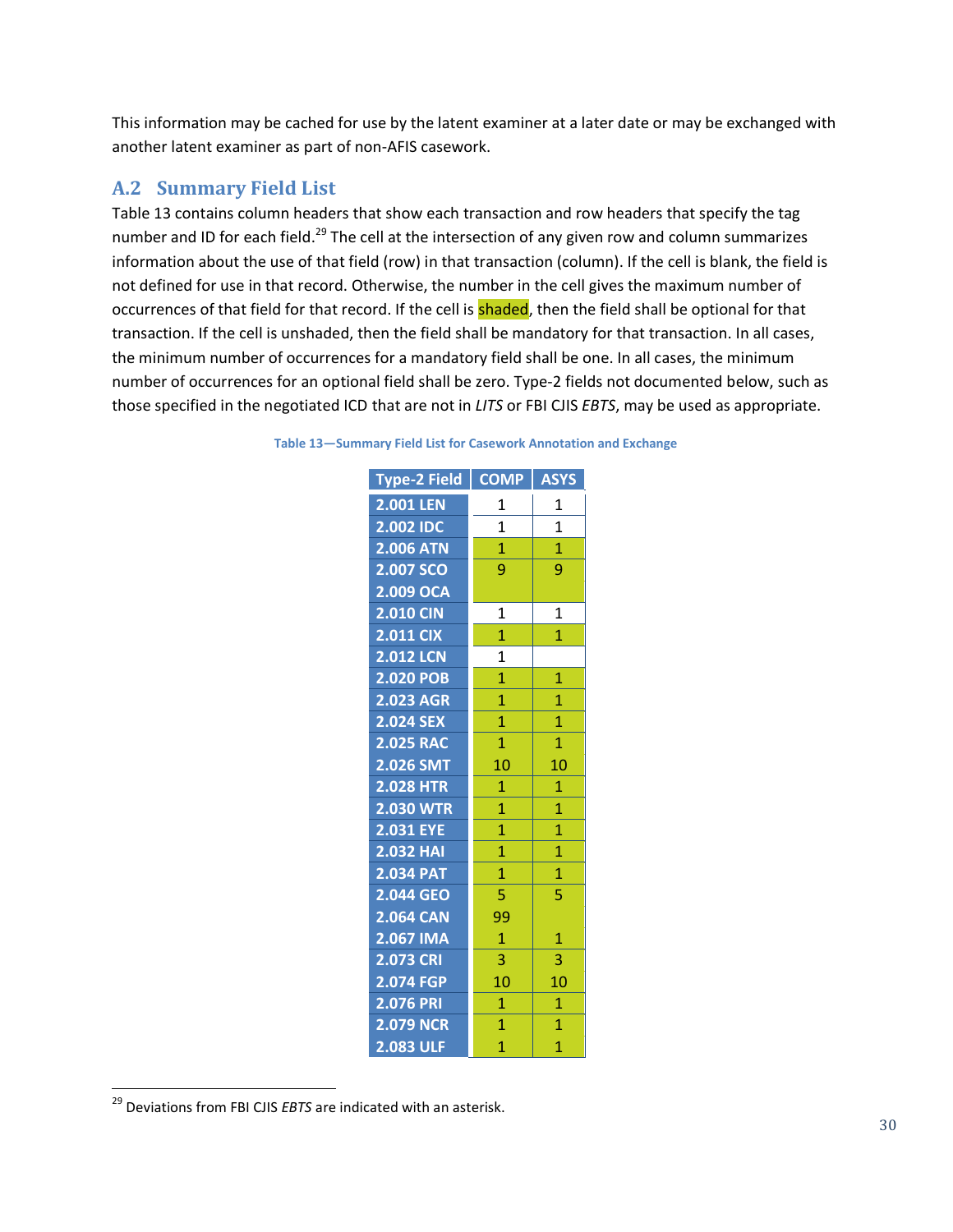| <b>Type-2 Field</b> | <b>COMP</b>  | <b>ASYS</b> |
|---------------------|--------------|-------------|
| 2.089 MSC           | 99           |             |
| 2.091 RCD1          | 1            | 1           |
| <b>2.092 RCD2</b>   | 1            | 1           |
| <b>2.095 RFR</b>    | 1            | 1           |
| <b>2.098 NDR</b>    | 10           | 10          |
| 2.1401 CSD          | 1            | 1           |
| 2.1402 CSN          | 1            | 1           |
| 2.1403 IMN          | 99           | 99          |
| 2.1404 IML          | 99           | 99          |
| 2.1406 STR          | 99           |             |
| <b>2.2010 NIR</b>   | $\mathbf{1}$ | $\mathbf 1$ |
| 2.2030 PPD          | 10           |             |
| <b>2.2033 CNL</b>   | 99           |             |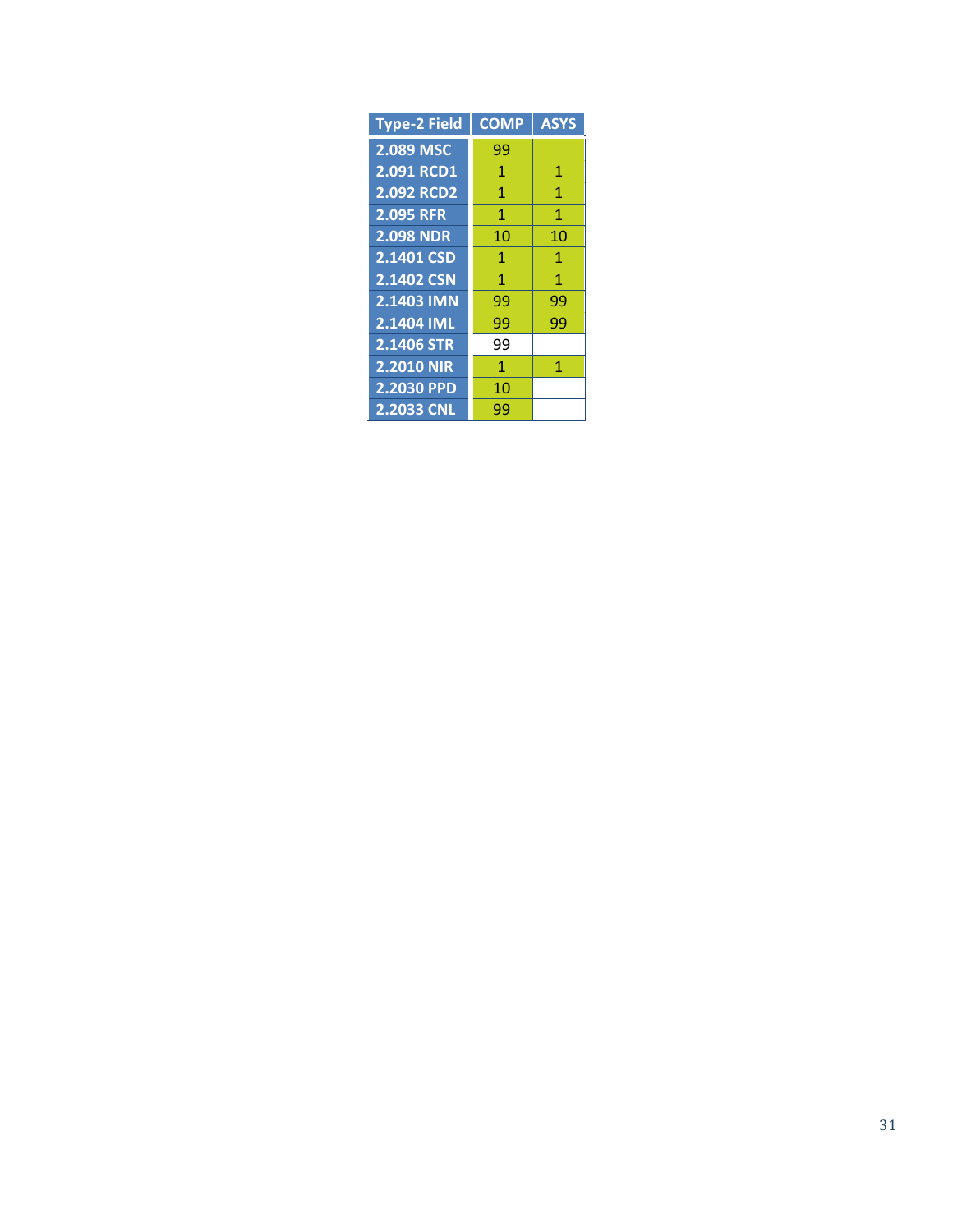## <span id="page-38-0"></span>**Appendix B Latent Case Processing Scenarios**

#### <span id="page-38-1"></span>**B.1 Neighboring City**

A latent print examiner of a large city near the state border has a print from a homicide that has been searched on the local and State AFIS systems as well as IAFIS/NGI with no match. Given the proximity of a large city in the adjacent state, the examiner believes a search of the neighboring city is warranted. The search produces a match of an individual whose prints were legal for the neighboring city to maintain, but not to forward to the FBI CJIS. A warrant is executed.

#### <span id="page-38-2"></span>**B.2 Better Impression**

A series of shootings has occurred along the interstate. Ridge impressions were found on both shell casings and cigarette packages discovered at the site of the shootings. Although the shootings occurred within the same state, they occurred in different political boundaries. The investigation is handled by the Sheriff's Department, which would like to search the AFIS databases of the two large cities located within the county since a search of the State and CJIS databases have produced no results. A search of the city AFIS produces a match. Upon closer inspection, an examiner determines that the city had an older, but more complete, friction ridge impression than the state or CJIS.

#### <span id="page-38-3"></span>**B.3 International**

A city on an international border has an informal agreement with a non-U.S. city to search highly publicized latent print cases on each other's AFIS. Each agency agrees that this is a valuable tool and would be willing to elevate the process with a formal MOU, but the technical issues of crossjurisdictional searching make this impossible on a regular basis. The uniform method of searching each other's databases presented in *LITS* and *Markup* now allows those cross searches to become routine.

#### <span id="page-38-4"></span>**B.4 Newer AFIS**

All cities and counties within a State share the same database through a statewide AFIS, which had its last update four years ago. Several large cities and counties maintain their own AFIS and latent print services. The latent print examiner in a large city has searched both the State database and IAFIS/NGI with no identification. The examiner searches the adjacent county and makes an identification. A later examination reveals that the individual has a record on both the State and IAFIS/NGI databases, but the newer coder and matchers on the adjacent system resulted in the identification.

#### <span id="page-38-5"></span>**B.5 Military**

Authorities at a military installation have had several burglaries related to weapons. The latent prints have been searched against the Department of Defense (DoD) Automated Biometric Identification System (ABIS) and the CJIS IAFIS/NGI with no result. Given the proximity to a large city, the military latent print examiners search the city AFIS. The identification of several individuals is made based on their misdemeanor records at the city, which were not forwarded to DoD ABIS or CJIS IAFIS/NGI. Warrants are issued.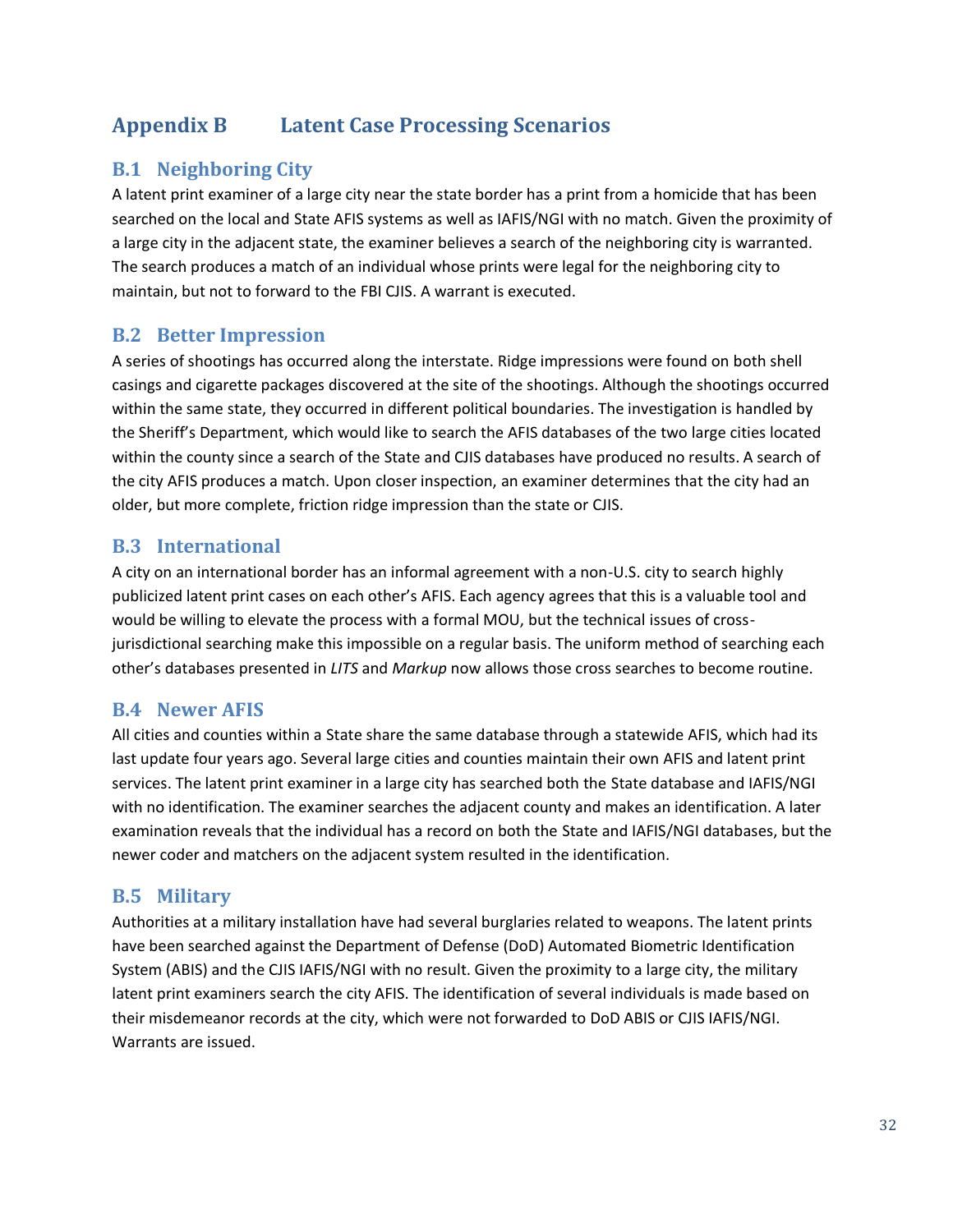#### <span id="page-39-0"></span>**B.6 Highly Publicized**

Several carjackings within a few weeks have terrorized the city. Six latent fingerprints have been recovered from the abandoned vehicles. The latent print staff is overwhelmed and requests assistance from neighboring agencies. The latent print examiners at the neighboring agencies search several AFIS systems using *Markup*. An identification is made, and a warrant is executed.

#### <span id="page-39-1"></span>**B.7 Natural Disaster**

A tidal surge has left many unidentified victims. Ridge impressions have been taken from the victims and delivered to the latent print examiners at several agencies. These agencies have different AFIS systems and varying database size. Collectively, the examiners are able to use this network of systems to make identifications not possible on each individual system.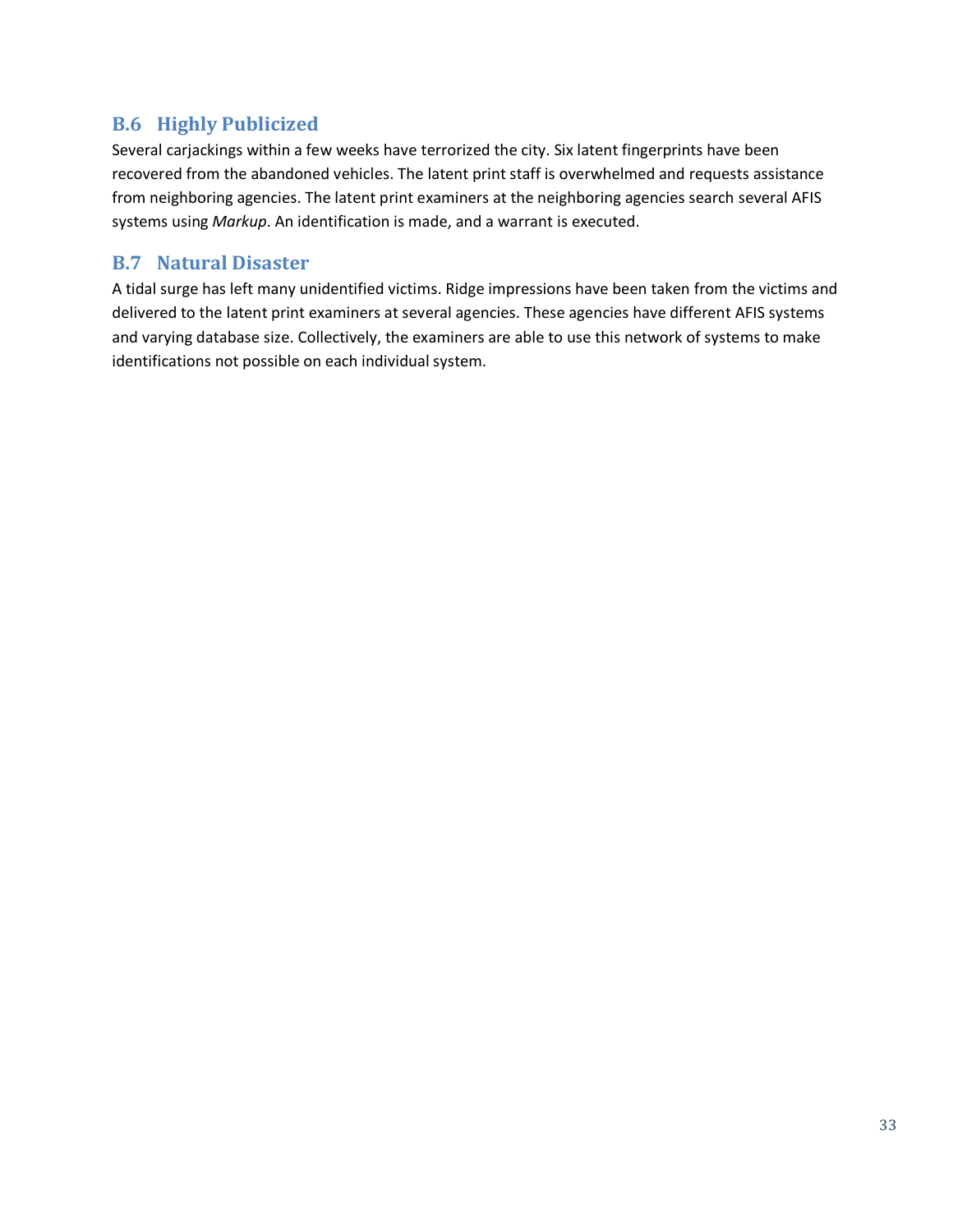## <span id="page-40-0"></span>**Appendix C Transaction Error Messages**

| <b>Code</b>  | <b>Error Condition</b>                  | <b>MDD Error</b><br><b>Description</b>                                                                                                                                          | <b>Count</b>   | Insert #1                     | Insert #2                                                                                              | <b>Insert</b><br>#3 |
|--------------|-----------------------------------------|---------------------------------------------------------------------------------------------------------------------------------------------------------------------------------|----------------|-------------------------------|--------------------------------------------------------------------------------------------------------|---------------------|
| A0001        | Unauthorized<br>ULF delete              | Requested deletion<br>from ULF is not<br>authorized.                                                                                                                            | $\mathbf 0$    |                               |                                                                                                        |                     |
| A0004        | Unauthorized<br><b>LITS Transaction</b> | Requestor is not<br>authorized for<br>transaction type %1.                                                                                                                      | $\mathbf 1$    | TOT of<br>incoming<br>message |                                                                                                        |                     |
| E0001        | Required<br>element missing             | Mandatory element<br>%1 was not supplied<br>in message.                                                                                                                         | $\mathbf{1}$   | Element<br>name               |                                                                                                        |                     |
| E0002        | <b>Element failed</b><br>validation     | Element %1, with<br>value of [%2] contains<br>invalid data.                                                                                                                     | $\overline{2}$ | Element<br>name               | Element value                                                                                          |                     |
| E0003        | <b>Element failed</b><br>validation     | Element %1, with<br>value of [%2] contains<br>invalid data. The data<br>may not comply with<br>the acceptable range<br>of values.                                               | $\overline{2}$ | Element<br>name               | Element value                                                                                          |                     |
| E0004        | LITS record<br>parse error              | LITS logical record<br>type %1 containing<br>IDC of [%2] in<br>message does not<br>comply with message.<br>Contents or Length<br>field values or the<br>record is not parsable. | $\overline{2}$ | Logical record<br>type        | IDC value or the<br>value -1 if the<br>named logical<br>record is missing<br>or is a Type-1<br>record. |                     |
| <b>E0005</b> | LITS field parse<br>error               | LITS field %1 could not<br>be parsed. Check use<br>of separator<br>characters and<br>presence of all<br>required subfields.                                                     | $\mathbf{1}$   | Field tag                     |                                                                                                        |                     |
| E0006        | Field<br>relationship<br>error          | The value of element<br>%1 is inconsistent<br>with the value of<br>element %2.                                                                                                  | $\overline{2}$ | Element<br>name               | Element name                                                                                           |                     |
| E0012        | Message Length<br>Inconsistent          | The length of the CJIS<br>WAN message is<br>inconsistent with the<br>sum of the lengths of<br>the logical records<br>contained within it.                                       | $\mathbf 0$    |                               |                                                                                                        |                     |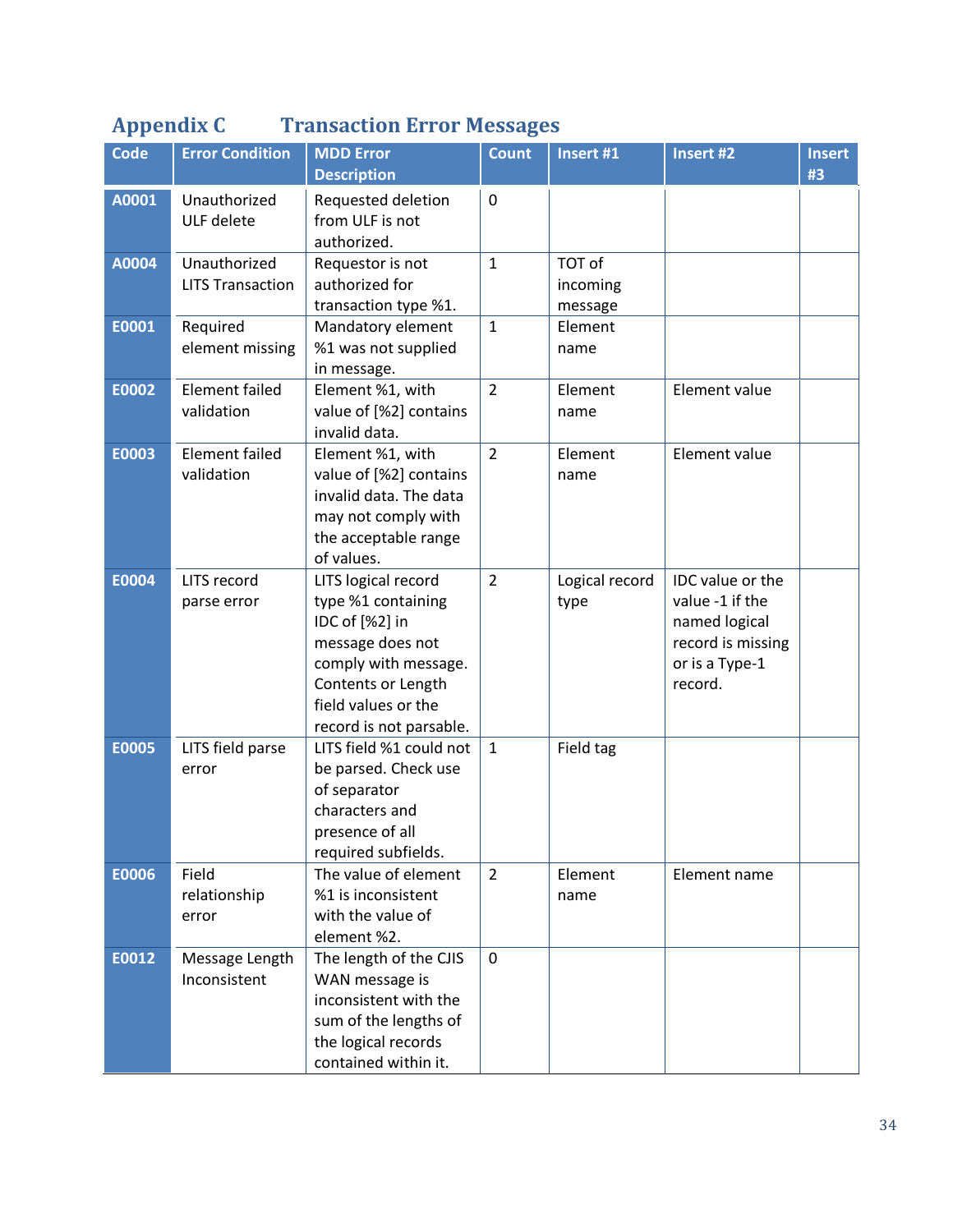| <b>Code</b>  | <b>Error Condition</b>                                    | <b>MDD Error</b><br><b>Description</b>                                                                          | <b>Count</b>   | Insert #1          | Insert #2            | <b>Insert</b><br>#3 |
|--------------|-----------------------------------------------------------|-----------------------------------------------------------------------------------------------------------------|----------------|--------------------|----------------------|---------------------|
| L0002        | Subject does<br>not exist in<br>Criminal or Civil<br>File | Subject with identifier<br>%1 does not exist in<br>repository.                                                  | $\mathbf{1}$   | <b>UCN</b>         |                      |                     |
| L0004        | File image not<br>available                               | The images for subject<br>identifier %1 are not<br>available from<br>repository %2.                             | $\overline{2}$ | <b>UCN</b>         | <b>NDR</b>           |                     |
| L0005        | High<br>Penetration<br>Search Rejected                    | Latent search<br>penetration estimate<br>of %1 percent exceeds<br>the allowable limit of<br>%2 percent.         | $\overline{2}$ | Request<br>percent | Authorization<br>cap |                     |
| L0006        | Invalid image<br>type                                     | The supplied image(s)<br>could not be used for<br>characterization of<br>subject.                               | $\mathbf 0$    |                    |                      |                     |
| L0007        | Features not<br>usable                                    | The supplied features<br>could not be used for<br>requested search.                                             | $\mathbf 0$    |                    |                      |                     |
| $L0008^{30}$ | Characteristics<br>quality low                            | The quality of the<br>characteristics is too<br>low to be used.                                                 | $\mathbf 0$    |                    |                      |                     |
| L0009        | Image<br>decompression<br>error                           | An error occurred<br>during decompression<br>of the fingerprint<br>images.                                      | $\overline{0}$ |                    |                      |                     |
| L0012        | <b>ULF Delete Error</b>                                   | An error was<br>encountered in<br>processing the<br>requested deletion<br>from the Unsolved<br>Latent File.     | $\mathbf 0$    |                    |                      |                     |
| L0013        | <b>General Logic</b><br>Error                             | A general logic error<br>was detected that is<br>not currently defined.<br>Optional error<br>message: %1 %2 %3. | $0 - 3$        | Free text          | Free text            |                     |
| L0014        | <b>ULF Delete</b><br><b>Subject Missing</b>               | Cannot perform the<br>ULF delete request for<br>%1 because the<br>subject is not present                        | $\mathbf{1}$   | <b>SCNA</b>        |                      |                     |

 $30$  When a candidate was associated with the submission, this error message includes a formatted response reflecting "Candidate(s) were found. Please resubmit a new set of fingerprints for comparison to the candidate(s)."

 $\overline{a}$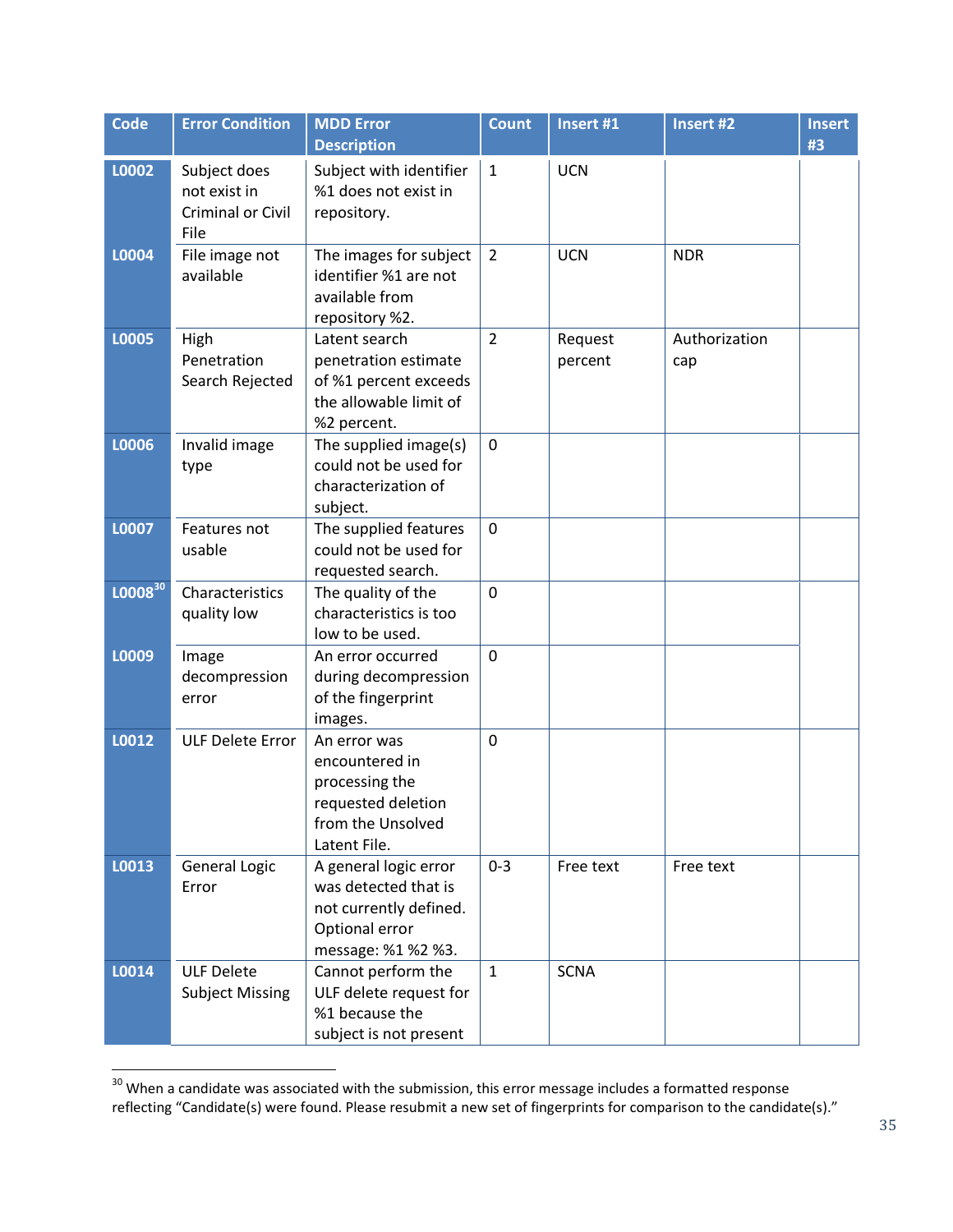| Code         | <b>Error Condition</b>                       | <b>MDD Error</b><br><b>Description</b>                                                                                       | <b>Count</b>   | Insert #1                        | Insert #2  | <b>Insert</b> |
|--------------|----------------------------------------------|------------------------------------------------------------------------------------------------------------------------------|----------------|----------------------------------|------------|---------------|
|              |                                              |                                                                                                                              |                |                                  |            | #3            |
|              |                                              | in the ULF.                                                                                                                  |                |                                  |            |               |
| L0018        | Latent search<br>queue full                  | The requested search<br>exceeds the allocation<br>for the organization or<br>State.                                          | $\mathbf 0$    |                                  |            |               |
| L0033        | <b>Element Entry</b><br>Limit Exceeded       | The requested update<br>of this record would<br>cause the maximum<br>number of entries of<br>the %1 field to be<br>exceeded. | $\mathbf{1}$   | Field name                       |            |               |
| L0057        | <b>Improper Finger</b><br>Specified          | Latent searches<br>cannot process %1<br>possible finger<br>positions for %2<br>supplied search<br>fingers.                   | $\overline{2}$ | FGN_CNT                          | AFV_CNT    |               |
| L0058        | <b>UCN and NDR</b><br>format<br>incompatible | The designated<br>repository [%1] does<br>not correlate to the<br>provided record<br>format number (%2).                     | $\overline{2}$ | <b>NDR</b>                       | <b>UCN</b> |               |
| L0109        | Poor Image<br>Quality                        | The quality of the<br>fingerprint images is<br>too poor to permit<br>processing.                                             | $\mathbf 0$    |                                  |            |               |
| L0115        | Other QC Error                               | A Quality Check error<br>has occurred.                                                                                       | $\mathbf 0$    |                                  |            |               |
| $L0116^{31}$ | Fingerprint<br>Pattern Quality<br>Error      | Fingerprint pattern(s)<br>not discernible                                                                                    | $\mathbf 0$    |                                  |            |               |
| $LO117^{31}$ | Fingerprint<br>Pattern Area<br>Error         | Insufficient pattern<br>area(s) recorded for<br>identification<br>purposes                                                   | $\mathbf 0$    |                                  |            |               |
| L0124        | Unacceptable<br>Criteria                     | The submission does<br>not meet latent<br>acceptance criteria.                                                               |                |                                  |            |               |
| L0125        | Invalid ORI <sup>32</sup>                    | This ORI, %1, is not<br>present in the CCA<br>file.                                                                          | $\mathbf{1}$   | ORI value<br>from<br>maintenance |            |               |

 $31$  When a candidate was associated with the submission, this error message includes a formatted response

<span id="page-42-0"></span>l

reflecting "Candidate(s) were found. Please resubmit a new set of fingerprints for comparison to the candidate(s)."

<sup>&</sup>lt;sup>32</sup> ORI = Originating Agency ID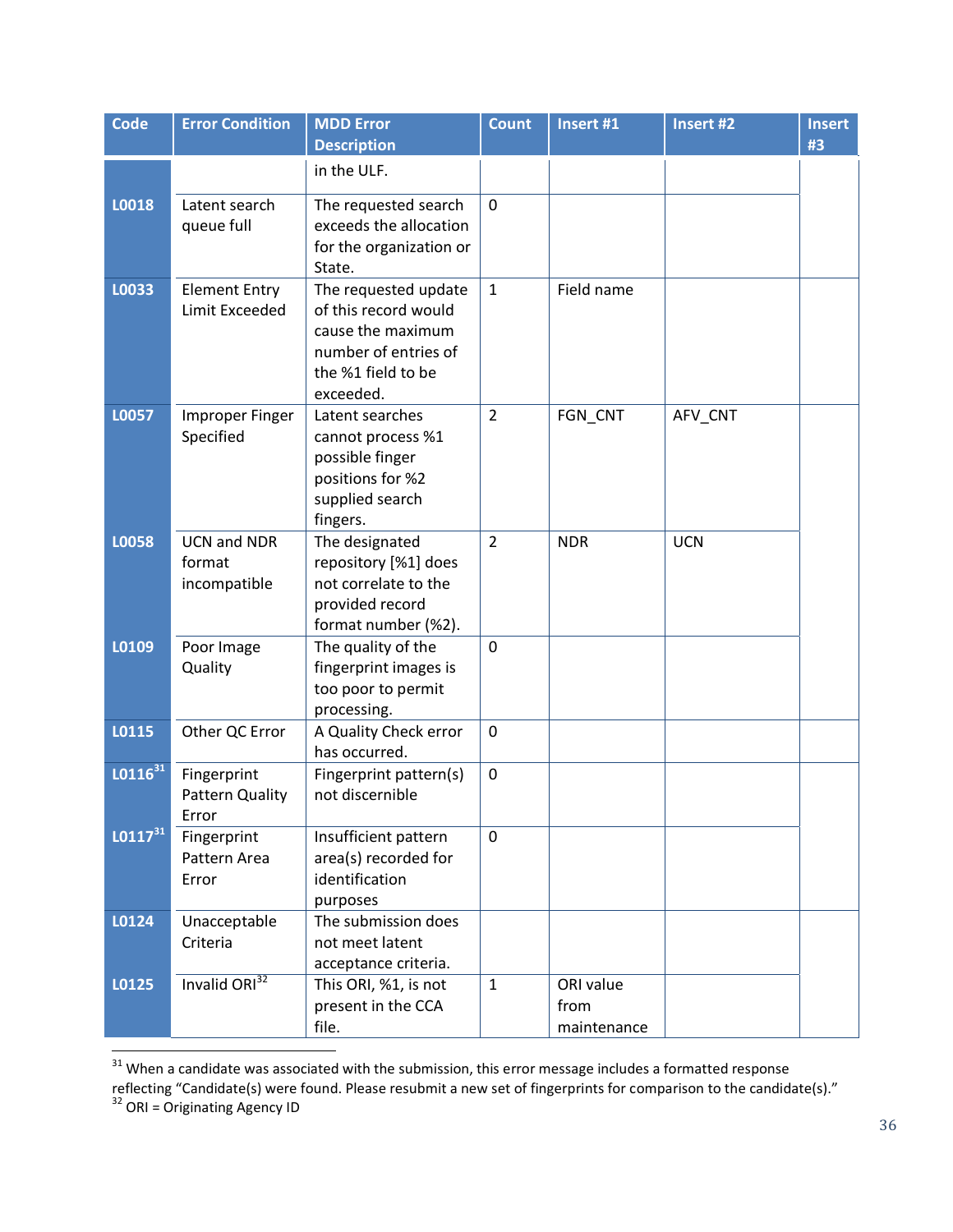| Code  | <b>Error Condition</b>    | <b>MDD Error</b>       | <b>Count</b>   | Insert #1   | <b>Insert #2</b> | <b>Insert</b> |
|-------|---------------------------|------------------------|----------------|-------------|------------------|---------------|
|       |                           | <b>Description</b>     |                |             |                  | #3            |
|       |                           |                        |                | request     |                  |               |
| L0126 | Invalid CRI <sup>33</sup> | This CRI, %1, is not   | $\mathbf{1}$   | CRI value   |                  |               |
|       |                           | present in the CCA     |                | from        |                  |               |
|       |                           | file.                  |                | maintenance |                  |               |
|       |                           |                        |                | request     |                  |               |
| L0131 | Required                  | Mandatory element      | $\mathbf{1}$   | Element     |                  |               |
|       | element missing           | %1 was omitted from    |                | name        |                  |               |
|       |                           | message.               |                |             |                  |               |
| L0144 | Field                     | The value of element   | $\overline{2}$ | Element     | Element name     |               |
|       | Relationship              | %1 is inconsistent     |                | name        |                  |               |
|       | Error                     | with the value of      |                |             |                  |               |
|       |                           | element %2.            |                |             |                  |               |
| L0147 | Contributor has           | The contributing state | $\mathbf 0$    |             |                  |               |
|       | remote                    | has remote capability. |                |             |                  |               |
|       | capability                |                        |                |             |                  |               |
| L0148 | Poor Latent               | The image quality is   | $\mathbf 0$    |             |                  |               |
|       | Image Quality             | not adequate for       |                |             |                  |               |
|       |                           | conducting an AFIS     |                |             |                  |               |
|       |                           | search.                |                |             |                  |               |
| L0149 | <b>Bad Search</b>         | The descriptive search | $\overline{0}$ |             |                  |               |
|       | Criteria                  | criteria are not       |                |             |                  |               |
|       |                           | adequate or are        |                |             |                  |               |
|       |                           | incomplete.            |                |             |                  |               |
| L0151 | Photo Not                 | Photo not available.   | $\mathbf 0$    |             |                  |               |
|       | Available                 |                        |                |             |                  |               |
|       |                           |                        |                |             |                  |               |
|       |                           |                        |                |             |                  |               |

 $\overline{a}$ 

<sup>&</sup>lt;sup>33</sup> CRI = Controlling Agency ID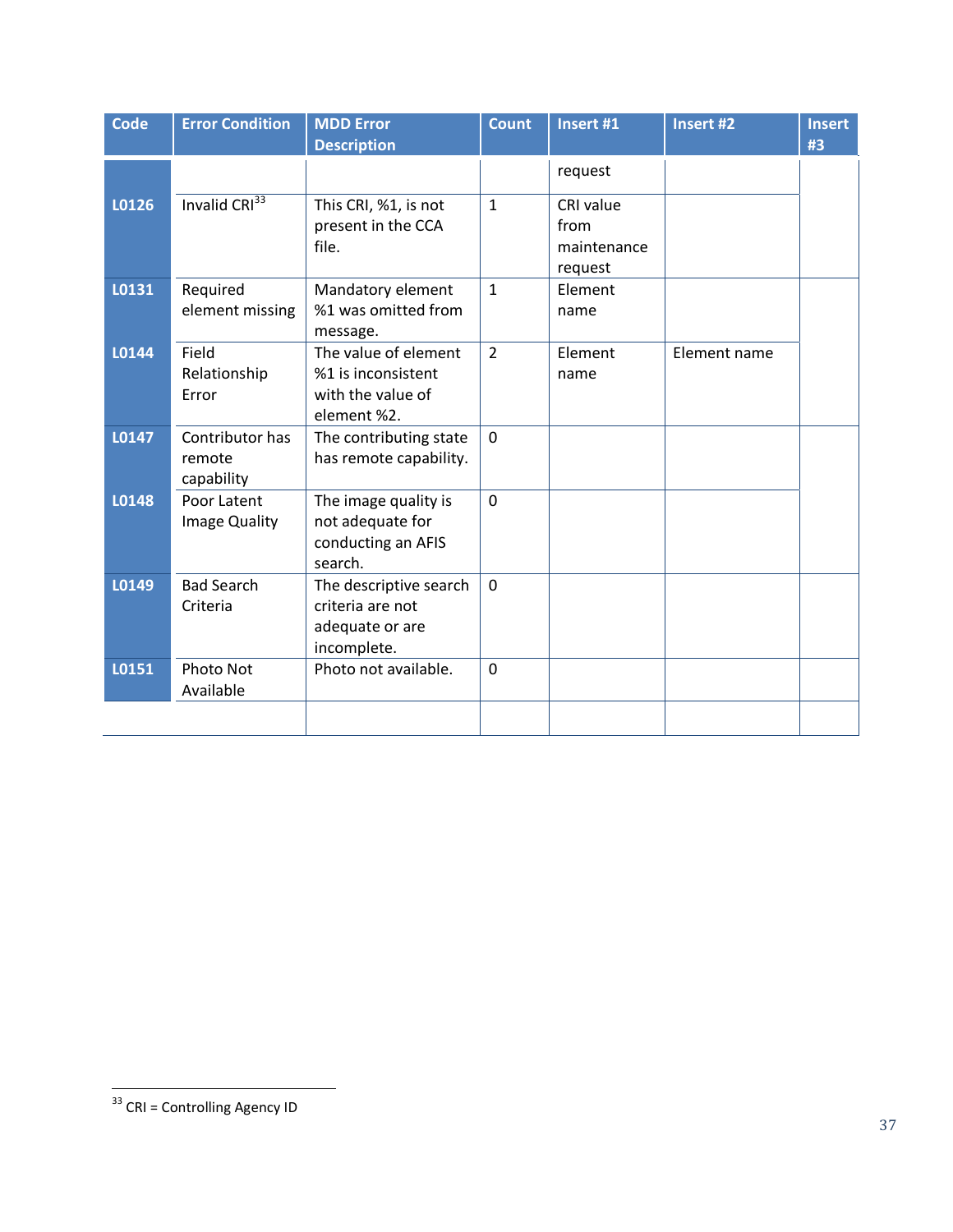### <span id="page-44-0"></span>**Appendix D Abbreviations**

- ABIS—Automated Biometric Identification System
- AFIS—Automated Fingerprint Identification System
- ANSI—American National Standards Institute
- ASYS—Analysis Transaction
- ACE-V—Analysis, Comparison, Evaluation and Verification
- BDEC—Biometric Decision
- CAN—Candidate List
- CIN —Contributor Case Identifier Number
- CIX—Contributor Case Identifier Extension
- CJIS—Criminal Justice Information Services
- COMP—Comparison Transaction
- CNL—Candidate Investigative List
- CSD— Case Description
- CSN—Case Name
- CWE—Casework Exchange Transaction
- EBTS—Electronic Biometric Transmission Specification
- EFS—Extended Friction Ridge Feature Set
- ERRI—Image Error Response
- ERRL—Latent Transaction Error
- FBI—Federal Bureau of Investigation
- IAFIS—Integrated Automated Fingerprint Identification System
- ICD—Interface Control Document
- IDC—Information Designation Character
- IML—Impression Letter
- IMN —Image Number
- IRQ—Image Request
- IRR—Image Request Response
- ISR—Image Summary Response
- LFIS—Latent Friction Ridge Image(s) Search
- LFFS—Latent Friction Ridge Features Search
- LITS—Latent Interoperability Transmission Specification
- LT/TP —Latent Print to Tenprint
- MNU —Miscellaneous Identification Number
- MOU—Memorandum of Understanding
- NCR—Number of Candidates Returned
- NDR—Name of Designated Repository
- NGI—Next Generation Identification
- NIR—Number of Images Requested
- NIST—National Institute of Standards and Technology
- SID—State Identification Number